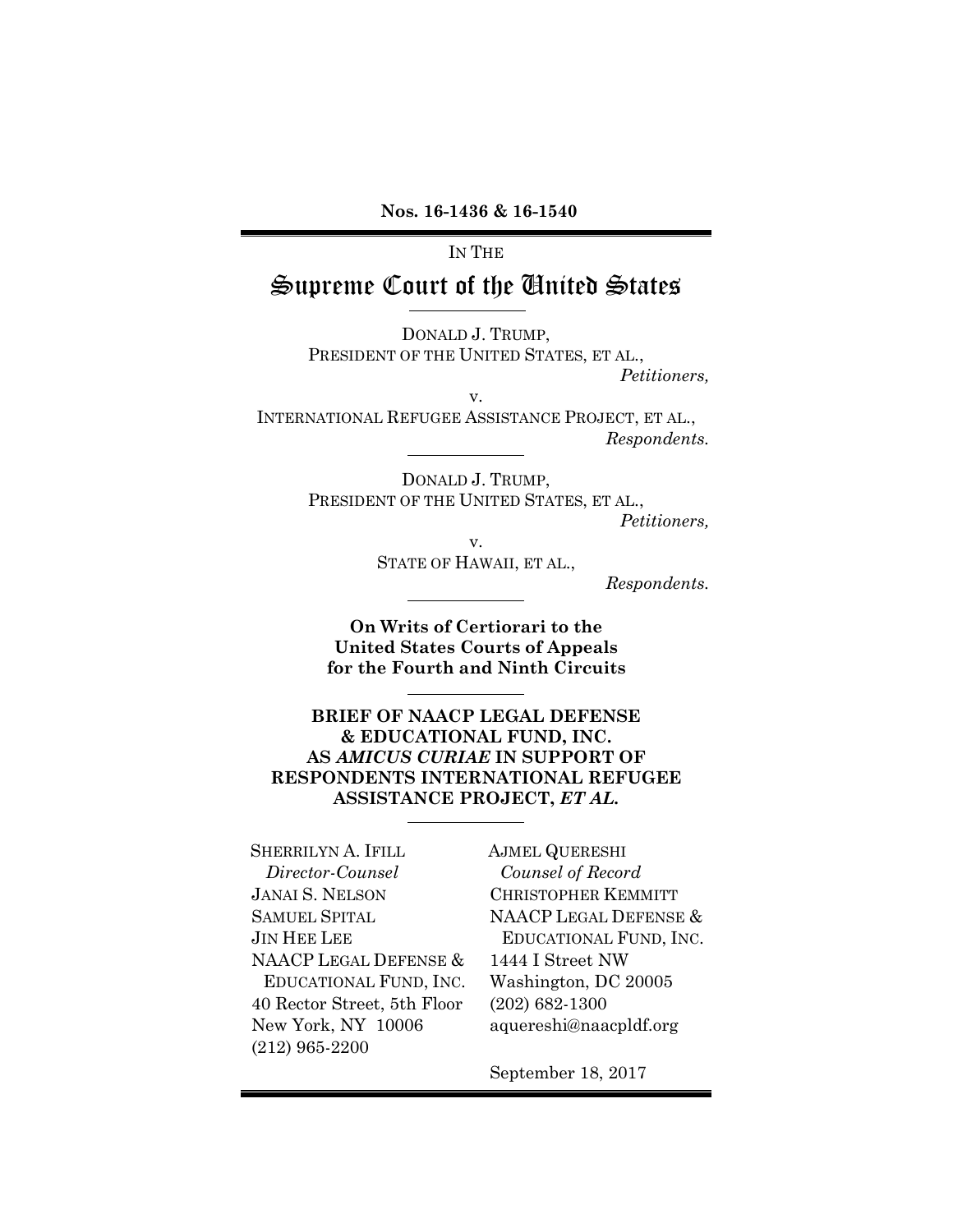# **TABLE OF CONTENTS**

| INTEREST OF AMICUS CURIAE1                                                                                                                                                                                                                                                                                                            |
|---------------------------------------------------------------------------------------------------------------------------------------------------------------------------------------------------------------------------------------------------------------------------------------------------------------------------------------|
| <b>INTRODUCTION AND</b><br>SUMMARY OF ARGUMENT3                                                                                                                                                                                                                                                                                       |
|                                                                                                                                                                                                                                                                                                                                       |
| OUR COUNTRY'S LONG HISTORY OF<br>L.<br>SANCTIONING THE STEREOTYPE THAT<br>CERTAIN RACES OR ETHNICITIES ARE<br><b>INHERENTLY DANGEROUS HAS BEEN</b><br>A SOURCE OF DEEP NATIONAL SHAME<br><b>IS</b><br><b>ANATHEMA</b><br>T <sub>O</sub><br><b>AND</b><br><b>THE</b><br>FOUNDATIONAL PRINCIPLES OF OUR<br>CONSTITUTIONAL DEMOCRACY.  6 |
|                                                                                                                                                                                                                                                                                                                                       |
|                                                                                                                                                                                                                                                                                                                                       |
| C. The Japanese-American Internment 17                                                                                                                                                                                                                                                                                                |
| EXECUTIVE ORDER AT ISSUE<br>II. THE<br>PUNISHES INDIVIDUALS BASED ON<br>THEIR RELIGION, HARKENING BACK<br>SHAMEFUL PERIODS OF OUR<br>TО                                                                                                                                                                                               |
| A. The Executive Order Is Based on, and<br>Perpetuates, the False and Pernicious<br>Stereotype that Muslims Are Inherently                                                                                                                                                                                                            |
| B. The Order, if Approved, Would<br>Contribute to Increasing Animosity and<br>Violence Towards Innocent Muslim-                                                                                                                                                                                                                       |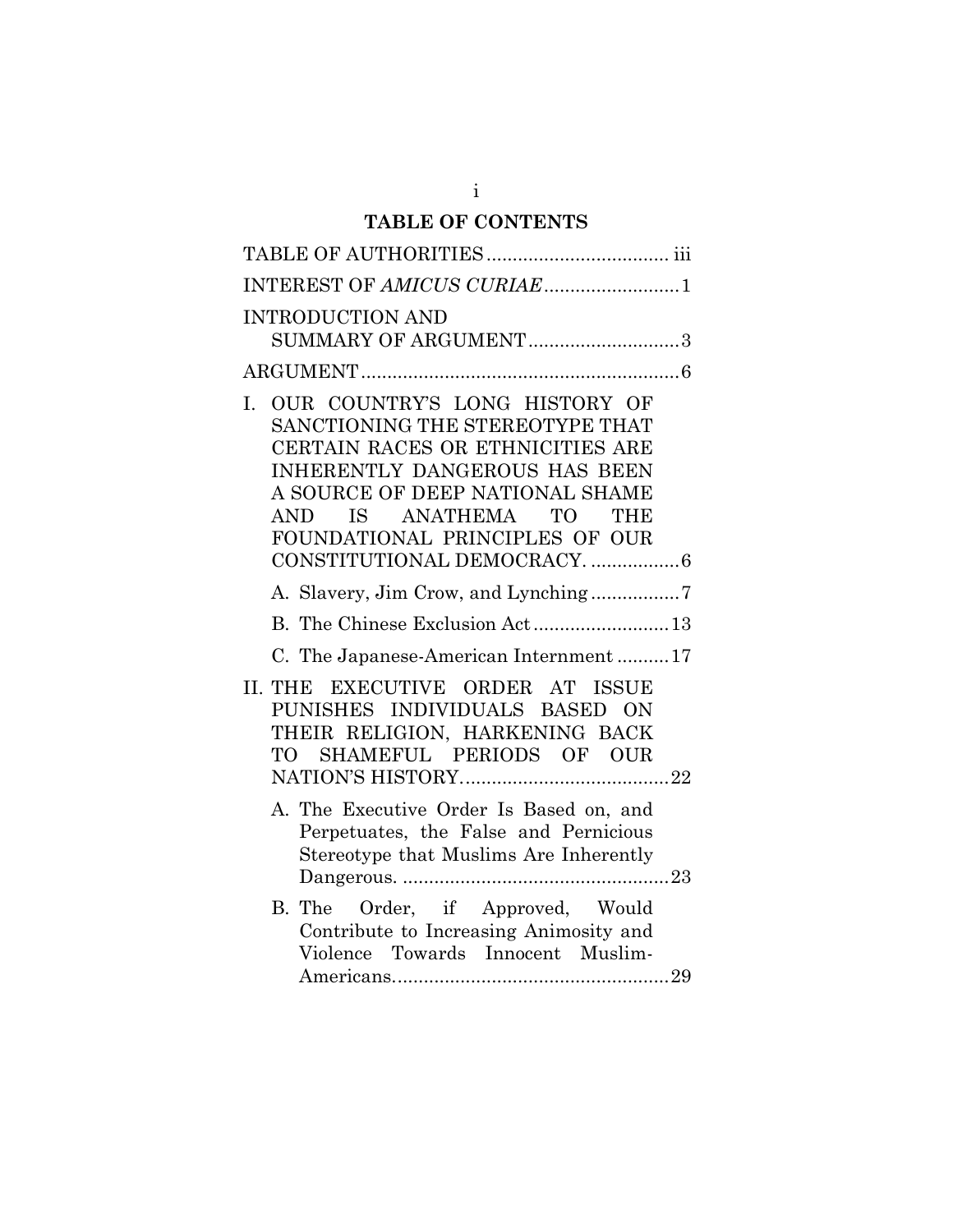## CONCLUSION .......................................................32

# **TABLE OF AUTHORITIES**

ii

# **CASES: PAGE(S)**

| Buck v. Davis,                                                       |
|----------------------------------------------------------------------|
| Brown v. Board of Education,                                         |
| Chae Chan Ping v. United States,                                     |
| Davis v. Ayala,                                                      |
| Griggs v. Duke Power Co.,                                            |
| Korematsu v. United States,                                          |
| Korematsu v. United States,<br>584 F. Supp. 1406 (N.D. Cal. 1984) 22 |
| Lochner v. New York,                                                 |
| McCleskey v. Kemp,                                                   |
| Obergefell v. Hodges,                                                |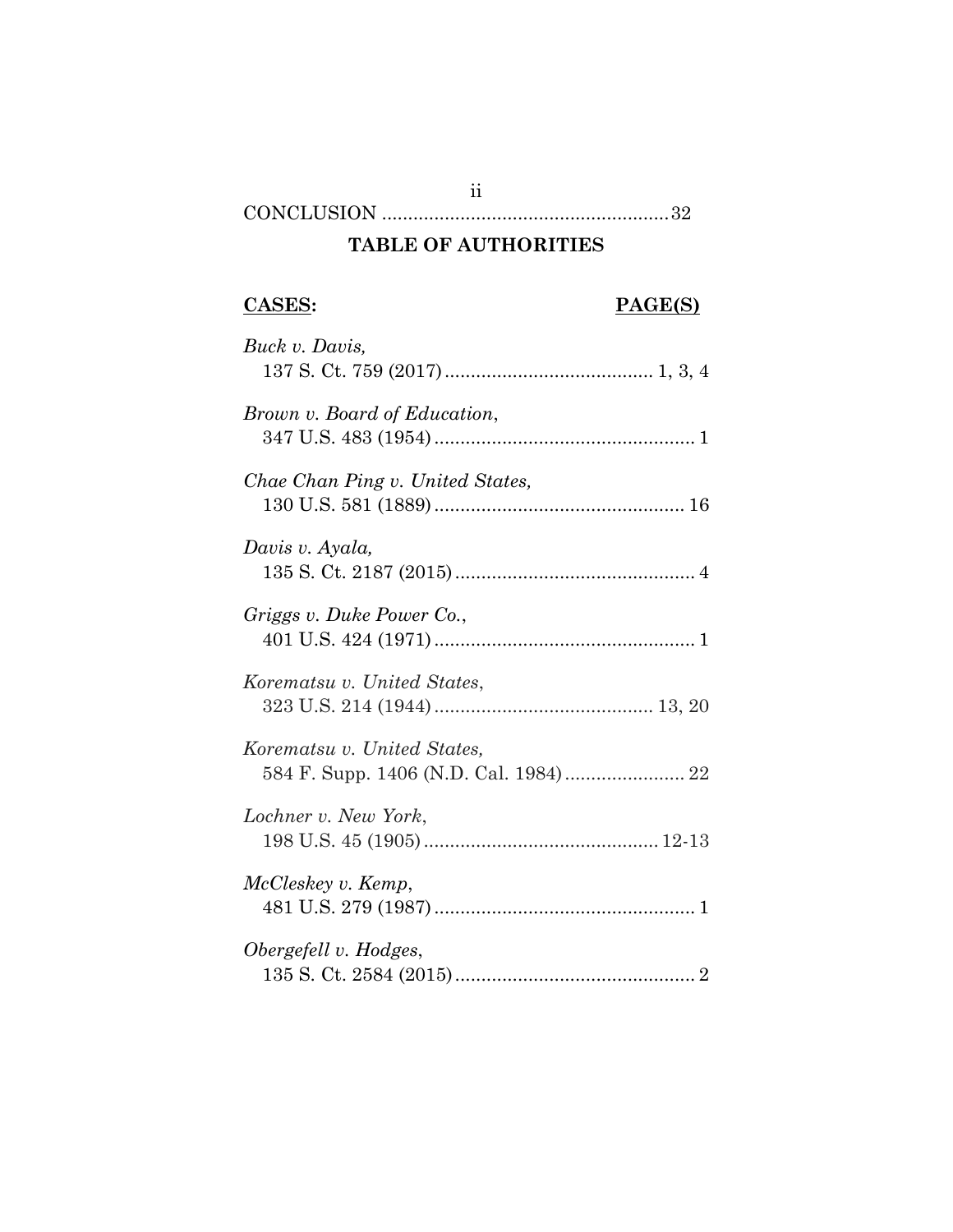| Oyama v. California,                                                        |
|-----------------------------------------------------------------------------|
| Peña-Rodriguez v. Colorado,                                                 |
| Plessy v. Ferguson,                                                         |
| Rose v. Mitchell,                                                           |
| Scott v. Sandford,                                                          |
| Shelby County v. Holder,                                                    |
| Shelley v. Kraemer,                                                         |
| Smith v. Allwright,                                                         |
| Takahashi v. Fish and Game Comm'n,                                          |
| Turner v. Murray,                                                           |
| United States v. Clary,<br>846 F. Supp. 768 (E.D. Mo. 1994), rev'd on other |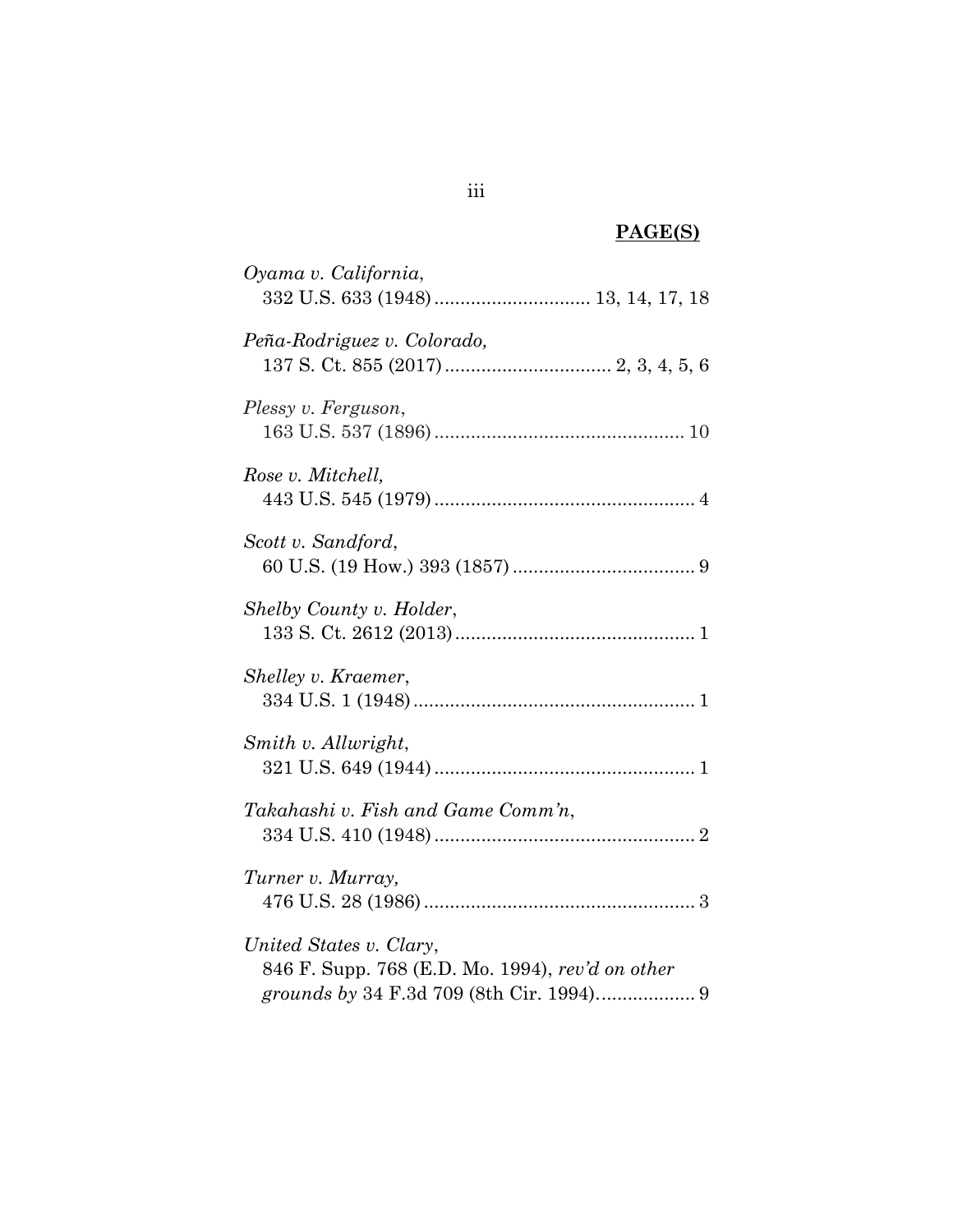| United States v. Rutherford County,           |  |
|-----------------------------------------------|--|
| No. 12 Civ. 0737,                             |  |
| 2012 WL 2930076 (M.D. Tenn. July 18, 2012) 31 |  |
| United States v. Windsor,                     |  |

# **CONSTITUTIONAL PROVISIONS, STATUTES & LEGISLATIVE MATERIALS:**

| U.S. Const.                                |
|--------------------------------------------|
|                                            |
|                                            |
|                                            |
|                                            |
|                                            |
| H. Res. 683, 112th Cong. (2012) 16-17      |
|                                            |
|                                            |
|                                            |
|                                            |
|                                            |
|                                            |
| S. Con. Res. 26, 111th Cong. (2009) 12     |
|                                            |
|                                            |
| S. Res. 201, 112th Cong. (2011) 15, 16, 17 |
|                                            |
|                                            |

### iv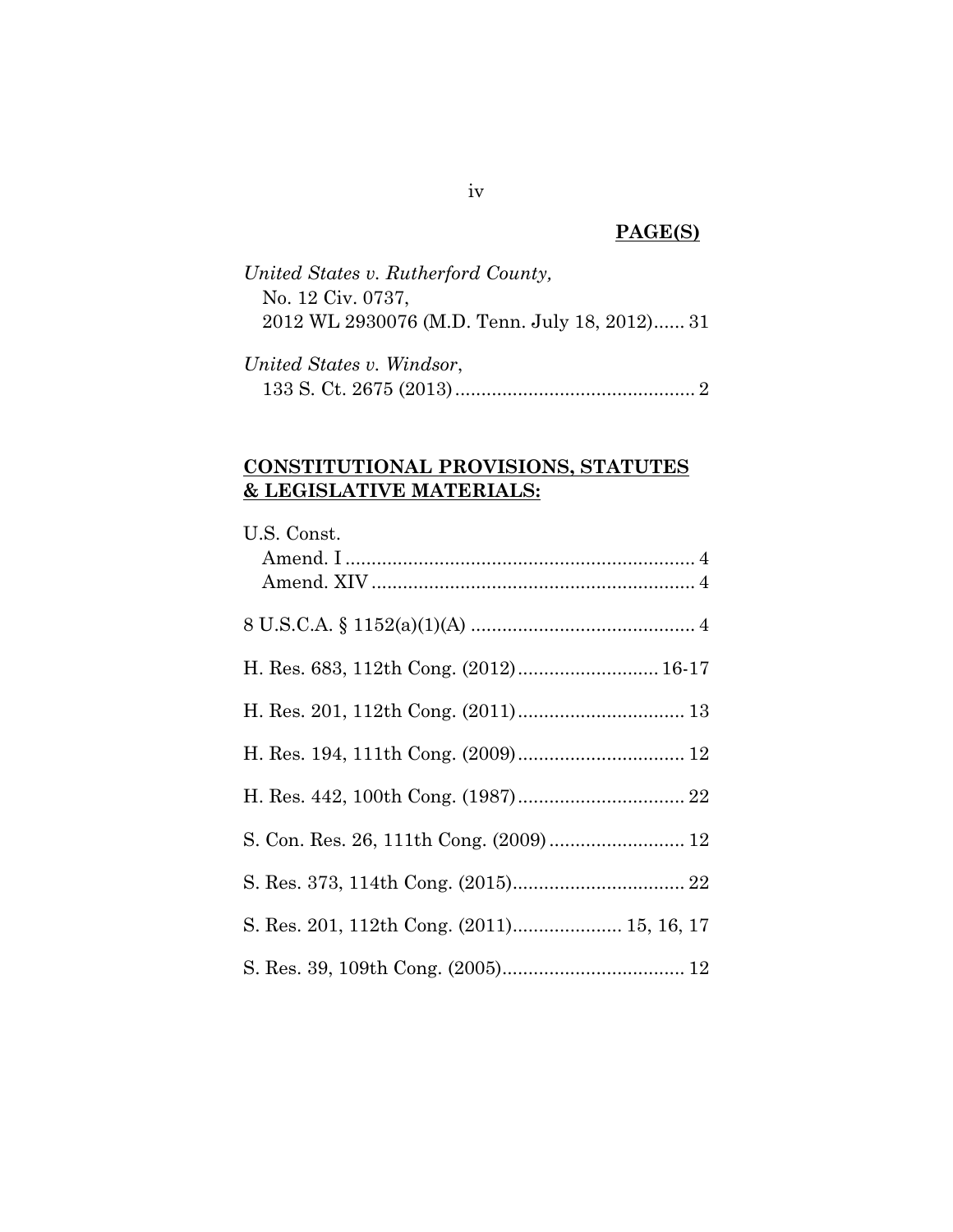### **OTHER AUTHORITIES:**

| The American Presidency Project, Ronald Reagan            |
|-----------------------------------------------------------|
| XL President of the United States: 1981-1989              |
| (Aug. 10, 1988), http://www.presidency.ucsb.edu/          |
|                                                           |
|                                                           |
| Aoki, Keith, "Foreign-Ness" & Asian American              |
| Identities: Yellowface, World War II Propaganda,          |
| and Bifurcated Racial Stereotypes,                        |
| 4 Asian Pac. Am. L.J. 1 (1996) 13-14, 15, 18-19           |
|                                                           |
| Associated Press, How Donald Trump's Plan to Ban          |
| <i>Muslims Has Evolved, Fortune (Jun. 28, 2016),</i>      |
| http://fortune.com/2016/06/28/donald-trump-               |
|                                                           |
|                                                           |
|                                                           |
| Aziz, Sahar F., From the Oppressed to the                 |
|                                                           |
| Terrorist: Muslim-American Women in the                   |
| Crosshairs of Intersectionality, 9 Hastings               |
|                                                           |
| Baxter, R. Scott, The Response of California's Chinese    |
| Populations to the Anti-Chinese Movement, 42              |
|                                                           |
| Historical Archaeology 29 (2008) 14                       |
| Bell, Jeannine, The Fair Housing Act and                  |
|                                                           |
| <i>Extralegal Terror</i> , 41 Ind. L. Rev. 537 (2008)  10 |
|                                                           |
| Budiansky, Stephen, The Bloody Shirt: Terror              |

v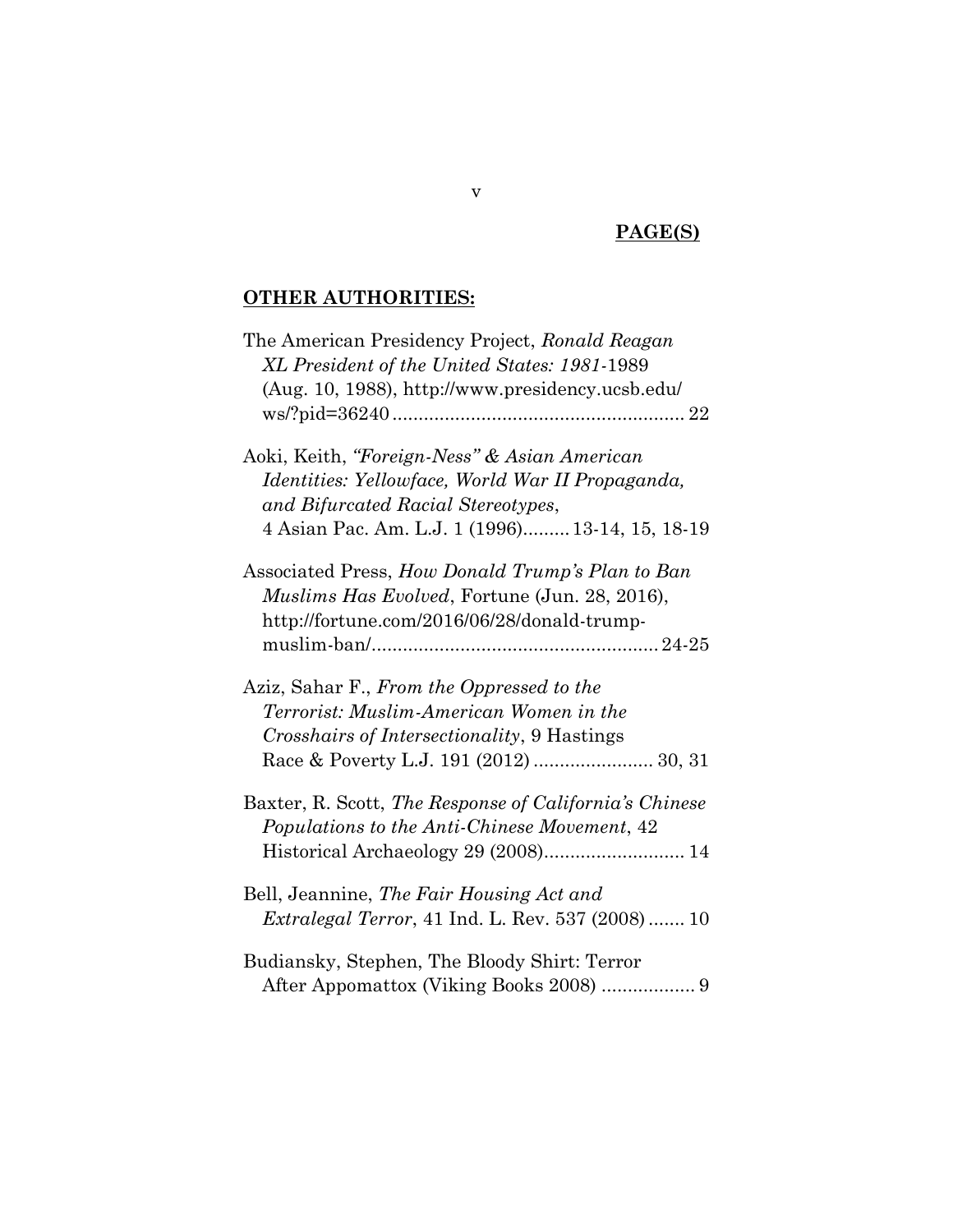| Burns, Rebecca, Rage in the Gate City: The Story        |
|---------------------------------------------------------|
| of the 1906 Atlanta Race Riot (Univ. of Georgia         |
|                                                         |
|                                                         |
| Butler, Paul, By Any Means Necessary: Using             |
| Violence and Subversion to Change Unjust Law,           |
|                                                         |
|                                                         |
| Carroll, Lauren, Fact-Checking Trump's Claim that       |
| Thousands in New Jersey Cheered When World              |
| <i>Trade Center Tumbled, Politifact (Nov. 22, 2015,</i> |
| 6:17 PM), http://www.politifact.com/                    |
| truth-o-meter/statements/2015/nov/22/donald-            |
|                                                         |
| trump/fact-checking-trumps-claim-thousands-new-         |
|                                                         |
|                                                         |
| Carter, William M., Jr., A Thirteenth Amendment         |
| Framework for Combating Racial Profiling, 39            |
|                                                         |
| Carter, William M., Jr., Race, Rights and the           |
| Thirteenth Amendment: Defining the Badges               |
| and Incidents of Slavery, 40 U.C. Davis L. Rev.         |
|                                                         |
|                                                         |
| Commission on Wartime Relocation and                    |
| Internment of Civilians, VRH9-KAGV,                     |
|                                                         |
|                                                         |
| Cottrol, Robert J., and Raymond T. Diamond, The         |
| Second Amendment: Toward an Afro-Americanist            |
| Reconsideration, 80 Geo. L.J. 309 (1991) 10             |
|                                                         |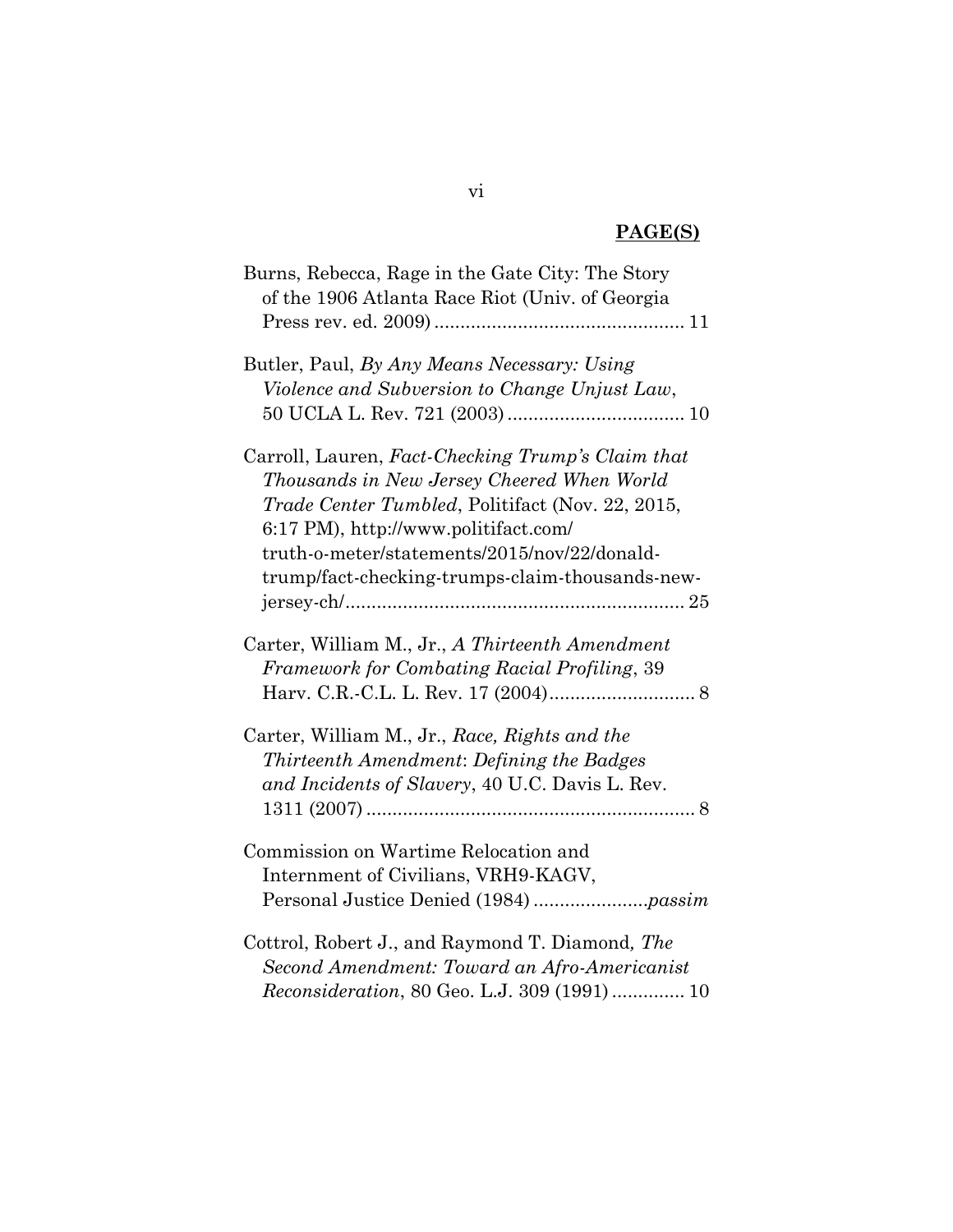| Davis, Angela Y., Racialized Punishment and<br>Prison Abolition, in the Angela Y.                                                                                                                                                                                      |
|------------------------------------------------------------------------------------------------------------------------------------------------------------------------------------------------------------------------------------------------------------------------|
|                                                                                                                                                                                                                                                                        |
| Diamond, Jeremy, Donald Trump: Ban all Muslim<br><i>travel to U.S.</i> , CNN.com (Dec. 8, 2015, updated 4:18)<br>AM), http://www.cnn.com/2015/12/07/<br>politics/donald-trump-muslim-ban-                                                                              |
| Diamond, Jeremy, Trump Would 'Certainly<br>Implement' National Database for U.S. Muslims,<br>CNN.com, (Nov. 20, 2015, 12:18 PM),<br>http://www.cnn.com/2015/11/19/politics/donald-<br>trump-barack-obama-threat-to-country/ 27                                         |
| Domonoske, Camila, White Supremacist Charged<br>With Terrorism Over Murder of Black Man,<br>NPR.org (Mar. 28, 2017, 3:05 PM),<br>http://www.npr.org/sections/thetwo-<br>way/2017/03/28/521805165/white-supremacist-<br>charged-with-terrorism-over-murder-of-black-man |
| Equal Justice Initiative, Lynching in America:<br>Confronting the Legacy of Racial Terror                                                                                                                                                                              |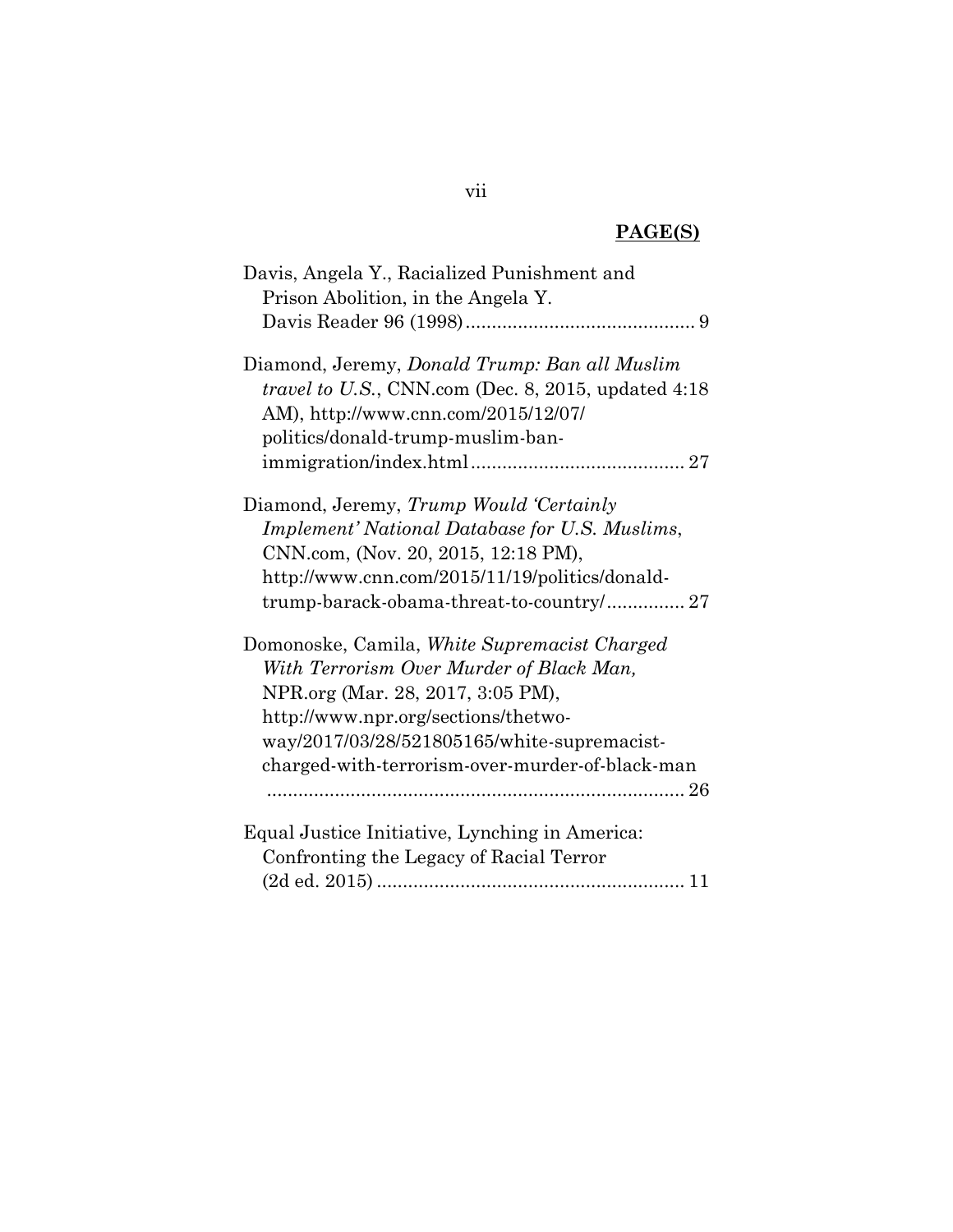viii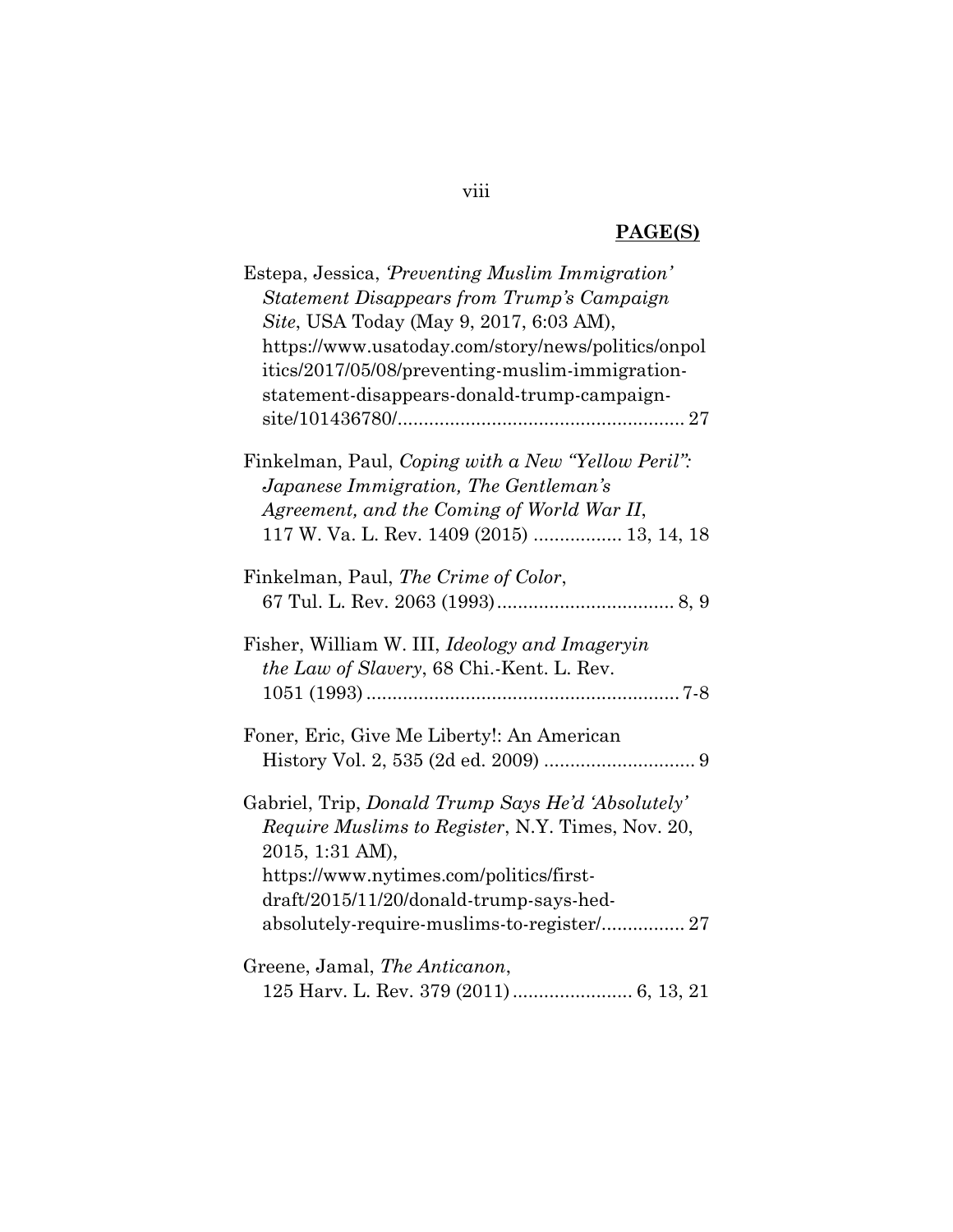| Grossman, Kyle, The Untold Story of the State                                                                                                                                                                                                              |
|------------------------------------------------------------------------------------------------------------------------------------------------------------------------------------------------------------------------------------------------------------|
| Filibuster: The History and Potential of a                                                                                                                                                                                                                 |
| <b>Neglected Parliamentary Device,</b>                                                                                                                                                                                                                     |
|                                                                                                                                                                                                                                                            |
| Hensch, Mark & Jesse Byrnes, Trump: Frankly,<br>We're Having Problems with the Muslims, The Hill<br>(Mar. 22, 2016, 8:56 AM), http://thehill.com/<br>blogs/ballot-box/presidential-races/273857-trump-<br>frankly-were-having-problems-with-the-muslims 24 |
| Higginbotham, A. Leon, Jr., In the Matter of                                                                                                                                                                                                               |
| Color: Race and the American Legal Process:                                                                                                                                                                                                                |
|                                                                                                                                                                                                                                                            |
| Howard, John, Concentration Camps on the Home                                                                                                                                                                                                              |
| Front: Japanese Americans in the House of Jim                                                                                                                                                                                                              |
| Crow (Univ. of Chicago Press 2008) 11-12                                                                                                                                                                                                                   |
| Johnson, Brent, Trump: Thousands' in Jersey City                                                                                                                                                                                                           |
| <i>Cheered on 9/11</i> , NJ.com (Nov. 23, 2015, 5:35 PM),                                                                                                                                                                                                  |
| http://www.nj.com/politics/index.ssf/2015/11/trump                                                                                                                                                                                                         |
| _thousands_in_jersey_city_cheered_on_911.html 25                                                                                                                                                                                                           |
| Jordan, Winthrop D., White Over Black: American                                                                                                                                                                                                            |
| Attitudes Toward the Negro, 1550–1812 (1968) 7                                                                                                                                                                                                             |
| Lee, Erika, The Chinese Exclusion Example: Race,                                                                                                                                                                                                           |
| Immigration, and American Gatekeeping, 1882-                                                                                                                                                                                                               |
| 1924, 21 Journal of American Ethnic History                                                                                                                                                                                                                |
|                                                                                                                                                                                                                                                            |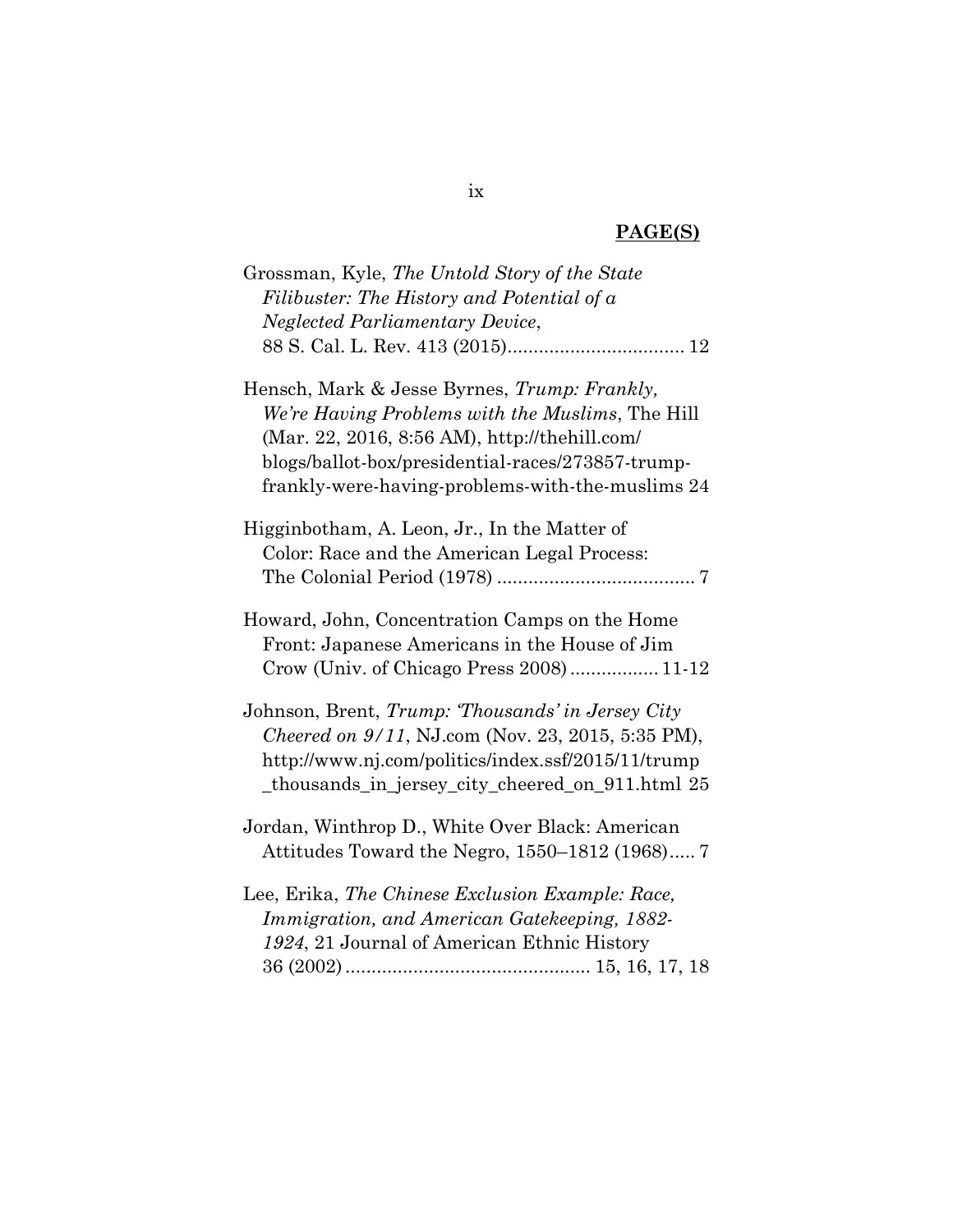| Leinwand, Donna, More States Enter Debate on                                                            |
|---------------------------------------------------------------------------------------------------------|
| <i>Sharia Law</i> , USA Today (Dec. 9, 2010, 10:29 AM),                                                 |
| http://usatoday30.usatoday.com/news/nation/2010-                                                        |
|                                                                                                         |
| Ligon, Richard, A True & Exact History of the                                                           |
|                                                                                                         |
| Malkin, Bonnie & Martin Pengelly, <i>Portland Attack</i> :                                              |
| Trump Says Victims Stood Up to "Hate and                                                                |
| <i>Intolerance</i> ," The Guardian (May 29, 2017),                                                      |
| https://www.theguardian.com/us-news/2017/may/                                                           |
| 29/portland-attack-donald-trump-called-on-to-                                                           |
|                                                                                                         |
| McKinley, James C., Jr., Oklahoma Surprise: Islam<br>as an Election Issue, N.Y. Times, Nov. 15, 2010 30 |
| Memorandum from U.S. Dep't of Homeland Sec.,                                                            |
| Citizenship Likely an Unreliable Indicator of                                                           |
| Terrorist Threat in the United States, as reported                                                      |
| by Rick Jervis, DHS Memo Contradicts Threats                                                            |
| Cited by Trump's Travel Ban, U.S.A. Today                                                               |
| (Feb. 25, 2017, 3:36 PM), http://www.usatoday.com/                                                      |
| story/news/2017/02/24/dhs-memo-contradict-travel-                                                       |
|                                                                                                         |
|                                                                                                         |
| Merica, Dan, Trump Says Both Sides To Blame Amid                                                        |
| <i>Charlottesville Backlash, CNN.com (Aug. 16, 2017,</i>                                                |
| updated 1:14 AM), http://www.cnn.com/2017/08/15/                                                        |

politics/trump-charlottesville-delay/index.html ... 26

x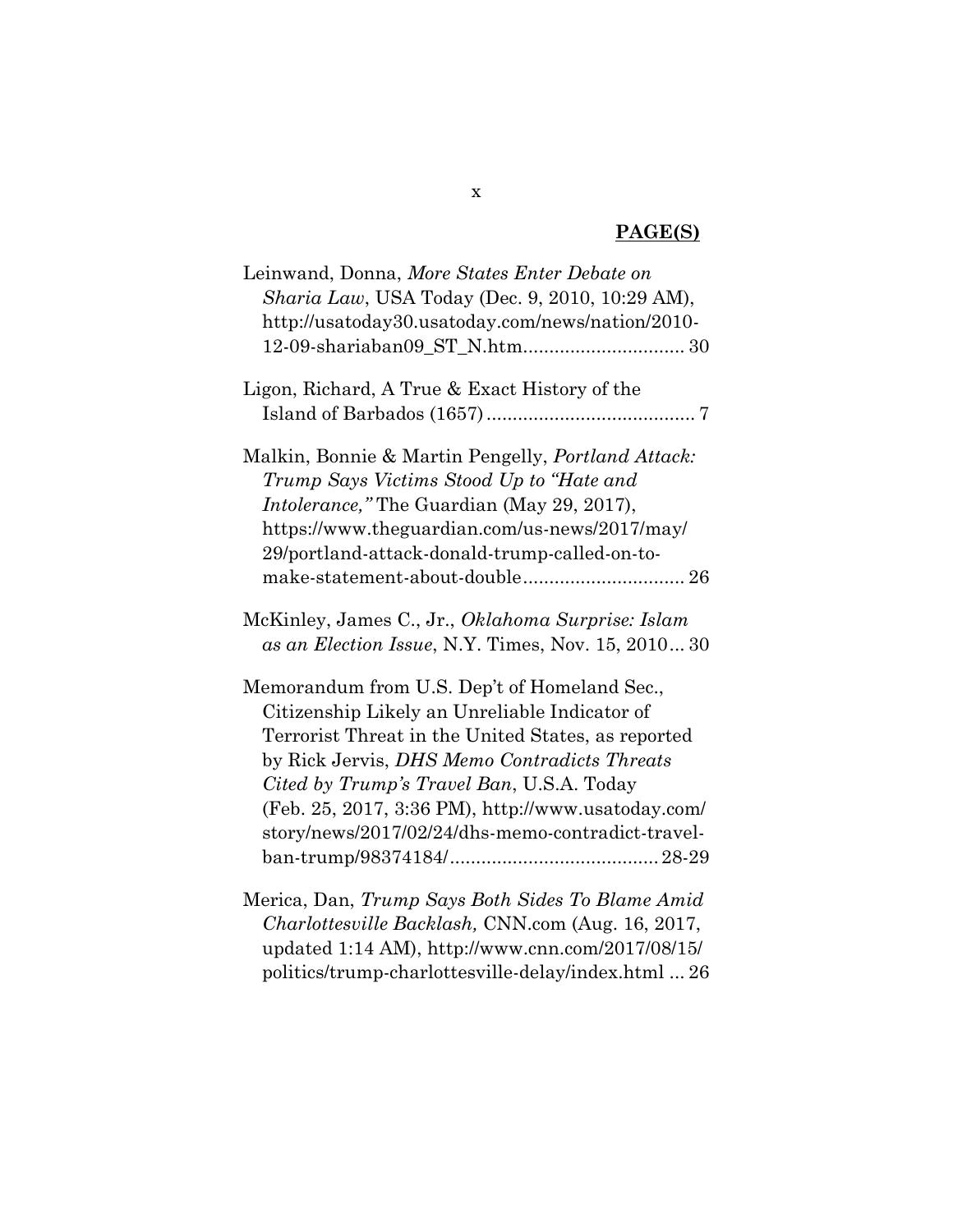| Nat'l Park Serv., U.S. Dep't of the Interior, NPS    |
|------------------------------------------------------|
| Ethnography: African American Heritage &             |
| Ethnography: Laws that Bound,                        |
| https://www.nps.gov/ethnography/aah/aaheritage/h     |
| istContextsE.htm (last visited Sept. 17, 2017).  7   |
| Olmsted, Roger, The Chinese Must Go!, 50 Cal.        |
|                                                      |
| Otterman, Sharon, Mosque Is Blocked in New           |
| Jersey, but Dispute Is Far from Over,                |
| N.Y. Times (Mar. 10, 2017),                          |
| https://www.nytimes.com/2017/03/10/nyregion/mos      |
|                                                      |
| Pokorak, Jeffrey J., Rape as a Badge of Slavery:     |
| The Legal History of, and Remedies for,              |
| Prosecutorial Race-of-Victim Charging                |
|                                                      |
| Reilly, Katie, Donald Trump on Proposed Muslim       |
| Ban: "You Know My Plans," Time (Dec. 21, 2016),      |
| http://time.com/4611229/donald-trump-berlin-         |
|                                                      |
| Reilly, Ryan J., Oklahoma Anti-Sharia Constitutional |
| Amendments Struck Down by Federal Judge,             |
| Huffington Post (Aug. 16, 2013),                     |
| http://www.huffingtonpost.com/2013/08/15/oklahom     |
| a-sharia-constitution_n_3764313.html  30             |

### xi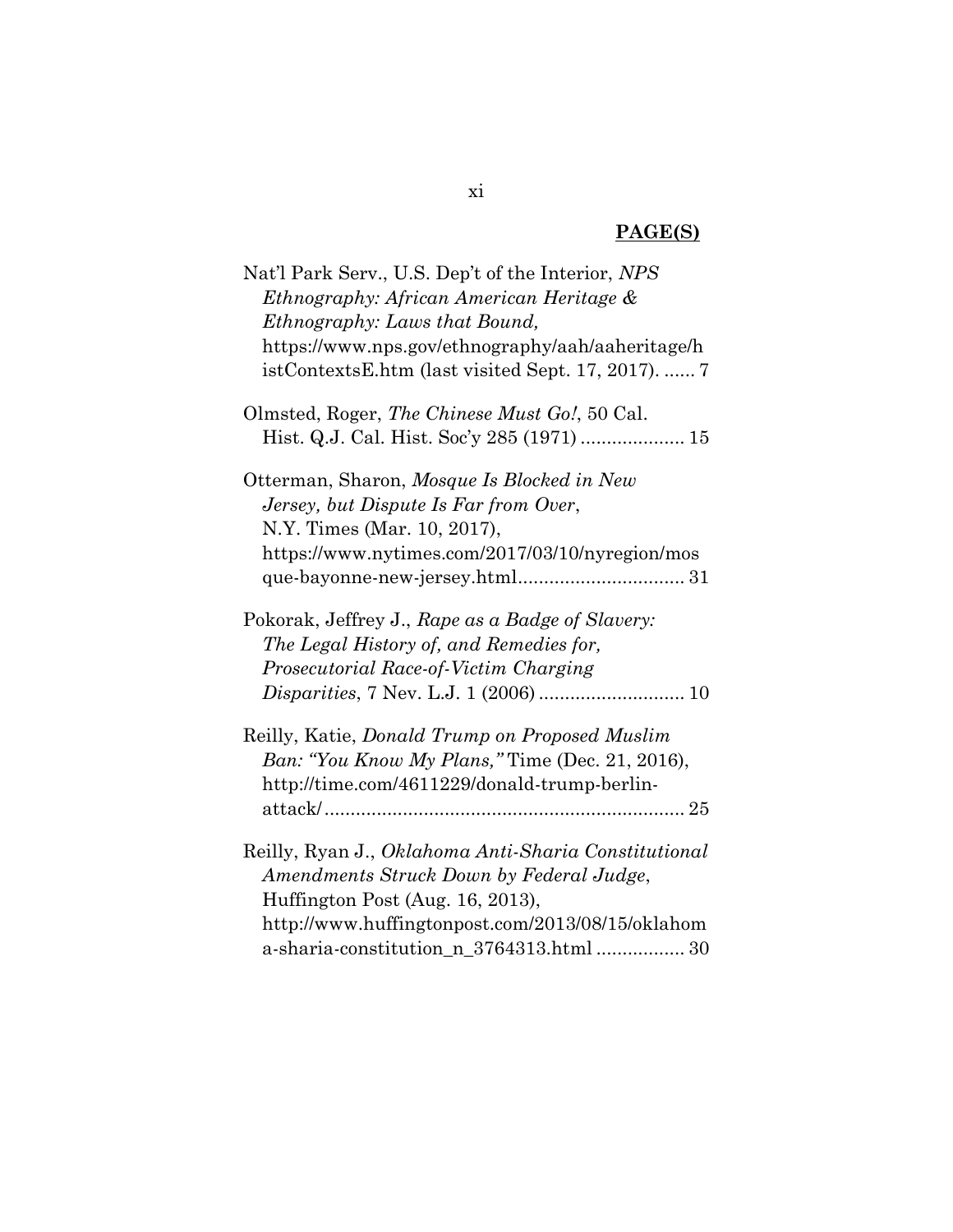| Remnick, David, Charleston and the Age of Obama,<br>The New Yorker (June 19, 2015),                     |
|---------------------------------------------------------------------------------------------------------|
| https://www.newyorker.com/news/daily-                                                                   |
| comment/charleston-and-the-age-of-obama 11                                                              |
| Saito, Natsu Taylor, Alien and Non-Alien Alike:                                                         |
| Citizenship, "Foreignness," and Racial Hierarchy in                                                     |
| <i>American Law</i> , 76 Or. L. Rev. 261 (1997) 13, 14                                                  |
| Saito, Natsu Taylor, <i>Model Minority</i> , <i>Yellow</i>                                              |
| Peril: Functions of "Foreignness" in the                                                                |
| Construction of Asian American Legal Identity,                                                          |
|                                                                                                         |
| Schleifer, Theodore, <i>Donald Trump: "I think Islam</i><br><i>Hates Us,</i> " CNN.com (Mar. 10, 2016), |
| http://www.cnn.com/2016/03/09/                                                                          |
| politics/donald-trump-islam-hates-us/index.html 24                                                      |
| Serrano, Susan Kiyomi & Dale Minami, Korematsu<br>v. United States: A "Constant Caution" in a           |
| <i>Time of Crisis</i> , 10 Asian L.J. 37 (2003)  19                                                     |
|                                                                                                         |
| 7 The Statutes At Large Of South Carolina 352                                                           |
| (Thomas Cooper and David J. McCord, eds.)                                                               |
|                                                                                                         |
| Trump, Donald J. (@realDonaldTrump), Twitter                                                            |
| (Sept. 15, 2017, 3:54 AM),                                                                              |
| https://twitter.com/realDonaldTrump/status/90864                                                        |
|                                                                                                         |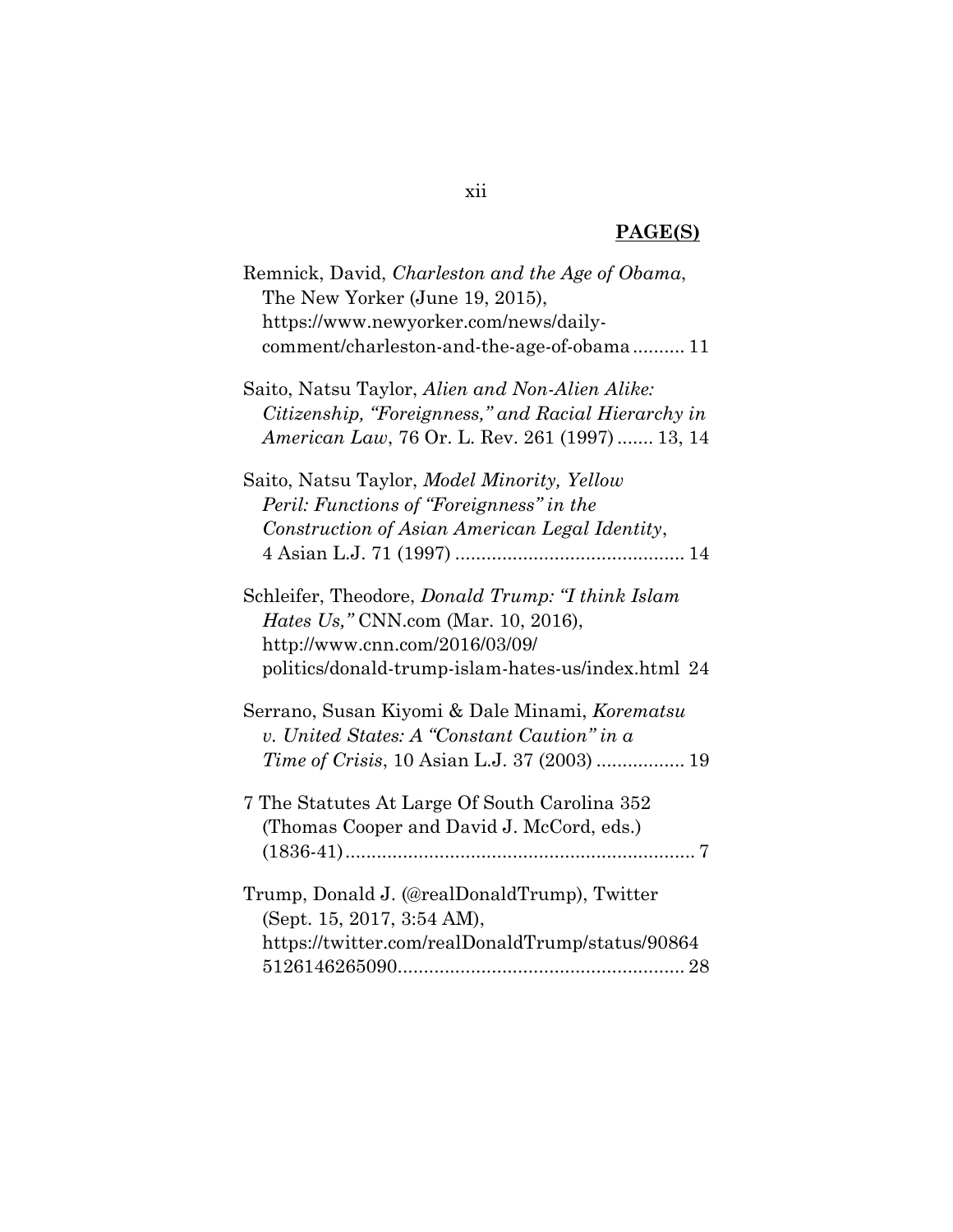| Wang, Amy B., Trump Asked for a "Muslim Ban,"    |  |
|--------------------------------------------------|--|
| Giuliani Says — and Ordered a Commission To Do   |  |
| It "Legally," Wash. Post (Jan. 29, 2017),        |  |
| https://www.washingtonpost.com/news/the-         |  |
| fix/wp/2017/01/29/trump-asked-for-a-muslim-ban-  |  |
| giuliani-says-and-ordered-a-commission-to-do-it- |  |
|                                                  |  |
|                                                  |  |

# xiii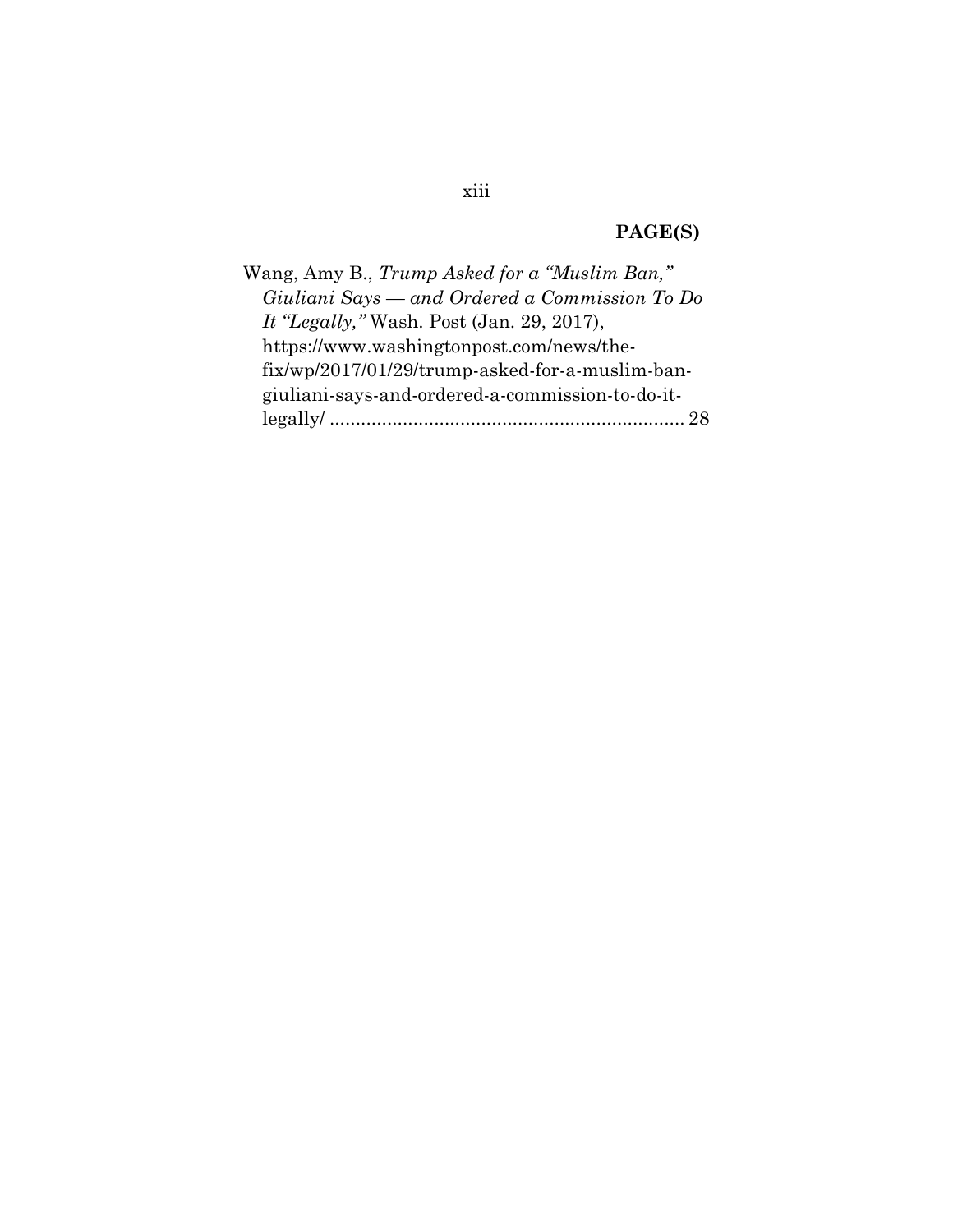#### **INTEREST OF** *AMICUS CURIAE***<sup>1</sup>**

For over 75 years, the NAACP Legal Defense and Educational Fund, Inc. ("LDF") has strived—as its central mission—to secure the constitutional promise of equality for all people in the United States. From its earliest advocacy led by the late Supreme Court Justice Thurgood Marshall to last term's decision in *Buck v. Davis*, 137 S. Ct. 759 (2017), LDF has litigated before this Court some of the most significant and pressing legal issues pertaining to discrimination in our country. *See, e.g., Smith v. Allwright*, 321 U.S. 649 (1944) (exclusion of Black voters from primary election); *Shelley v. Kraemer*, 334 U.S. 1 (1948) (racial covenants on real estate transfers); *Brown v. Board of Education*, 347 U.S. 483 (1954) (racial segregation of public schools); *Griggs v. Duke Power Co.*, 401 U.S. 424 (1971) (unjustified disparate impact in employment discrimination); *McCleskey v. Kemp*, 481 U.S. 279 (1987) (challenge to discriminatory application of death penalty); *Shelby County v. Holder*, 133 S. Ct. 2612 (2013) (defense of constitutionality of Section 5 of the Voting Rights Act).

LDF's commitment to, and advocacy for, equality under the law is not limited to the rights of African Americans. Indeed, throughout its history of civil rights advocacy, LDF has pressed for the equal treatment of other traditionally disfavored groups and individuals seeking equal protection of the laws. For example, LDF submitted an *amicus* brief in support of

<sup>1</sup> Pursuant to Supreme Court Rule 37.6, counsel for *amicus curiae* state that no counsel for a party authored this brief in whole or in part and that no person other than *amicus curiae*, its members, or its counsel made a monetary contribution to the preparation or submission of this brief. All parties have consented to the filing of this brief.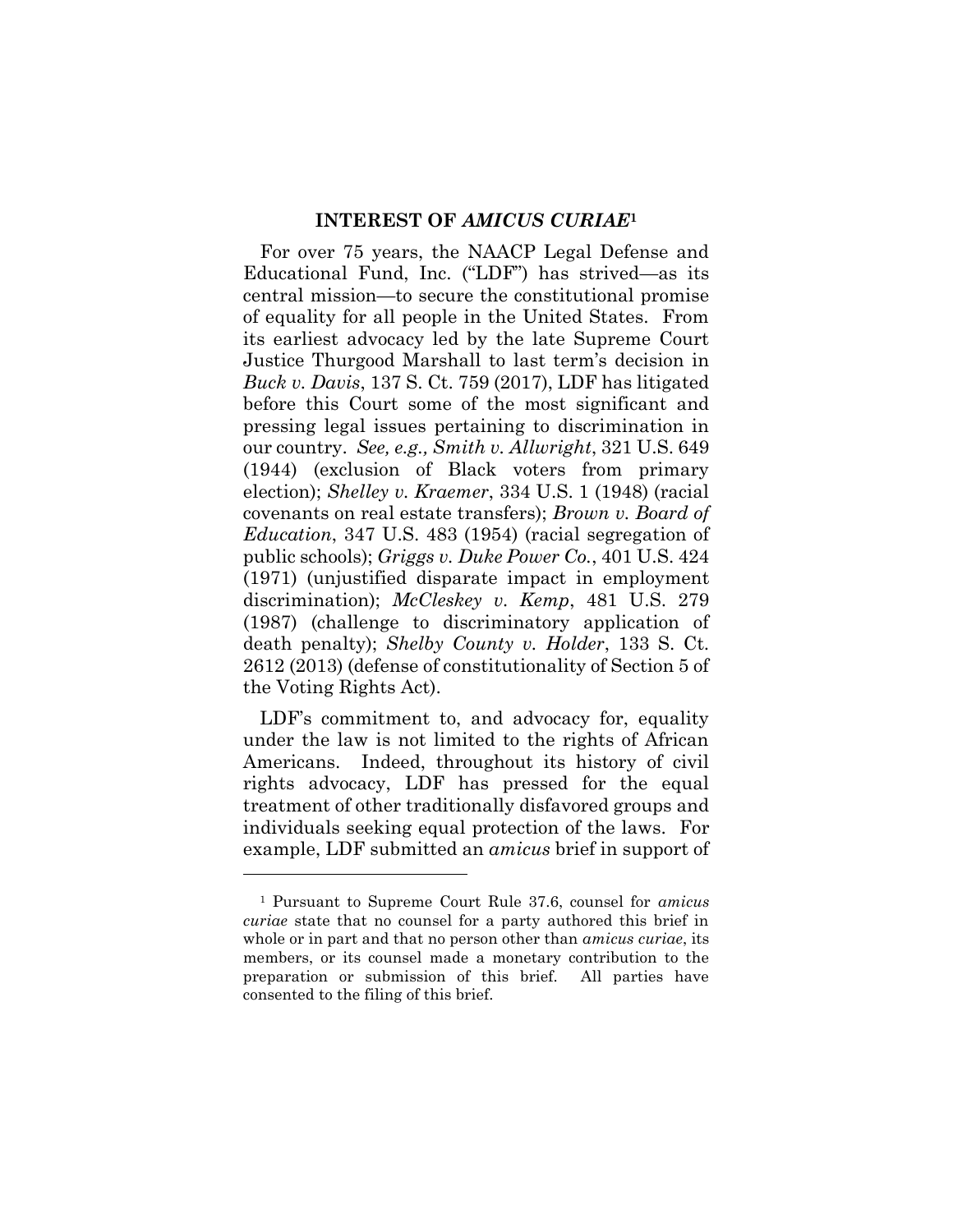Petitioner Torao Tokahashi's successful challenge to the State of California's refusal to issue fishing licenses to non-citizens, including people of Japanese ancestry, who were federally barred at that time from obtaining United States citizenship amid growing anti-Japanese hostility in the aftermath of the Second World War. *See Takahashi v. Fish and Game Comm'n*, 334 U.S. 410 (1948). A long supporter of gay and lesbian rights, LDF also supported petitioners advancing the right to same-sex marriages in *United States v. Windsor*, 133 S. Ct. 2675 (2013), and *Obergefell v. Hodges*, 135 S. Ct. 2584 (2015). And, as recently as last year, LDF urged this Court to denounce a juror's racial slurs, which explicitly associated a Mexican defendant's race with a propensity for criminal and violent conduct. *See Peña-Rodriguez v. Colorado*, 137 S. Ct. 855 (2017).

The President's Executive Order 13780, *Protecting the Nation from Foreign Terrorist Entry into the United States*, which *inter alia* bars entry of noncitizens and refugees from six predominantly Muslim countries, raises grave constitutional concerns due to its reliance on a false and pernicious stereotype that associates Muslims with inherent dangerousness. LDF, therefore, has both the experience and expertise to assist the Court in its review of this case of national and historical importance.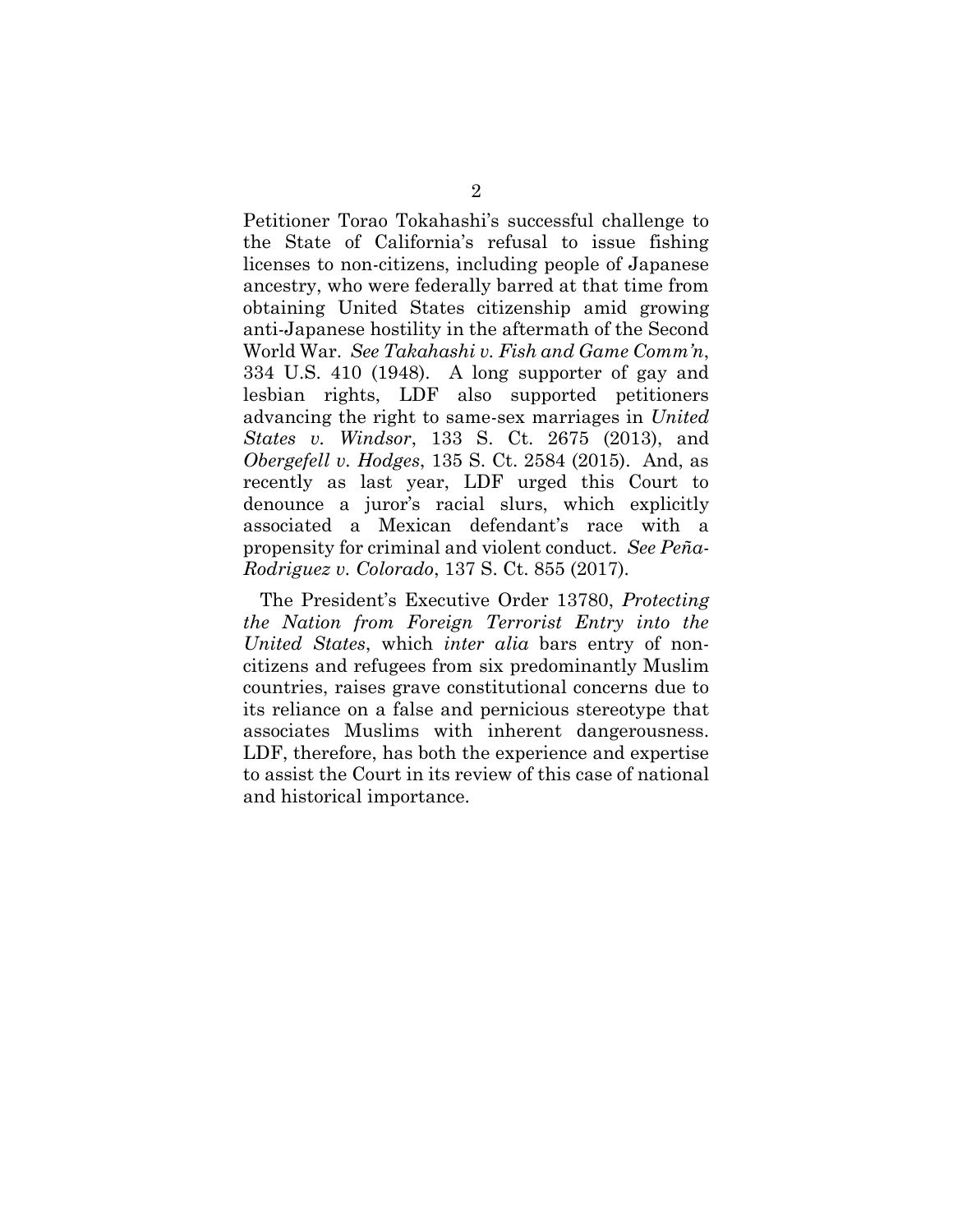### **INTRODUCTION AND SUMMARY OF ARGUMENT**

Last term, this Court decided two cases in which criminal defendants were deemed dangerous based on stereotypes about their race or ethnicity. In *Buck v. Davis*, 137 S. Ct. 759 (2017), Duane Buck's own "expert" witness testified at his capital trial that Mr. Buck was more likely to commit violent acts in the future because he is Black.2 The Court held that this testimony rendered Mr. Buck's death sentence constitutionally intolerable because it appealed to a "particularly noxious strain of racial prejudice," *viz*., the stereotype that Black men are "violence prone." 3 In *Pe*̃*a-Rodriguez v. Colorado*, 137 S. Ct. 855 (2017), Mr. Peña-Rodriguez was convicted of sexual assault following jury deliberations in which one juror stated that "Mexican men" are "physically controlling of women," "take whatever they want," and "nine times out of ten . . . were guilty of being aggressive toward women and young girls."4 This Court denounced the egregious racial stereotyping of Latino men and held that the Sixth Amendment right to an impartial trial required the consideration of this evidence even though statements made by jurors during deliberations are ordinarily inadmissible.

The resolution of both cases turned on "a basic premise of our criminal justice system: Our law punishes people for what they do, not who they are."<sup>5</sup> Individuals may not be disfavored because of who they are, and they assuredly cannot be singled out for mistreatment because of their race, ethnicity, or

<sup>2</sup> *Buck*, 137 S. Ct. at 768-69.

<sup>3</sup> *See id.* at 776 (quoting *Turner v. Murray*, 476 U.S. 28, 35 (1986)).

<sup>4</sup> *Pe*̃*a-Rodriguez*, 137 S. Ct. at 862.

<sup>5</sup> *Buck*, 137 S. Ct. at 778.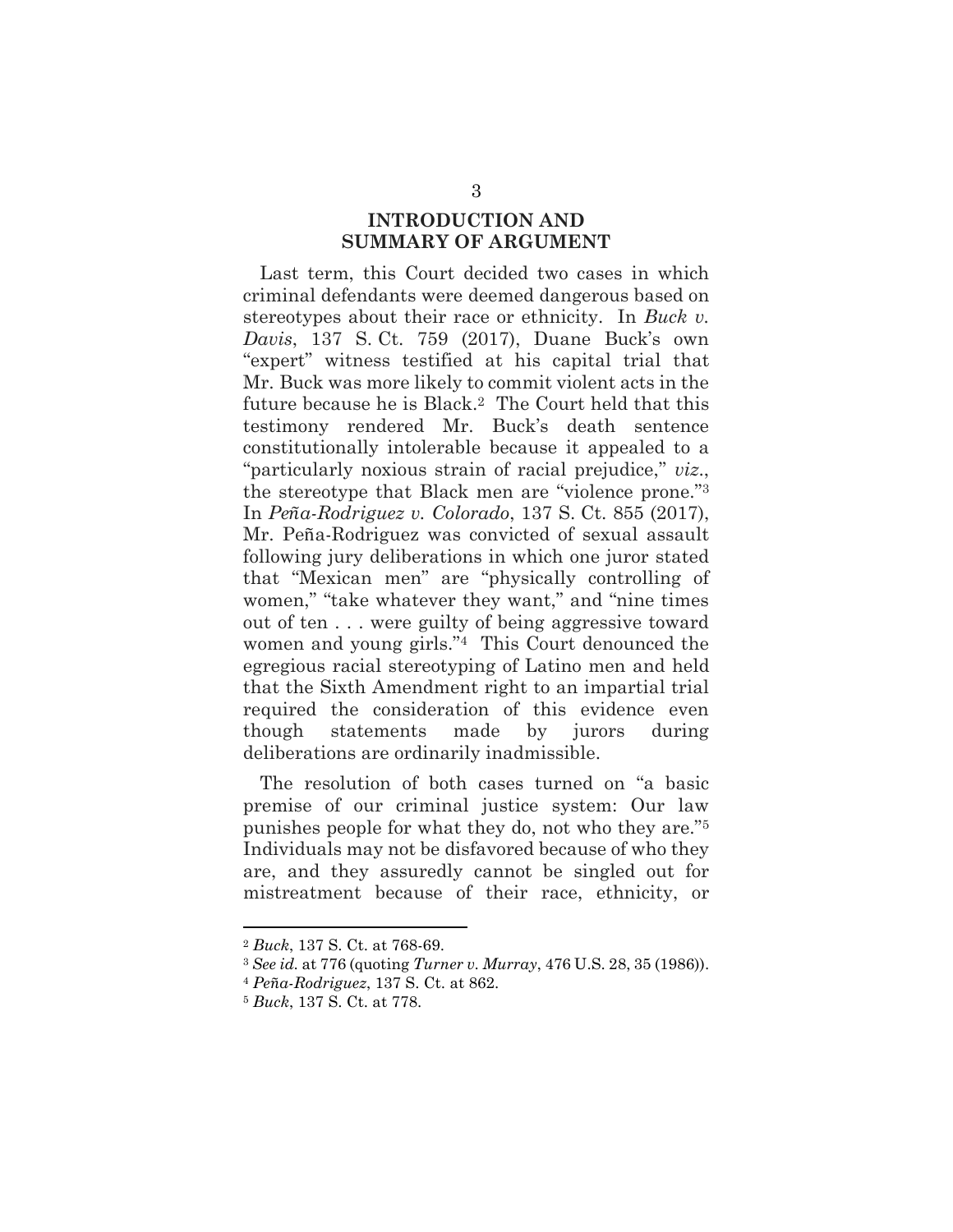religion. <sup>6</sup> This prohibition is particularly important when the discriminatory conduct is motivated by the "powerful . . . stereotype" that an individual is "violence prone" because of who he is.7 That stereotype is a "toxin," which "can be deadly [even] in small doses."<sup>8</sup>

Nor are the victims of that toxin limited to its immediate targets. Our country's long, fraught history of legalized discrimination demonstrates beyond peradventure that "racial bias implicates unique historical, constitutional, and institutional concerns."<sup>9</sup> Whether embodied in criminal law or in national security directives, permitting racial prejudice to find a home in our legal system thwarts "the promise of equal treatment under the law that is so central to a functioning democracy,"<sup>10</sup> "poisons public confidence,'"<sup>11</sup> and "injures . . . 'the law as an institution, . . . the community at large, and . . . the democratic ideal reflected in the processes of our courts.'" Consequently, "[i]t must become the heritage of our Nation to rise above racial classifications that are so inconsistent with . . . the

<sup>6</sup> *See id.*; *Pe*̃*a-Rodriguez*, 137 S. Ct. at 867; U.S. Const. Amend. XIV; *cf.* U.S. Const. Amend. I; 8 U.S.C.A. § 1152(a)(1)(A) ("[N]o person shall . . . be discriminated against in the issuance of an immigrant visa because of the person's race, sex, nationality, place of birth, or place of residence.").

<sup>7</sup> *Buck*, 137 S. Ct. at 776; *see also id.* (describing race-asdangerousness stereotypes as "a particularly noxious strain of racial prejudice").

<sup>8</sup> *Id.* at 777.

<sup>9</sup> *Pe*̃*a-Rodriguez*, 137 S. Ct. at 868.

<sup>10</sup> *Id.*

<sup>11</sup> *Buck*, 137 S. Ct. at 778 (quoting *Davis v. Ayala*, 135 S. Ct. 2187, 2208 (2015)).

<sup>12</sup> *Id.* (quoting *Rose v. Mitchell*, 443 U.S. 545, 556 (1979)).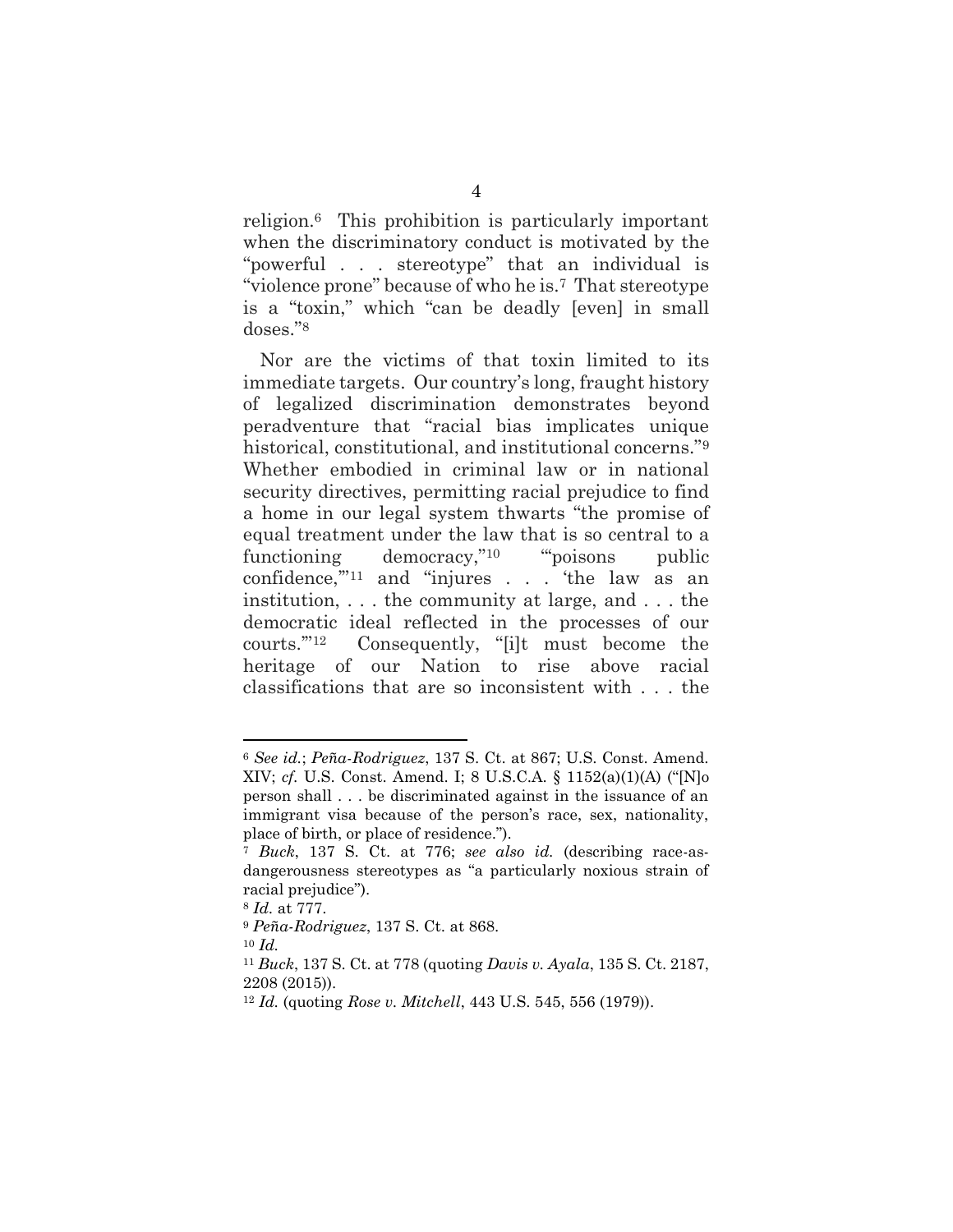equal dignity of all persons."13 The duty to confront animus is shared by all three branches, but this Court is obligated to enforce the Constitution's guarantee against state-sponsored discrimination when the other branches abjure their duty to do so.<sup>14</sup>

That is precisely what has happened here. Through Executive Order 13780, the Executive Branch has banned individuals from six nations, whose residents are predominately Muslim, from entering the United States. As explained by the courts below, this ban is not based on the kind of legitimate considerations that ordinarily require substantial deference to the Executive Branch in matters of immigration. This ban is instead the result of the President's endorsement of the particularly noxious stereotype that people from these countries are dangerous because of their religion. The deference owed to the President in immigration matters does not extend that far: it does not permit the Executive Branch to equate race/ethnicity/religion with inherent dangerousness in order to decide who may enter this country. The President's use of that stereotype, as the basis for public policy, demeans not only the targets of its discrimination; it demeans the integrity of our legal system and demeans us all.

<sup>13</sup> *Pe*̃*a-Rodriguez*, 137 S. Ct. at 867; *see also id.* at 871 ("The Nation must continue to make strides to overcome race-based discrimination.").

<sup>14</sup> *Id.* at 867.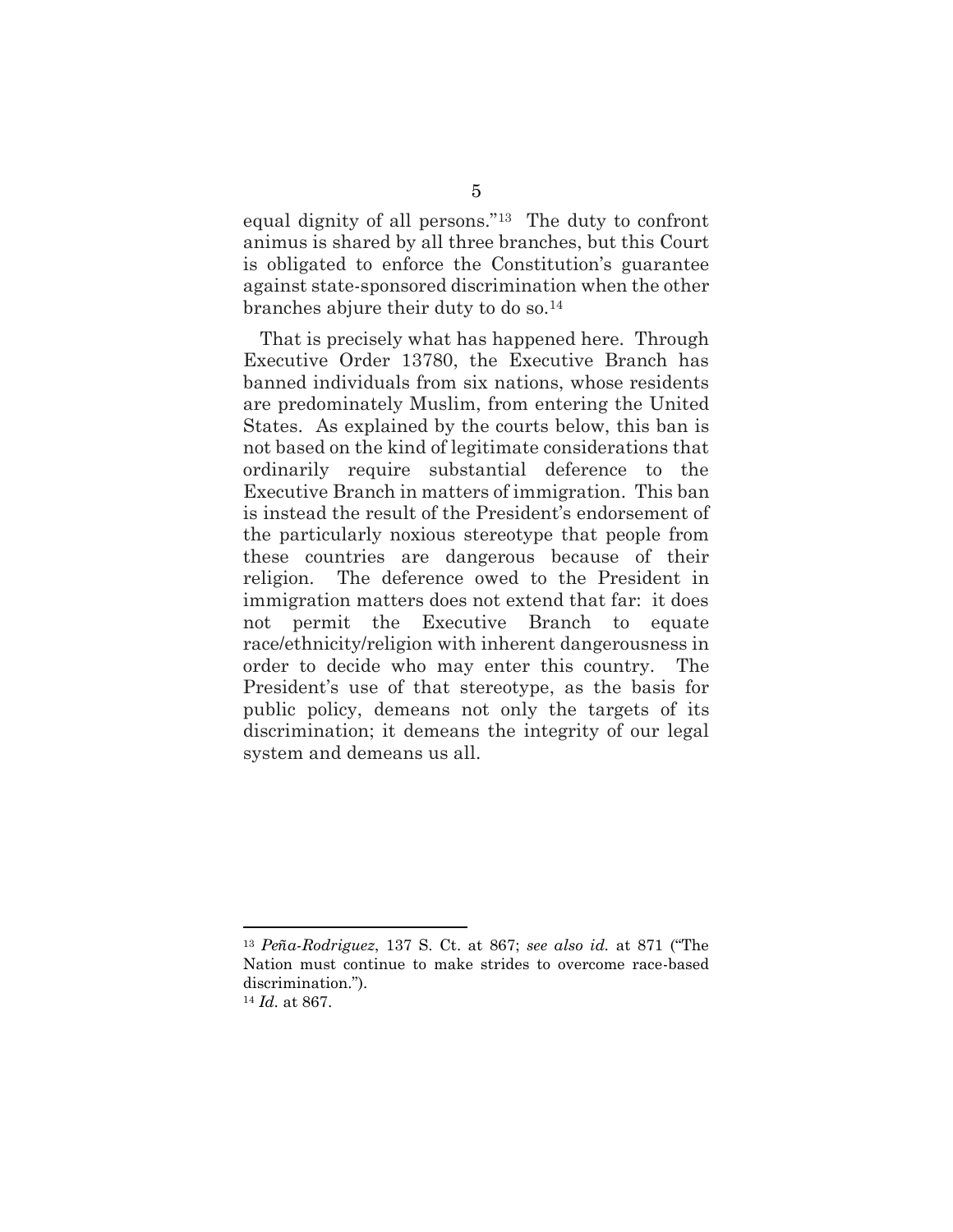#### **ARGUMENT**

**I. OUR COUNTRY'S LONG HISTORY OF SANCTIONING THE STEREOTYPE THAT CERTAIN RACES OR ETHNICITIES ARE INHERENTLY DANGEROUS HAS BEEN A SOURCE OF DEEP NATIONAL SHAME AND IS ANATHEMA TO THE FOUNDATIONAL PRINCIPLES OF OUR CONSTITUTIONAL DEMOCRACY.** 

In *Pe*̃*a-Rodriguez*, this Court observed that "[i]t is the mark of a maturing legal system that it seeks to understand and to implement the lessons of history."<sup>15</sup> Unfortunately, our history provides no shortage of lessons in which unconstitutional discrimination was motivated or justified by the stereotype that certain people were inherently dangerous because of their race or ethnicity. In the past, the judicial branch has often permitted these discriminatory acts to stand and, in so doing, conferred its imprimatur to the actions. many instances, Congress has acknowledged the anti-American character of the discrimination long after the harm, and this Court's opinions endorsing the discrimination have been relegated to the "American anticanon"—the Supreme Court cases "that all legitimate constitutional decisions must be prepared to refute."<sup>16</sup>

Here, too, this Court is faced with Government action motivated by the stereotype that a group of people are dangerous because of who they are. This time, that group is defined by religion rather than race or ethnicity. But religion, like race, is a protected

<sup>15</sup> 137 S. Ct. at 871.

<sup>16</sup> Jamal Greene, *The Anticanon*, 125 Harv. L. Rev. 379, 380 (2011).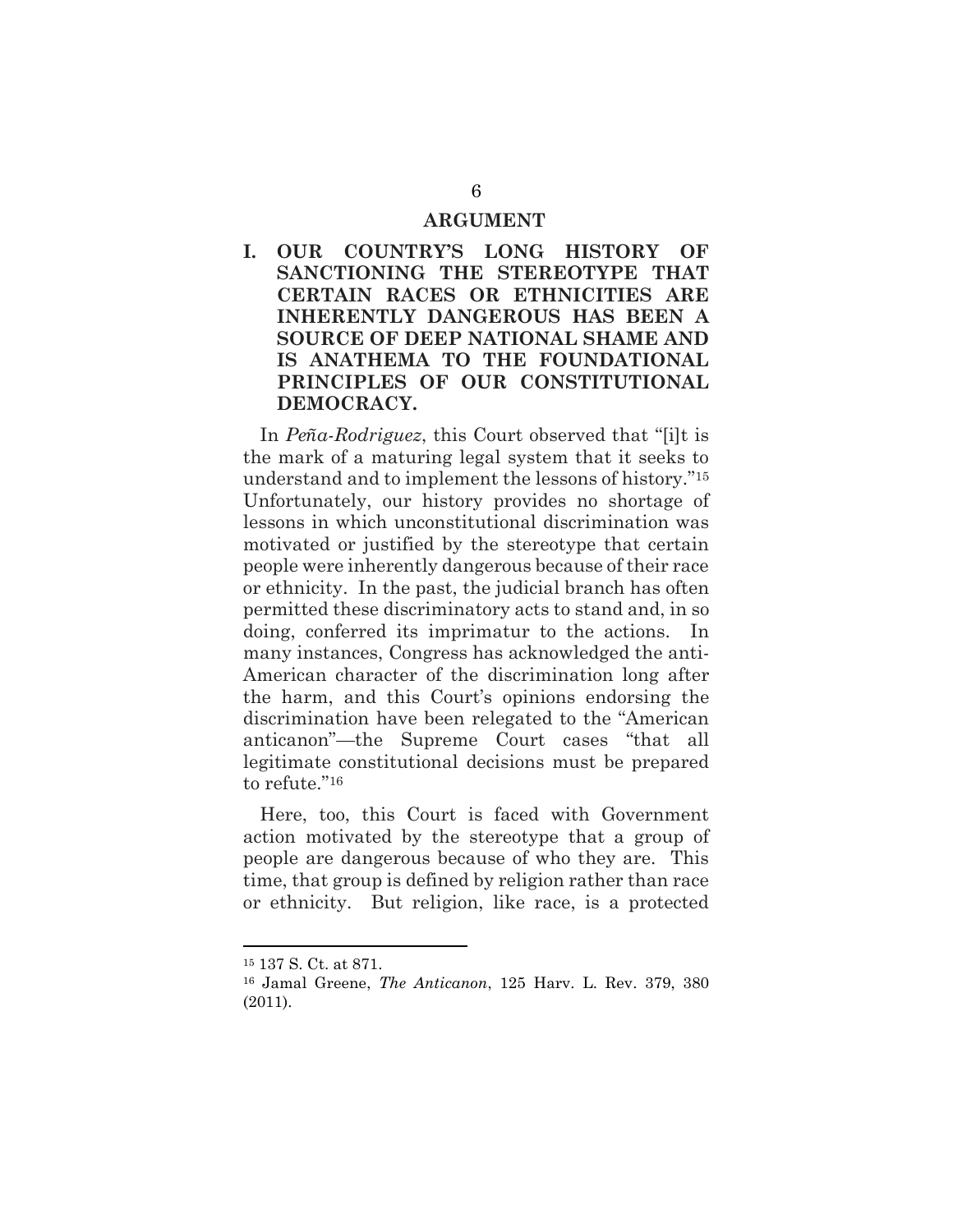category under the Constitution precisely because treating people differently based on either category is fundamentally inconsistent with our commitment to democracy and the rule of law. This Court, therefore, is confronted with a stark choice in this case: adding to the anticanon or enforcing the constitutional ban on the use of odious stereotypes in setting public policy.

#### **Slavery, Jim Crow and Lynching**

Our shameful history of using racial stereotypes of inherent dangerousness to drive the enactment of laws ostensibly designed to protect the public is instructive. The stereotype of African Americans—particularly, African-American men—as inherently dangerous dates back to the earliest contacts between colonial Americans and Africans.17 African Americans were described by white colonists as "barbarous, wild, [and] savage,"<sup>18</sup> and "a bloody people" "as neer beasts as may be."19 Beginning in the 17th century, most American colonies enacted "slave codes" that relied on these racist beliefs to justify slavery and the separation of the races.<sup>20</sup> For instance, South Carolina's slave code stated that its creation was necessary to "restrain the

 $\ddot{\phantom{a}}$ 

<sup>17</sup> *See, e.g.*, Winthrop D. Jordan, White Over Black: American Attitudes Toward the Negro, 1550–1812, at 28 (1968).

<sup>18</sup> A. Leon Higginbotham, Jr., In the Matter of Color: Race and the American Legal Process: The Colonial Period 167 (1978) (quoting 7 The Statutes At Large Of South Carolina 352 (Thomas Cooper and David J. McCord, eds.) (1836-41)).

<sup>19</sup> Richard Ligon, A True & Exact History of the Island of Barbados 46-47 (1657).

<sup>20</sup> Nat'l Park Serv., U.S. Dep't of the Interior, *NPS Ethnography: African American Heritage & Ethnography: Laws that Bound,* https://www.nps.gov/ethnography/aah/aaheritage/histContextsE. htm (last visited Sept. 17, 2017).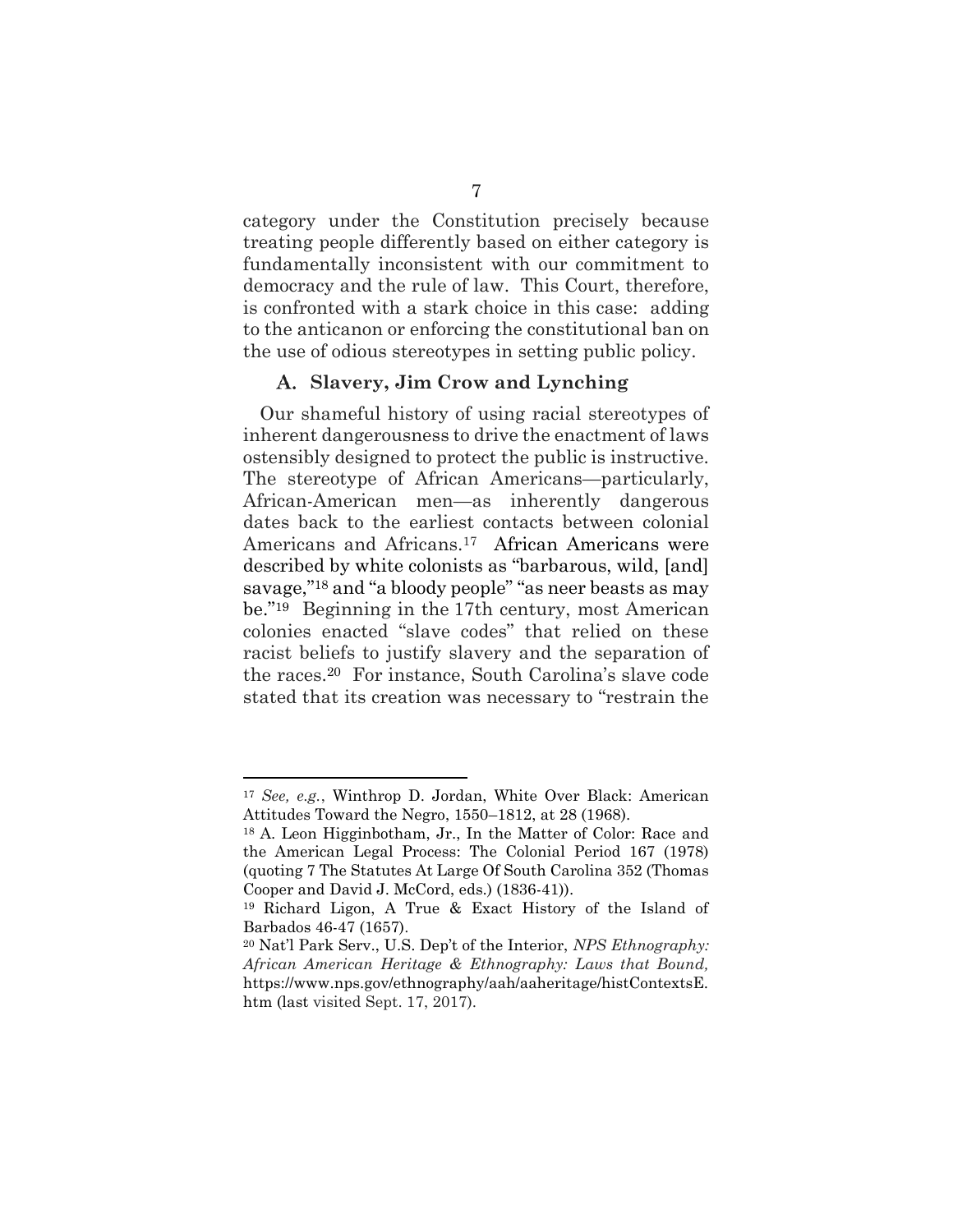disorders, rapines and inhumanity[] to which [slaves] are naturally prone and inclined . . ."<sup>21</sup>

These laws, as well as the assumptions on which they were built, were critical to American slavery. "[T]he myth of blacks' inherent, criminal propensity (and, particularly, violent criminality) was key to dehumanizing the enslaved as 'beasts' or chattel over whom brutal control was both needed and justified."<sup>22</sup> Furthermore, the codes "added both the enforcement power and perceived legitimacy of the law to the customary stigmatization of blacks as inherently predisposed toward criminality."<sup>23</sup>

Although the slave codes principally used the stereotype of African Americans as inherently dangerous to justify their forced labor, some provisions reflected that stereotype more directly. For example, because African Americans were seen as inherently dangerous, they were prohibited from meeting in groups of five or more, except for a narrow set of

<sup>23</sup> Carter, *Race, Rights, supra* note 22, at 1373

<sup>21</sup> William W. Fisher III, *Ideology and Imagery in the Law of Slavery*, 68 Chi.-Kent. L. Rev. 1051, 1060-61 (1993); Paul Finkelman, *The Crime of Color*, 67 Tul. L. Rev. [2063, 2099 \(1993\)](https://1.next.westlaw.com/Link/Document/FullText?findType=Y&serNum=0103053654&pubNum=1254&originatingDoc=If44eb98123be11dbbab99dfb880c57ae&refType=LR&originationContext=document&transitionType=DocumentItem&contextData=(sc.Search)) ("Being black in South Carolina was inherently criminal, and . . . the public policy was always to keep as many blacks as possible in servitude or in jail. South Carolina believed that the alternatives were crime, slave rebellion, and 'self-destruction.'"). <sup>22</sup> William M. Carter, Jr., *Race, Rights and the Thirteenth Amendment: Defining the Badges and Incidents of Slavery*, 40 U.C. Davis L. Rev. 1311, 1373 (2007); *see also* William M. Carter, Jr.*, A Thirteenth Amendment Framework for Combating Racial Profiling*, 39 Harv. C.R.-C.L. L. Rev. 17, 57 (2004) ("[R]ace-based criminal suspicion, legally enforced through the Slave Codes, was used to keep blacks in fear and in their 'place' during slavery. It also had the corollary effect of placing whites in constant fear of blacks, thereby making them more willing to accept black subordination in the name of white safety.").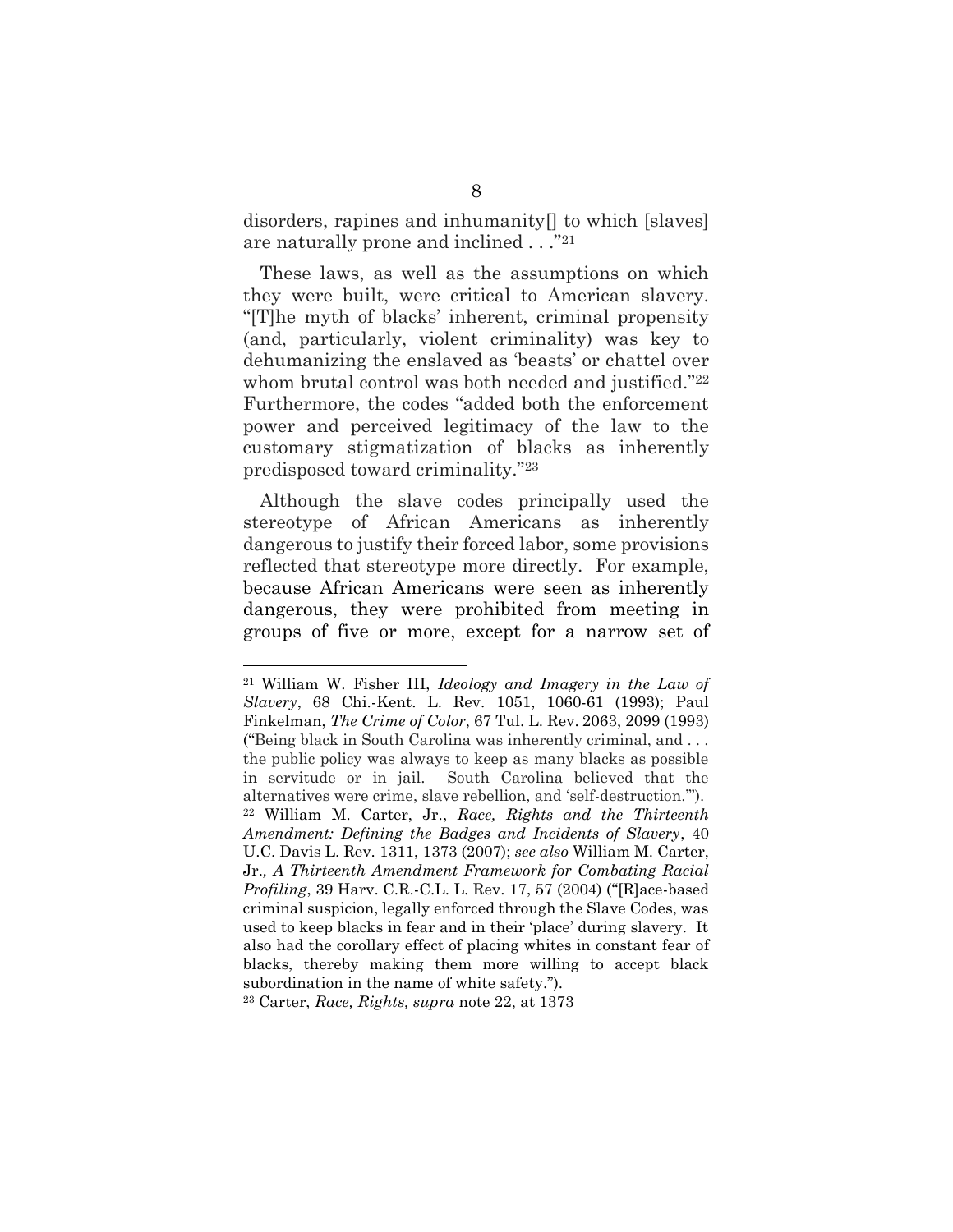circumstances. The slave codes—and the stereotypes they legitimized and amplified—later received the Supreme Court's imprimatur in *Scott v.*  Sandford,<sup>25</sup> when this Court cited them with approval in support of its holding that African Americans, whether enslaved or free, had no rights or privileges because they were not considered "citizens" under the United States Constitution.<sup>26</sup>

Following the Civil War and the enactment of the 14th and 15th Amendments, efforts to codify anti-Black discrimination adapted and took new forms. Once again, the race-as-dangerousness stereotype was central. In the immediate aftermath of the Civil War, states passed "Black Codes," which criminalized "such behavior as vagrancy, bre[a]ch of job contracts, absence from work, the possession of firearms, [and] insulting gestures or acts."27 The goal of these laws was to keep African Americans "as near to the condition of slavery as possible, and as far from the condition of the white man as [was] practicable."28 The

<sup>24</sup> Finkelman, *supra* note 21, at 2089.

<sup>25</sup> [60 U.S. \(19 How.\) 393](https://1.next.westlaw.com/Link/Document/FullText?findType=Y&pubNum=780&cite=60US393&originatingDoc=I3f275e3118c911dcb925e5882363faf9&refType=RP&originationContext=document&transitionType=DocumentItem&contextData=(sc.Search)) (1857).

<sup>26</sup> *Id*.

<sup>27</sup> Angela Y. Davis, Racialized Punishment and Prison Abolition, in the Angela Y. Davis Reader 96, 100 (1998); Eric Foner, Give Me Liberty!: An American History Vol. 2, 535 (2d ed. 2009) (noting that the Black Codes "denied [African Americans] the right to testify against whites, serve on juries or in state militias, or to vote" and "declared that those who failed to sign yearly labor contracts could be arrested and hired out to white landowners"); *United States v. Clary*, 846 F. Supp. 768, 776 (E.D. Mo. 1994) (noting that Black codes "limited the rights of [African Americans] to own or rent property and permitted imprisonment for breach of employment contracts") (quotation and citation omitted), *rev'd on other grounds by* 34 F.3d 709 (8th Cir. 1994).

<sup>28</sup> Stephen Budiansky, The Bloody Shirt: Terror After Appomattox 25 (Viking Books 2008).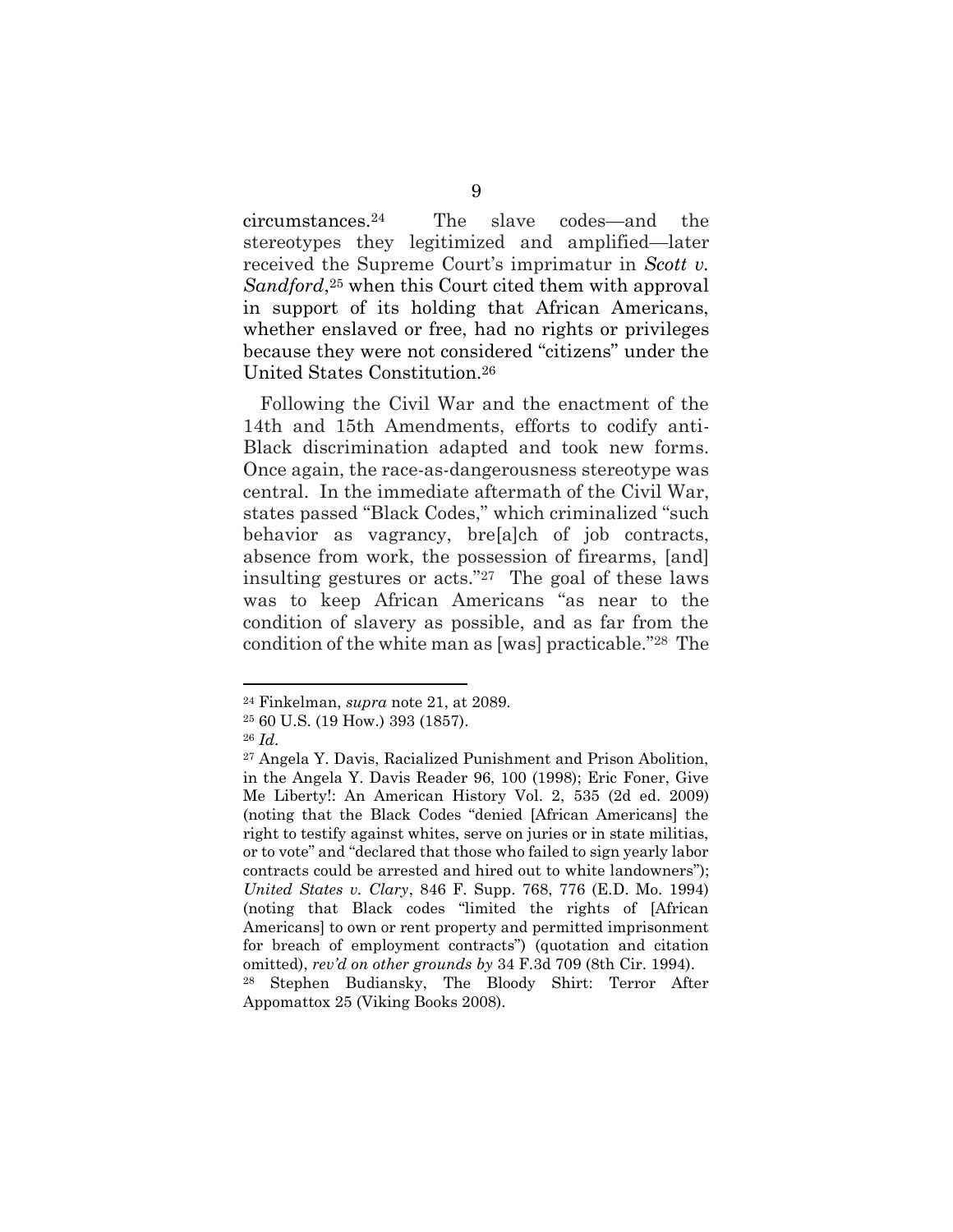Black Codes included two notable features that turned on the stereotype that Black people are inherently dangerous or criminal. First, those codes prescribed differential punishment for crimes based on race.<sup>29</sup> This discrepancy was most pronounced in rape cases, where the death penalty was often "reserved for black men who raped white women."30 Second, the codes restricted gun ownership by African Americans, and sometimes made it a crime for whites to even lend guns to them. 31

In time, the Black Codes yielded to Jim Crow and the segregation of the races. As it did in *Scott*, this Court notoriously granted its stamp of approval to state-sanctioned race discrimination in *Plessy v. Ferguson*, 163 U.S. 537 (1896). The stereotype of Black criminality likewise continued to justify patently unconstitutional discrimination. For example, some "sundown towns" had ordinances that literally prohibited Black people from being present in the town after a certain hour.32 Flagrant discrimination against Black men accused of raping white women also continued to be prevalent. <sup>33</sup>

The stereotype that Black people are inherently dangerous criminals was likewise the foundation for

 $\ddot{\phantom{a}}$ 

<sup>29</sup> Jeffrey J. Pokorak, *Rape as a Badge of Slavery: The Legal History of, and Remedies for, Prosecutorial Race-of-Victim Charging Disparities*, 7 Nev. L.J. 1, 15 (2006); Paul Butler, *By Any Means Necessary: Using Violence and Subversion to Change Unjust Law*, 50 UCLA L. Rev. 721, 751 (2003).

<sup>30</sup> Butler, *supra* note 29.

<sup>31</sup> Robert J. Cottrol and Raymond T. Diamond*, The Second Amendment: Toward an Afro-Americanist Reconsideration*, 80 Geo. L.J. 309, 345 & n.178 (1991).

<sup>32</sup> Jeannine Bell, *The Fair Housing Act and Extralegal Terror*, 41 Ind. L. Rev. 537, 541 (2008).

<sup>33</sup> *Id*. at 22-34.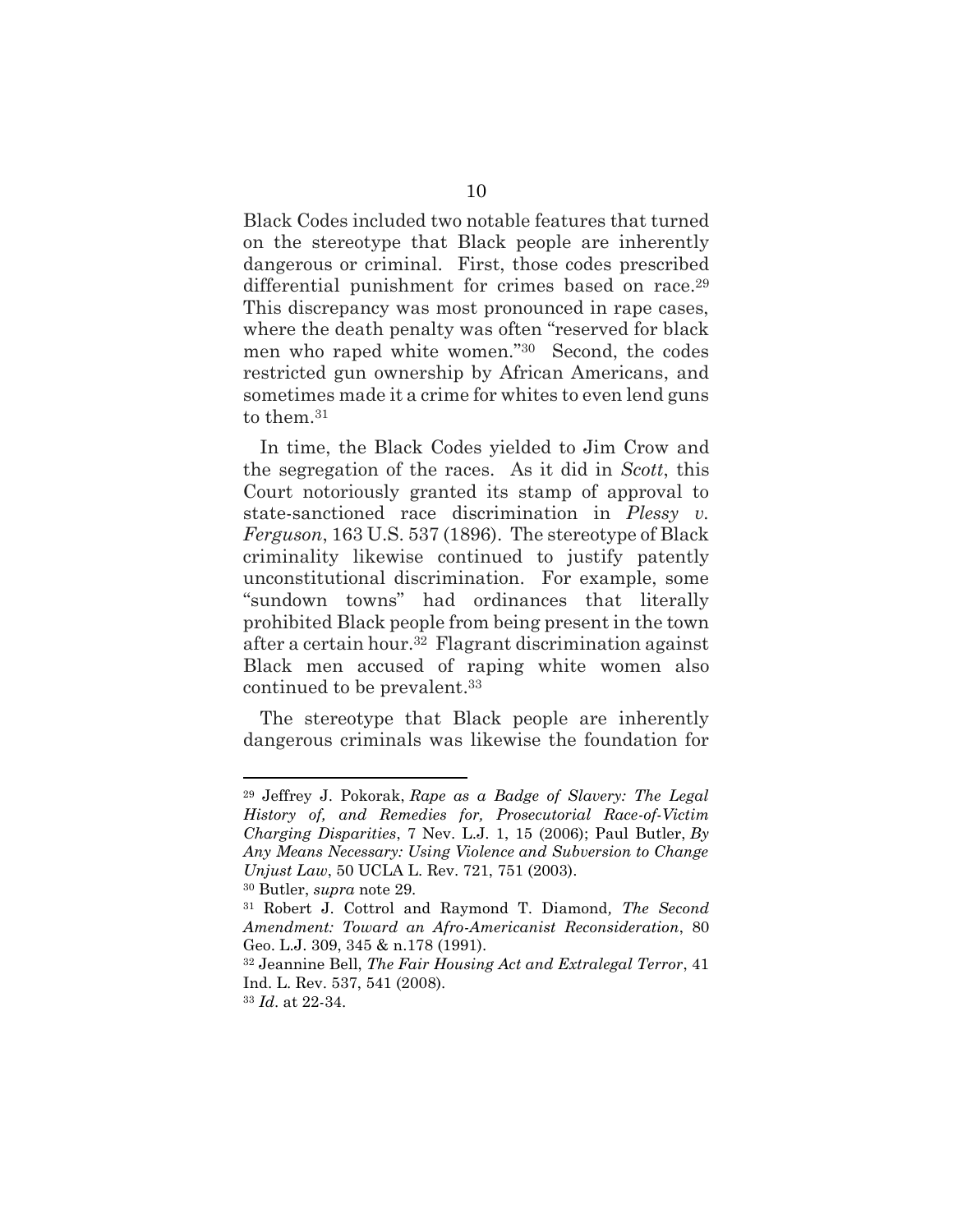one of the most shocking episodes of our history: the lynching of at least 4,075 Black men, women, and children between 1877 and 1950.<sup>34</sup> Government officials repeatedly justified their failure to hold the murderers accountable by claiming that the lynchings were necessary to prevent Black men from raping white women.

For example, in 1900, Senator Benjamin Tillman of South Carolina justified murders of Black people in South Carolina as follows: "We of the South have never recognized the right of the negro to govern white men, and we never will." "We have never believed him to be the equal of the white man, and we will not submit to his gratifying his lust on our wives and daughters without lynching him."35 In 1906, white mobs killed an unknown number of African Americans in Atlanta after unverified reports that four white women had been raped by Black men. When asked how to prevent these lynchings, the mayor of Atlanta stated: "The only remedy is to remove the cause. As long as the black brutes assault our white women, just so long will they be unceremoniously dealt with."36 As late as 1937, a Mississippi congressman opposed a federal anti-lynching law on the ground that it was "a bill to encourage rape" and would incite "the more

<sup>34</sup> Equal Justice Initiative, Lynching in America: Confronting the Legacy of Racial Terror 5 (2d ed. 2015).

<sup>35</sup> David Remnick, *Charleston and the Age of Obama*, The New Yorker (June 19, 2015), https://www.newyorker.com/news/dailycomment/charleston-and-the-age-of-obama.

<sup>36</sup> Rebecca Burns, Rage in the Gate City: The Story of the 1906 Atlanta Race Riot 134 (Univ. of Georgia Press rev. ed. 2009).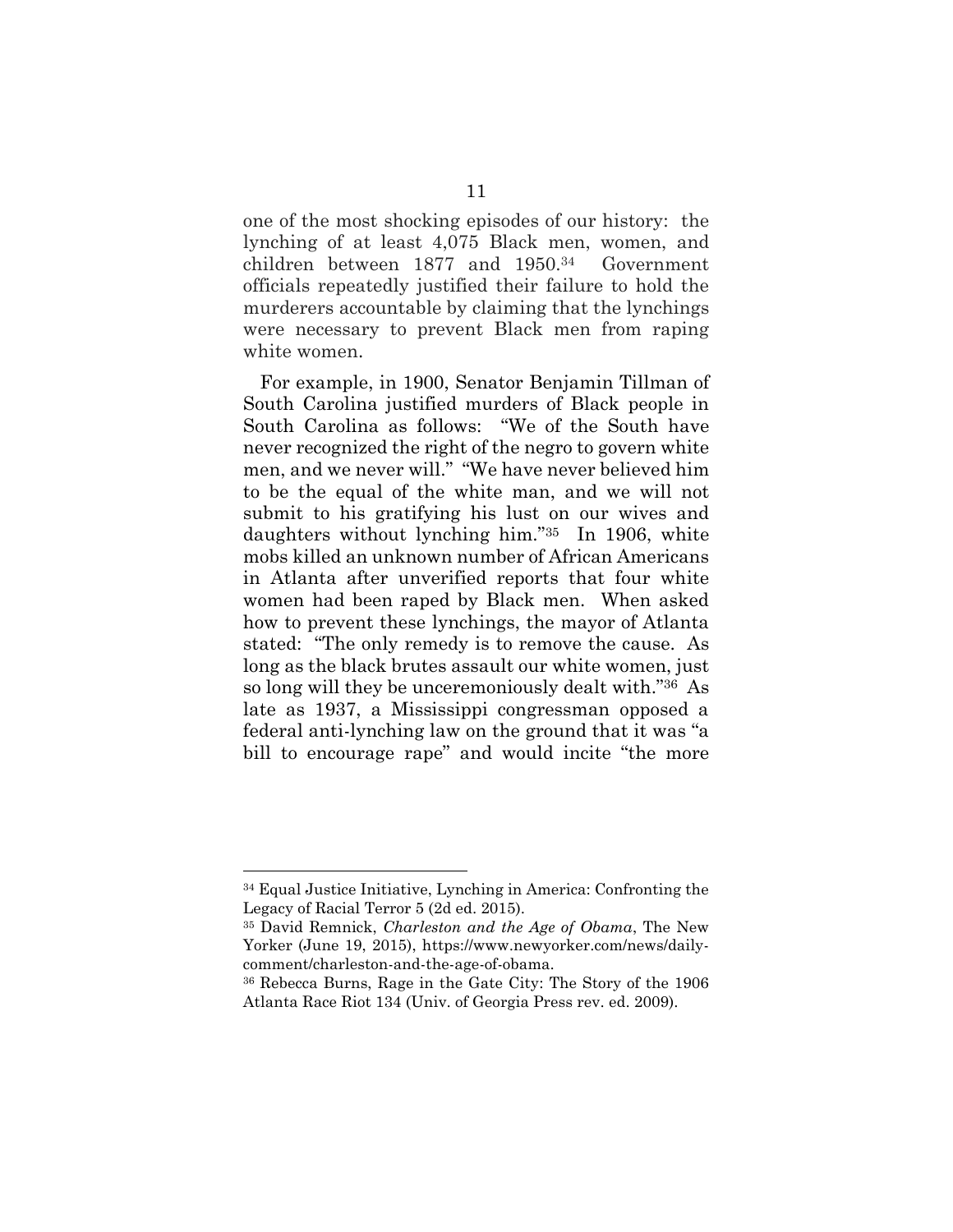vicious element of the Negro race to attack white women."<sup>37</sup>

Tragically, Congress never enacted an anti-lynching law, as Southern Democrats repeatedly filibustered bills that had passed the House in the 1920s and 1930s.38 In apologizing for this failure in 2006, the Senate admitted that "protection against lynching was the minimum and most basic of Federal responsibilities," and that the Senate refused repeated entreaties from civil rights groups to pass such legislation.<sup>39</sup>

Slavery and Jim Crow remain our singular national shame because they stand in such stark contravention to what America purports to be. For centuries, the country that proclaimed that "all men were created equal" punished people for who they were, not what they did—and did so at an incalculable human cost. Both houses of Congress have issued formal apologies acknowledging "the fundamental injustice, cruelty, brutality, and inhumanity of slavery and Jim Crow," and that "visceral racism against persons of African descent" was central to the creation and perpetuation of both systems.<sup>40</sup>

This Court's majority opinions in *Dred Scott* and *Plessy* have faced a similar historical judgment. They—along with *Lochner v. New York*, 198 U.S. 45

 $\ddot{\phantom{a}}$ 

<sup>37</sup> John Howard, Concentration Camps on the Home Front: Japanese Americans in the House of Jim Crow 45 (Univ. of Chicago Press 2008).

<sup>38</sup> Kyle Grossman, *The Untold Story of the State Filibuster: The History and Potential of a Neglected Parliamentary Device*, 88 S. Cal. L. Rev. 413, 436 (2015).

<sup>39</sup> S. Res. 39, 109th Cong. (2005).

<sup>40</sup> H. Res. 194, 111th Cong. (2009); S. Con. Res. 26, 111th Cong. (2009).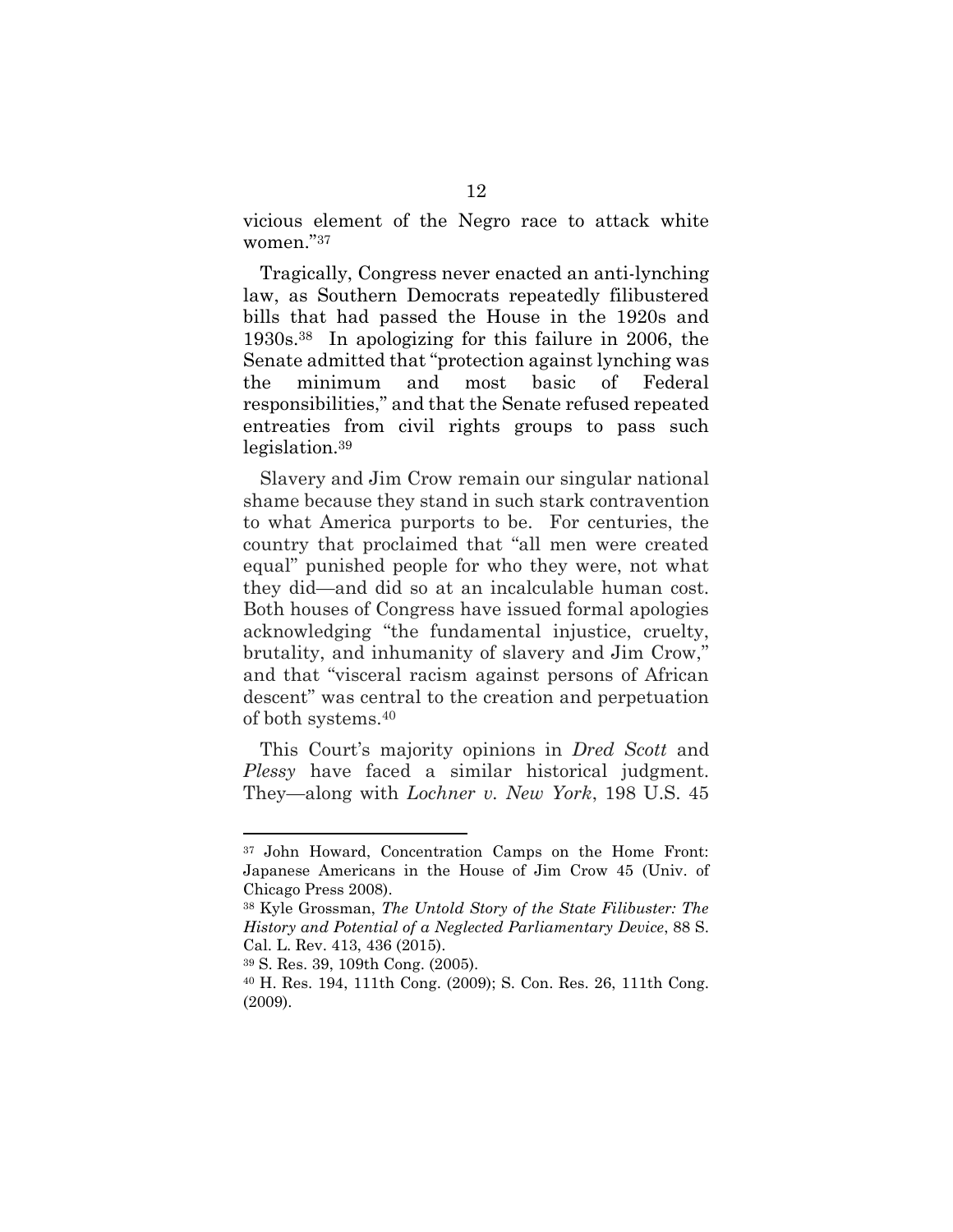(1905), and *Korematsu v. United States*, 323 U.S. 214 (1944)*—*have been selected "by the broader legal and political culture" as "the American anticanon. Each case embodies a set of legal propositions that all legitimate constitutional decisions must be prepared to refute. Together, they map out the land mines of the American constitutional order . . . ."41 Tellingly, the anticanon is populated in the main by cases where this court acquiesced to legislative or executive actions that targeted individuals for mistreatment simply based on who they are.

### **The Chinese Exclusion Act**

Drawn by the Gold Rush and the prospect of employment on the transcontinental railroad, thousands of Chinese immigrants moved to the west coast in the 1850s and 1860s.42 At first, the new immigrants were greeted with curiosity, admiration or indifference, but "such views were not long lasting."<sup>43</sup> As more immigrants arrived from China, xenophobia and virulent anti-Chinese racism spread along the west coast.<sup>44</sup> Once again, that racism frequently took the form of the race-as-dangerousness stereotype. The immigrants were cast "as invading 'hordes'" with no individual identities and "inscribe[d with] qualities of inhumanity, paradoxical mindlessness, savagery, and

 $\ddot{\phantom{a}}$ 

<sup>43</sup> Finkelman, *supra* note 42, at 1422.

<sup>41</sup> Greene, *supra* note 16, at 380-81.

<sup>42</sup> H. Res. 201, 112th Cong. (2011); Natsu Taylor Saito, *Alien and Non-Alien Alike: Citizenship, "Foreignness," and Racial Hierarchy in American Law*, 76 Or. L. Rev. 261, 299-300 (1997); Commission on Wartime Relocation and Internment of Civilians, VRH9-KAGV, Personal Justice Denied 29 (1984); Paul Finkelman, *Coping with a New "Yellow Peril": Japanese*  Immigration, The Gentleman's Agreement, and the Coming of *World War II*, 117 W. Va. L. Rev. 1409, 1422 (2015).

<sup>44</sup> *See id.*; *Oyama v. California*, 332 U.S. 633 (1948).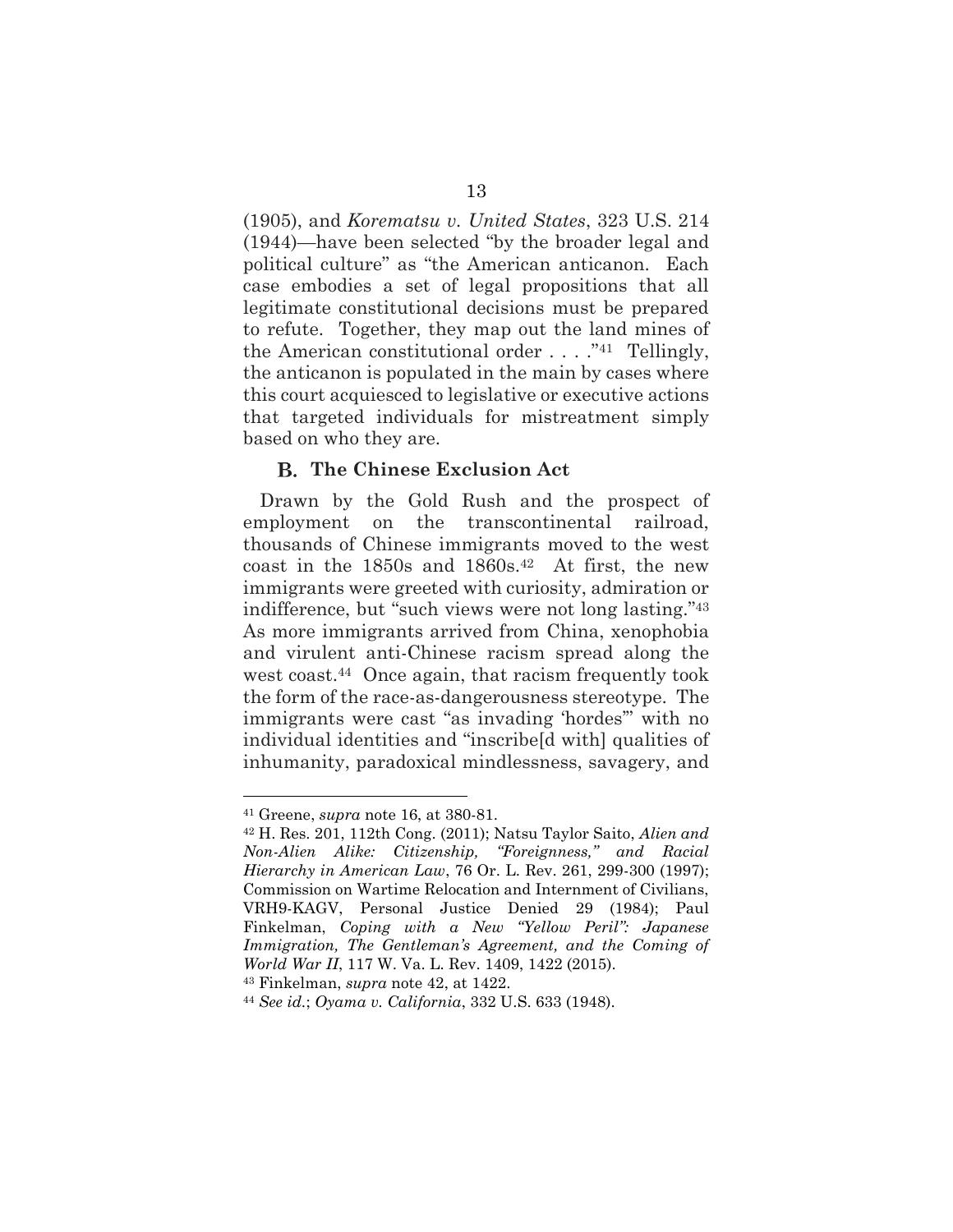brutality."<sup>45</sup> Other times, they were depicted as "criminals and prostitutes."<sup>46</sup> These stereotypes were broadly circulated by newspaper headlines and advertisements, organized interest groups, and various forms of media and entertainment.<sup>47</sup>

"The press and political parties pandered to these anti-Chinese attitudes,"<sup>48</sup> and anti-Chinese racism was soon reflected in "lethal vigilante violence" and a raft of discriminatory legislation such as California's 1862 "Act to protect Free White Labor against competition with Chinese Coolie Labor, and to discourage the Immigration of the Chinese into the State of California." Chinese immigrants were subjected to a dizzying array of penalties and prohibitions including, *inter alia*: a miner's tax that disproportionately affected Chinese immigrants, a California Supreme Court decision prohibiting Chinese people from testifying against white people in courts of law, a constitutional amendment that prohibited "non-whites" from owning land, an antimiscegenation law that prohibited marriage between whites and "Mongolians," and a law that prohibited "aliens" from fishing in California state waters.<sup>50</sup>

<sup>45</sup> Keith Aoki, *"Foreign-Ness" & Asian American Identities: Yellowface, World War II Propaganda, and Bifurcated Racial Stereotypes*, 4 Asian Pac. Am. L.J. 1, 32 (1996). <sup>46</sup> Saito, *supra* note 42, at 299.

<sup>47</sup> *See* Aoki, *supra* note 45, at 20.

<sup>48</sup> Commission on Wartime Relocation and Internment of Civilians, *supra* note 42, at 29.

<sup>49</sup> Finkelman, *supra* note 42, at 1422; *Oyama*, 332 U.S. at 651-52; Natsu Taylor Saito, *Model Minority, Yellow Peril: Functions of "Foreignness" in the Construction of Asian American Legal Identity*, 4 Asian L.J. 71, 79 (1997).

<sup>50</sup> R. Scott Baxter, *The Response of California's Chinese Populations to the Anti-Chinese Movement*, 42 Historical Archaeology 29, 30 (2008).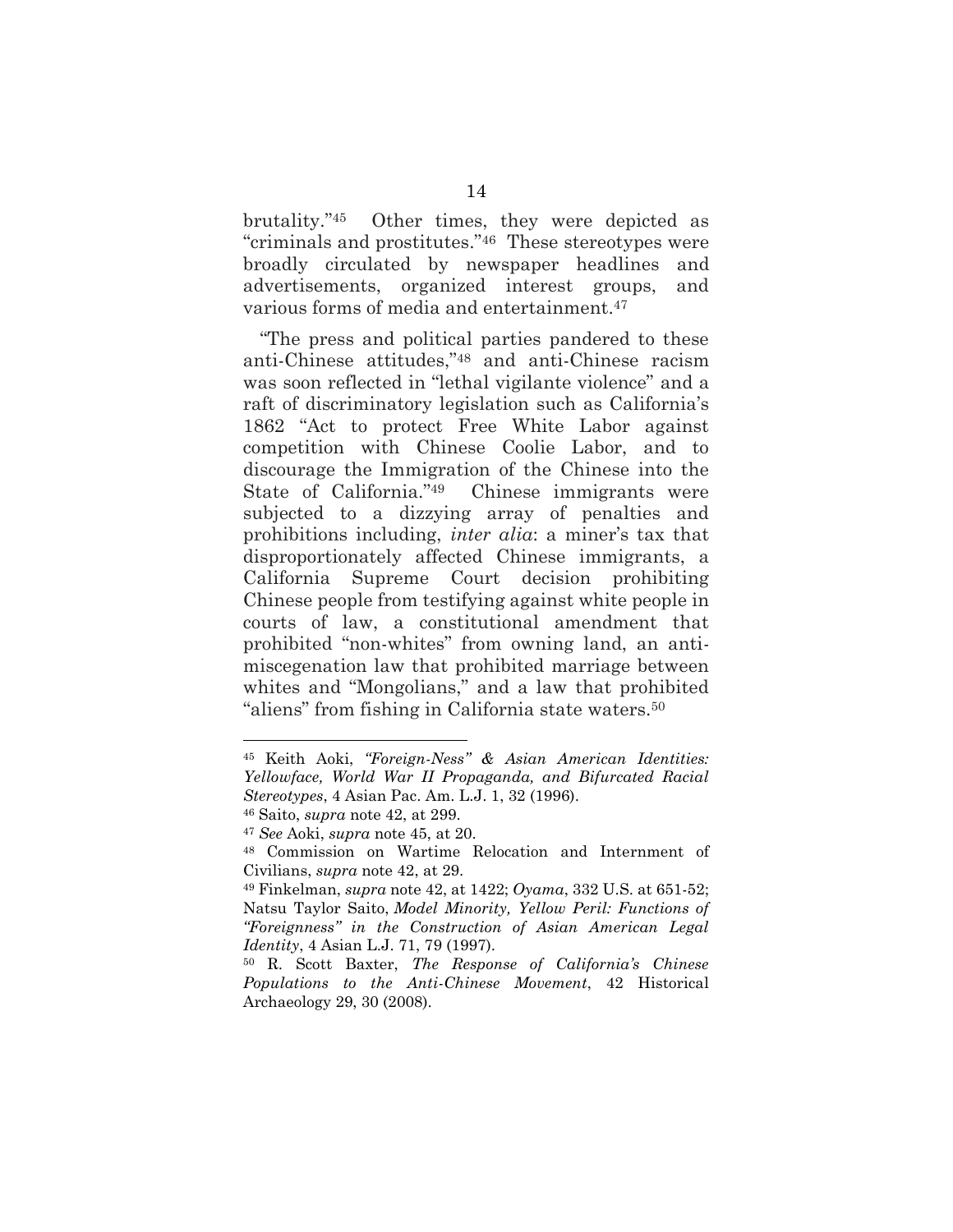The statements of elected officials demonstrated the ubiquity of the "yellow peril" stereotype. For instance, Representative James A. Johnson of California described Chinese people as an "immense, teeming, swarming, seething hive of degraded humanity turned loosed upon our country" which threatened to "drown out and destroy our institutions and our race."<sup>51</sup> Oregon Senator George H. Williams channeled the same stereotype when he urged the United States not to "deliver itself up to the political filth and moral pollution that are flowing with a fearfully increasing tide into our country from the shores of Asia."<sup>52</sup> Governor Stanford of California stated, "[t]he presence among us of numbers of degraded and distinct people must exercise a deleterious influence upon the superior race. . . . "53

The anti-Chinese campaign culminated in Congress's enactment of the Chinese Exclusion Act in 1882, which prohibited the immigration of Chinese laborers for a decade and precluded all Chinese immigrants from obtaining naturalized citizenship.<sup>54</sup> The act "underscored the belief of some senators at the time that . . . the United States is under God a country of Caucasians . . . to be governed by white men" and that "the Chinese people were unfit to be naturalized," "revolting," and "like parasites."55 The Chinese Exclusion Act was the country's first immigration law to restrict immigrants because of their race and

 $\ddot{\phantom{a}}$ 

<sup>51</sup> Aoki, *supra* note 45, at 32.

<sup>52</sup> *Id.*

<sup>53</sup> Roger Olmsted, *The Chinese Must Go!*, 50 Cal. Hist. Q.J. Cal. Hist. Soc'y 285, 286 (1971).

<sup>54</sup> Erika Lee, *The Chinese Exclusion Example: Race, Immigration, and American Gatekeeping, 1882-1924*, 21 Journal of American Ethnic History 36, 36 (2002).

<sup>55</sup> S. Res. 201, 112th Cong. (2011).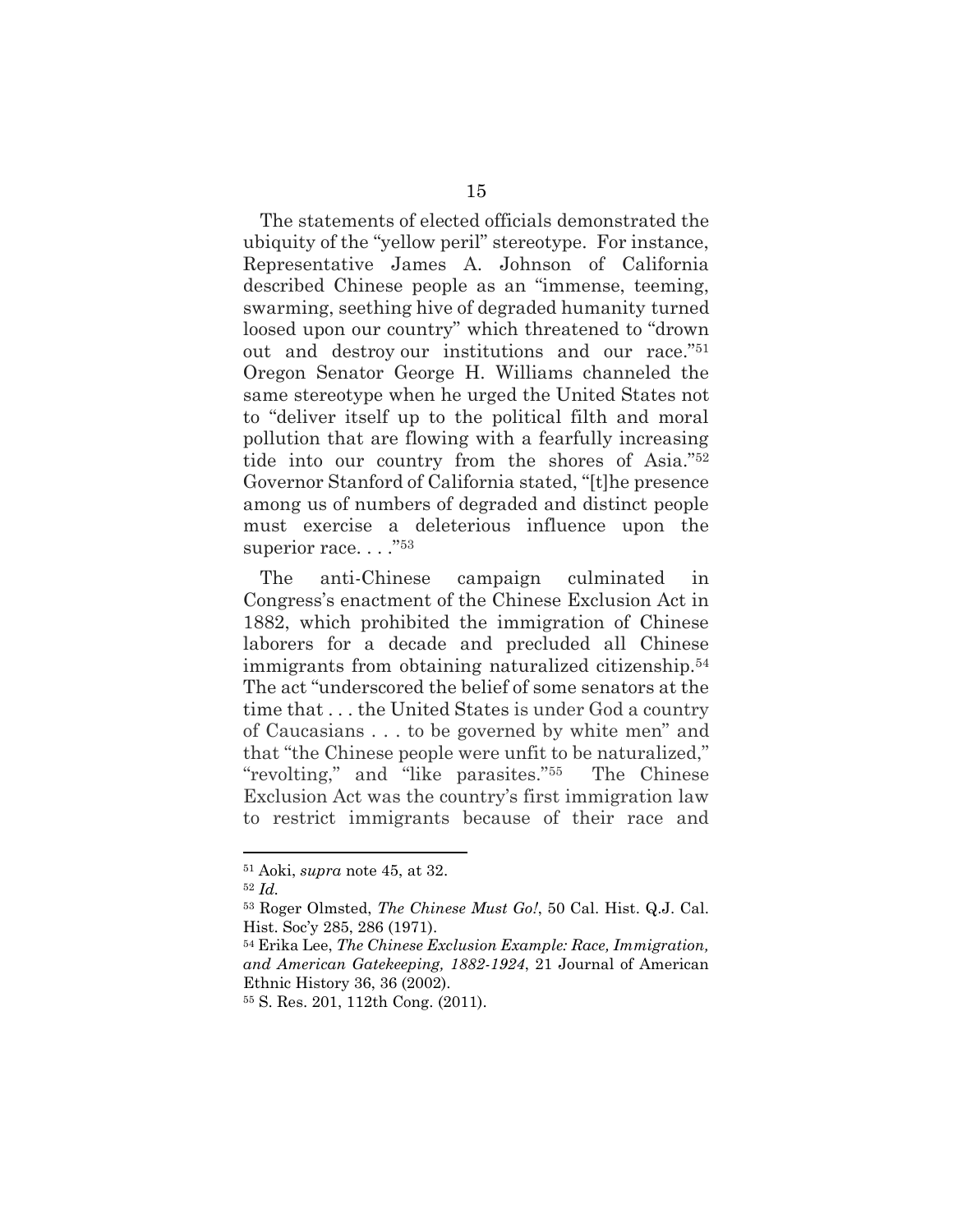class,<sup>56</sup> but not its last. Indeed, it launched six "decades of Federal legislation deliberately targeting the Chinese by race," during which time many members of Congress claimed "that all persons of Chinese descent were . . . dangerous to the political and social integrity of the United States."<sup>57</sup>

The pervasiveness of these stereotypes was demonstrated yet again when the Scott Act of 1888 an addendum to the Chinese Exclusion Act, which forbade Chinese laborers then abroad from returning to the United States—was challenged in this Court.<sup>58</sup> In *Chae Chan Ping v. United States*, 130 U.S. 581 (1889), the Court upheld Congress's authority to set immigration policy and, in so doing, described Chinese immigrants as "vast hordes of . . . people crowding in upon us," "who will not assimilate with us," and are "dangerous to [the nation's] peace and security."59 The Court also cited with approval the California constitutional convention of 1878, which claimed that the "immigration [of Chinese laborers] was in numbers approaching the character of an Oriental invasion, and was a menace to our civilization*."*<sup>60</sup> *Chae Chan Ping*  belongs in the anticanon, yet it remains the font of the current rule that Congress can exclude groups as part of its immigration policy.

Ultimately, Congress would recognize that the Chinese Exclusion Act and its myriad progeny were an affront to "the basic founding principles recognized in the Declaration of Independence that all persons are

<sup>56</sup> Lee, *supra* note 54, at 37.

<sup>57</sup> S. Res. 201, 112th Cong. (2011).

<sup>58</sup> *Chae Chan Ping v. United States*, 130 U.S. 581 (1889).

<sup>59</sup> *Id.* at 606.

<sup>60</sup> *Id.* at 595.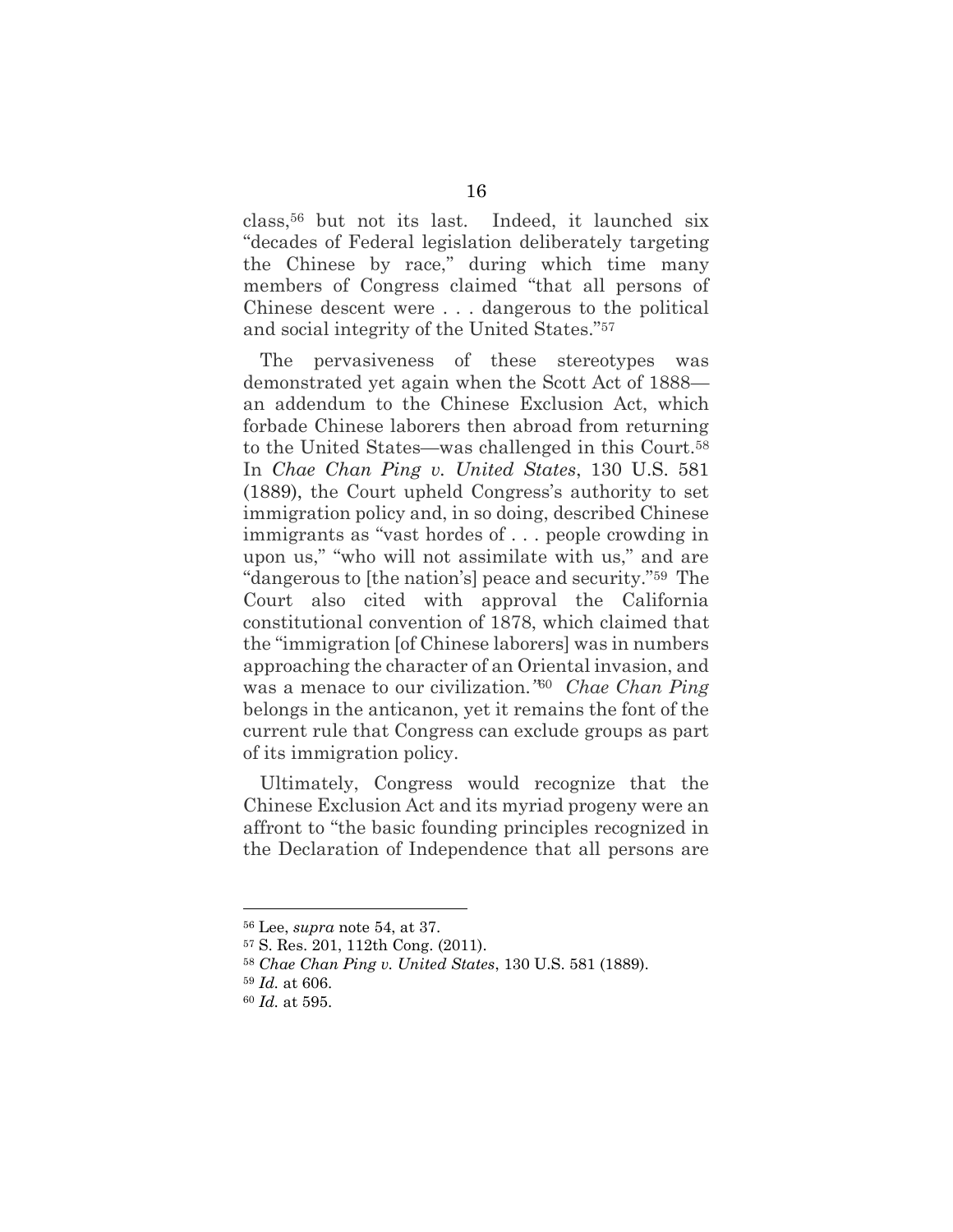created equal" and apologized for its actions.61 The Senate admitted that its actions "fostered an atmosphere of racial discrimination that deeply prejudiced the civil rights of Chinese immigrants," "legitimized racial discrimination," and "induced trauma that persists within the Chinese community."<sup>62</sup>

#### **The Japanese-American Internment**

The history leading up to the Japanese-American internment bears striking similarities to the events that resulted in the Chinese Exclusion Act. Japanese immigrants began to arrive in the United States in significant numbers around the turn of the 20th century. At the time, the Chinese Exclusion Act had succeeded in significantly reducing the Chinese population, and anti-Asian furor was on the wane.<sup>63</sup> "But the arrival of the Japanese fanned anew the flames of anti-Oriental prejudice," and "[h]istory then began to repeat itself."<sup>64</sup> "The political and cultural ideology that came to be used in the anti-Japanese movement immediately connected the new threat to the old Chinese one."65 Newspaper headlines broadcast that the "Japanese [Were] Taking the Place of the Chinese," and anti-Chinese stereotypes were applied to Japanese immigrants. <sup>66</sup> People entering

<sup>61</sup> S. Res. 201, 112th Cong. (2011); H. Res. 683, 112th Cong. (2012).

<sup>62</sup> S. Res. 201, 112th Cong. (2011).

<sup>63</sup> *Oyama*, 332 U.S. at 652.

<sup>64</sup> *Id.*

<sup>65</sup> Lee, *supra* note 54, at 36-37.

<sup>66</sup> *See id.*; *see also* Commission on Wartime Relocation and Internment of Civilians, *supra* note 42, at 4 ("The anti-Japanese agitation also fed on racial stereotypes and fears: the 'yellow peril' of an unknown Asian culture achieving substantial influence on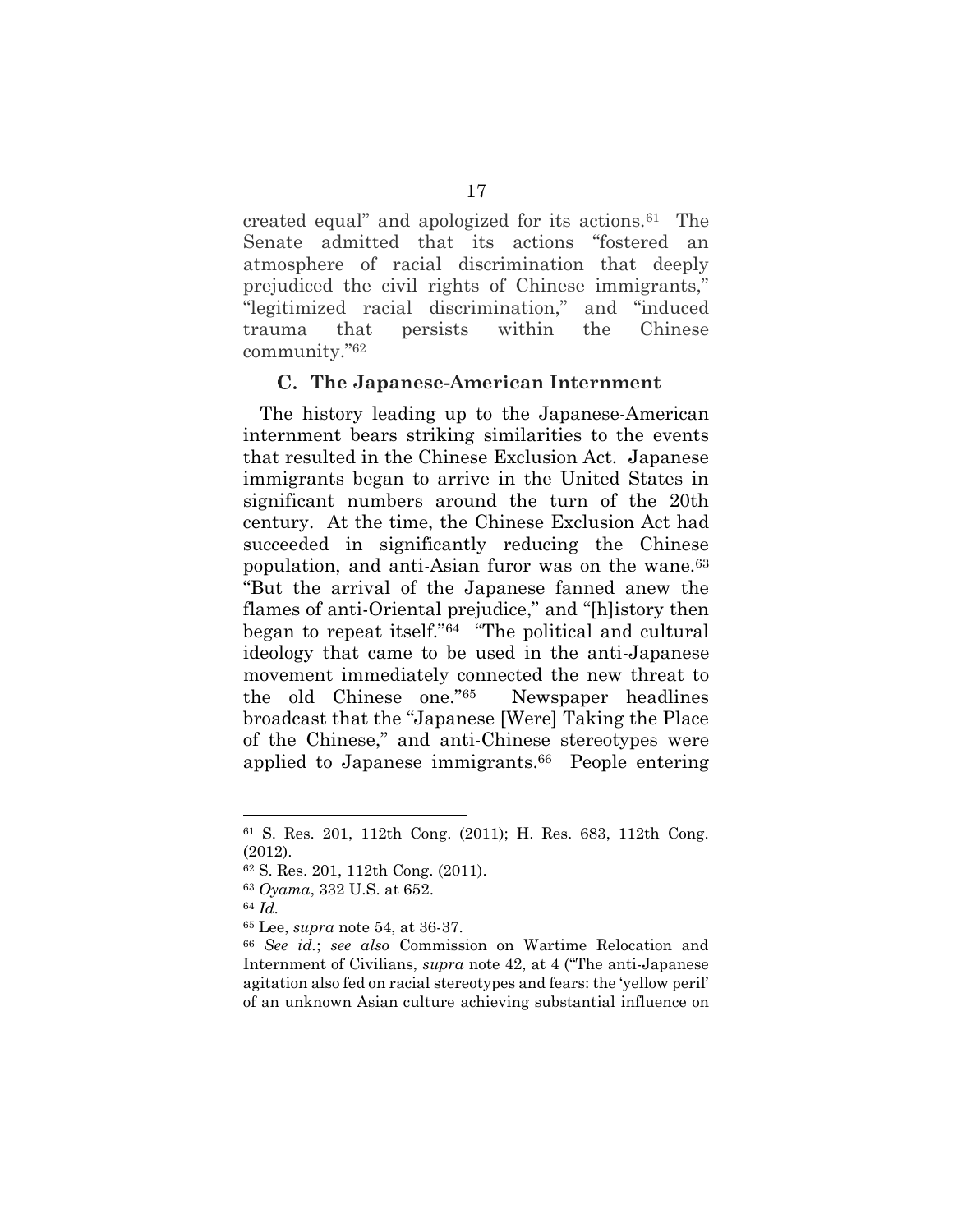the United States from Japan became "the new yellow peril."67 They were depicted as "unassimilable" and "unexploitable cheap labor[,]" like the stereotype of Chinese immigrants before them, but were viewed as more "aggressive and warlike" as well as "tricky and unscrupulous."<sup>68</sup>

Japanese immigrants became "a convenient target for political demagogues" in "all the major parties," and "[p]olitical bullying was supported by organized interest groups."69 As a result, Japanese people were subjected to a spate of discriminatory legislation in the first four decades of the 20th century. Japanese immigration was restricted in 1908 and banned in 1924; Japanese immigrants were barred from obtaining American citizenship; and many western states forbade Japanese persons from owning land.<sup>70</sup> The intention of this legislation was clear: "The 'Japanese menace' was to be dealt with on a racial basis."<sup>71</sup>

This history of political animosity and the creation of stereotypes that portrayed Japanese people as unassimilable and dangerous provided the backdrop for the Japanese-American internment.72 On

the Pacific coast or of a Japanese population alleged to be growing far faster than the white population.").

<sup>67</sup> Finkelman, *supra* note 42, at 1426.

<sup>68</sup> *Lee*, *supra* note 54, at 36-37.

<sup>69</sup> Commission on Wartime Relocation and Internment of Civilians, *supra* note 42, at 4.

<sup>70</sup> *Id.*

<sup>71</sup> *Oyama*, 332 U.S. at 656.

<sup>72</sup> *See* Commission on Wartime Relocation and Internment of Civilians, *supra* note 42, at 4, 28, 34, 37; Aoki, *supra* note 45, at 18 ("Likewise, it is hard to conceive of the mass internment of Japanese American citizens in 1942 without a background of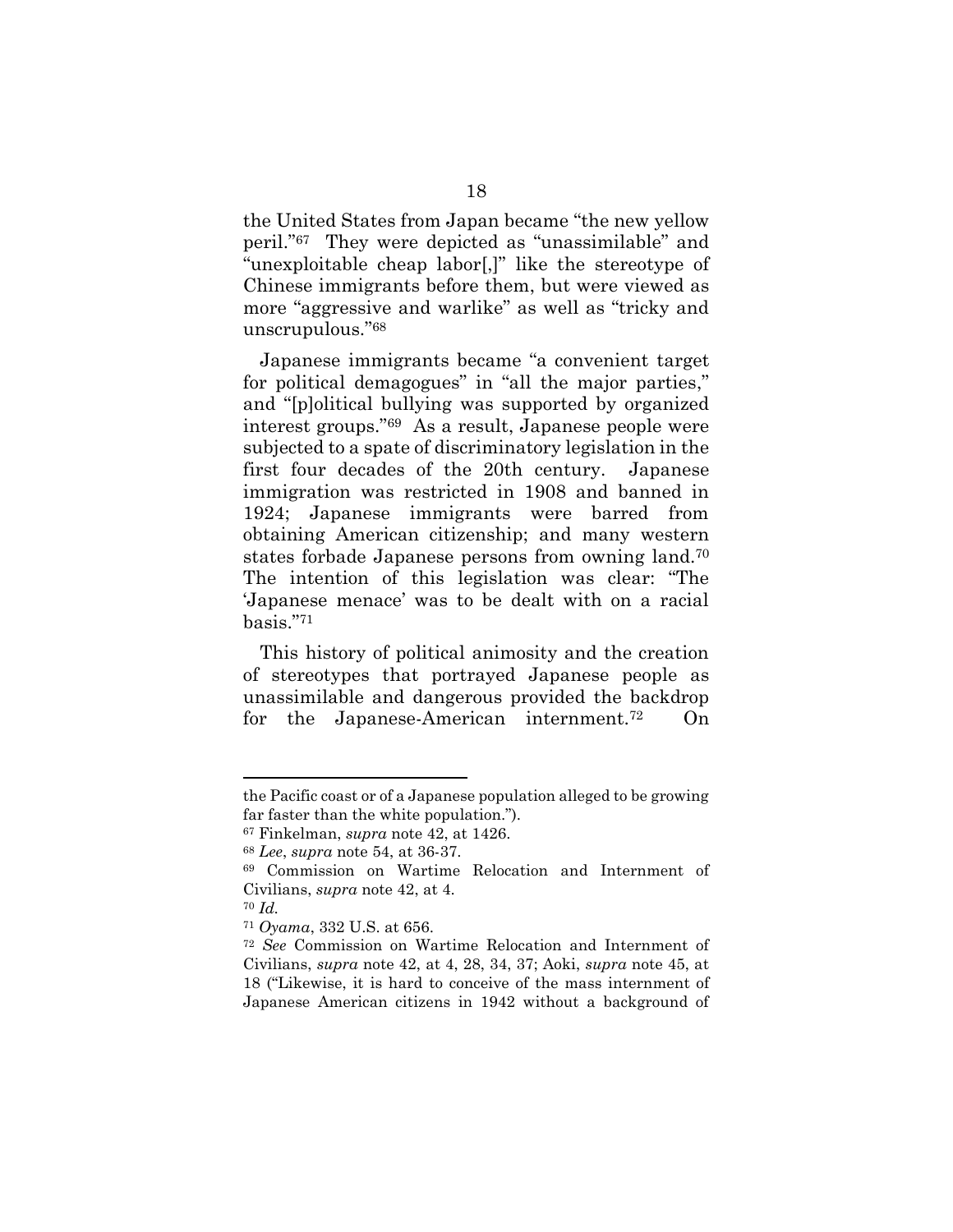February 19, 1942—approximately ten weeks after the attack on Pearl Harbor—President Roosevelt issued Executive Order 9066, which granted to the Secretary of War the power to exclude all persons of Japanese ancestry from designated military zones on the west coast.73 The government justified the order as a "military necessity," though the necessity was founded on racial stereotypes of Japanese-Americans as dangerous.<sup>74</sup> General DeWitt, who proposed the relocation, justified his recommendation as follows: "The Japanese race is an enemy race and while many second and third generation Japanese born on American soil, possessed of United States citizenship, have become 'Americanized,' the racial strains are undiluted."<sup>75</sup> On another occasion, General Dewitt put his view more succinctly: "A Jap is a Jap."<sup>76</sup> Based on that justification, "the government banished 120,000 Japanese Americans—two-thirds of whom were native-born U.S. citizens—from the West Coast and imprisoned them in ten desolate camps without charges, attorneys, indictment, or hearings."77 They would remain in "bleak barracks camps" "surrounded by barbed wire and guarded by military police" until December 1944.<sup>78</sup>

pervasive and seemingly 'natural' stereotypical tropes serving to justify such internment.").

<sup>73</sup> Susan Kiyomi Serrano & Dale Minami, *Korematsu v. United States: A "Constant Caution" in a Time of Crisis*, 10 Asian L.J. 37, 40 (2003).

<sup>74</sup> Commission on Wartime Relocation and Internment of Civilians, *supra* note 42, at 6.

<sup>75</sup> *Id.* at 66

<sup>76</sup> *Id.* at 222.

<sup>77</sup> Serrano and Minami, *supra* note 72, at 40.

<sup>78</sup> Commission on Wartime Relocation and Internment of Civilians, *supra* note 42, at 2.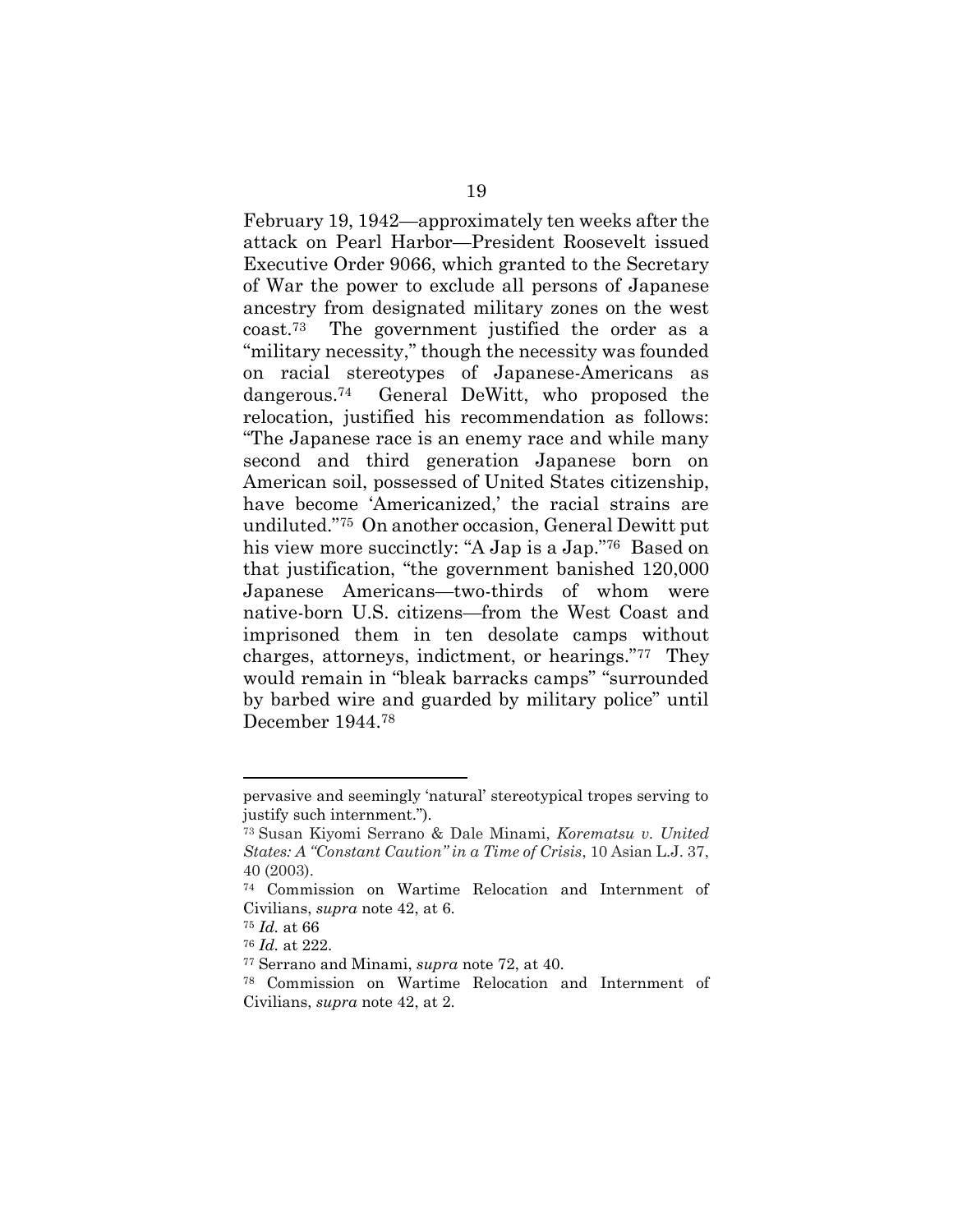In stark contrast, although the United States was also at war with Germany and Italy, immigrants from those countries and their descendants were not treated similarly. <sup>79</sup> They were instead granted individualized loyalty hearings to determine whether they, in fact, constituted a danger to the republic.<sup>80</sup> Only Japanese-Americans were compelled *en masse* to report to internment camps on the theory that they were inherently dangerous and could not be trusted.<sup>81</sup>

While 120,000 Japanese-American individuals were so detained, this Court considered the constitutionality of the exclusion order in *Korematsu*. The Court accepted the argument advanced by the Department of Justice and upheld the exclusion by endorsing the race-as-dangerousness stereotype.<sup>82</sup> The Court stated: "To cast this case into outlines of racial prejudice, without reference to the real military dangers which were presented, merely confuses the issue."83 In other words, the Court reasoned that sending over 100,000 Americans to internment camps because of their ethnicity did not reflect racial prejudice because Japanese Americans were inherently dangerous. Justice Murphy recognized the majority opinion for what it was: an endorsement of unconstitutional racial discrimination by the Executive Branch. He explained that "[s]uch exclusion goes over 'the very brink of constitutional power' and falls into the ugly abyss of racism."<sup>84</sup>

 $\overline{a}$ 

<sup>84</sup> *Id.* at 233 (Murphy, J., dissenting).

<sup>79</sup> *Id.* at 3, 284-85.

<sup>80</sup> *Id.* at 284-85.

<sup>81</sup> *Id.* at 6, 56, 64, 66, 79, 80, 83, 222.

<sup>82</sup> *Korematsu*, 323 U.S. at 223-24.

<sup>83</sup> *Id.* at 223.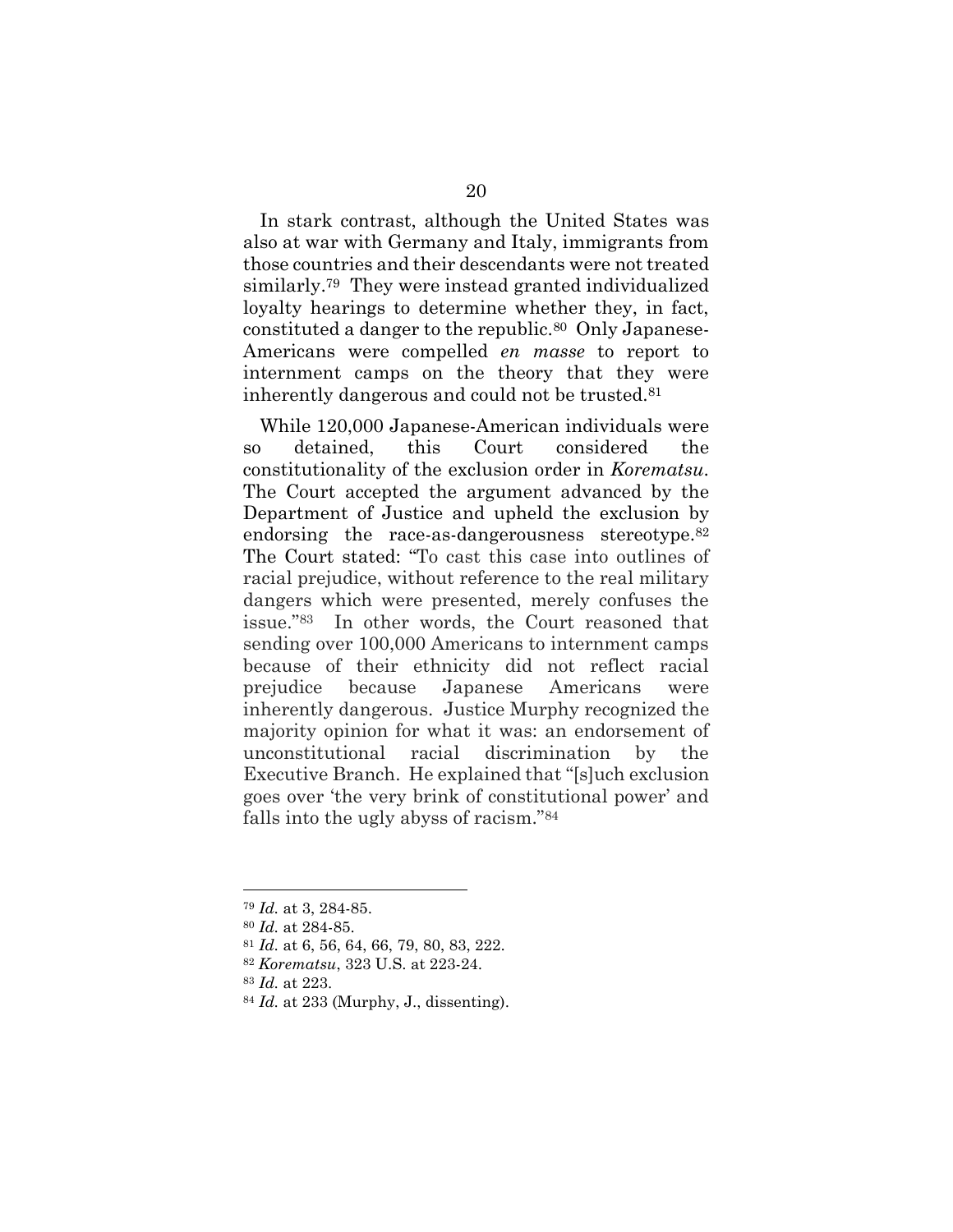Over time, Justice Murphy's dissent has been vindicated. In 1980, Congress established the Commission on Wartime Relocation and Internment of Civilians to investigate the Japanese-American internment. Its final report, *Personal Justice Denied*, concluded:

> The promulgation of Executive Order 9066 was not justified by military necessity, and the decisions which followed from it—detention, ending detention and ending exclusion—were not driven by analysis of military conditions. The broad historical causes which shaped these decisions were race prejudice, war hysteria and a failure of political leadership. Widespread ignorance of Japanese Americans contributed to a policy conceived in haste and executed in an atmosphere of fear and anger at Japan. A grave injustice was done to American citizens and resident aliens of Japanese ancestry who, without individual review or any probative evidence against them, were excluded, removed and detained by the United States during World War II.<sup>85</sup>

Over time, *Korematsu* has assumed its rightful place in the anticanon, <sup>86</sup> and the Japanese-American internment has elicited apologies from President Ronald Reagan, the House of Representatives, and the

<sup>85</sup> Commission on Wartime Relocation and Internment of Civilians, *supra* note 42, at 18.

<sup>86</sup> Greene, *supra* note 16, at 380-83.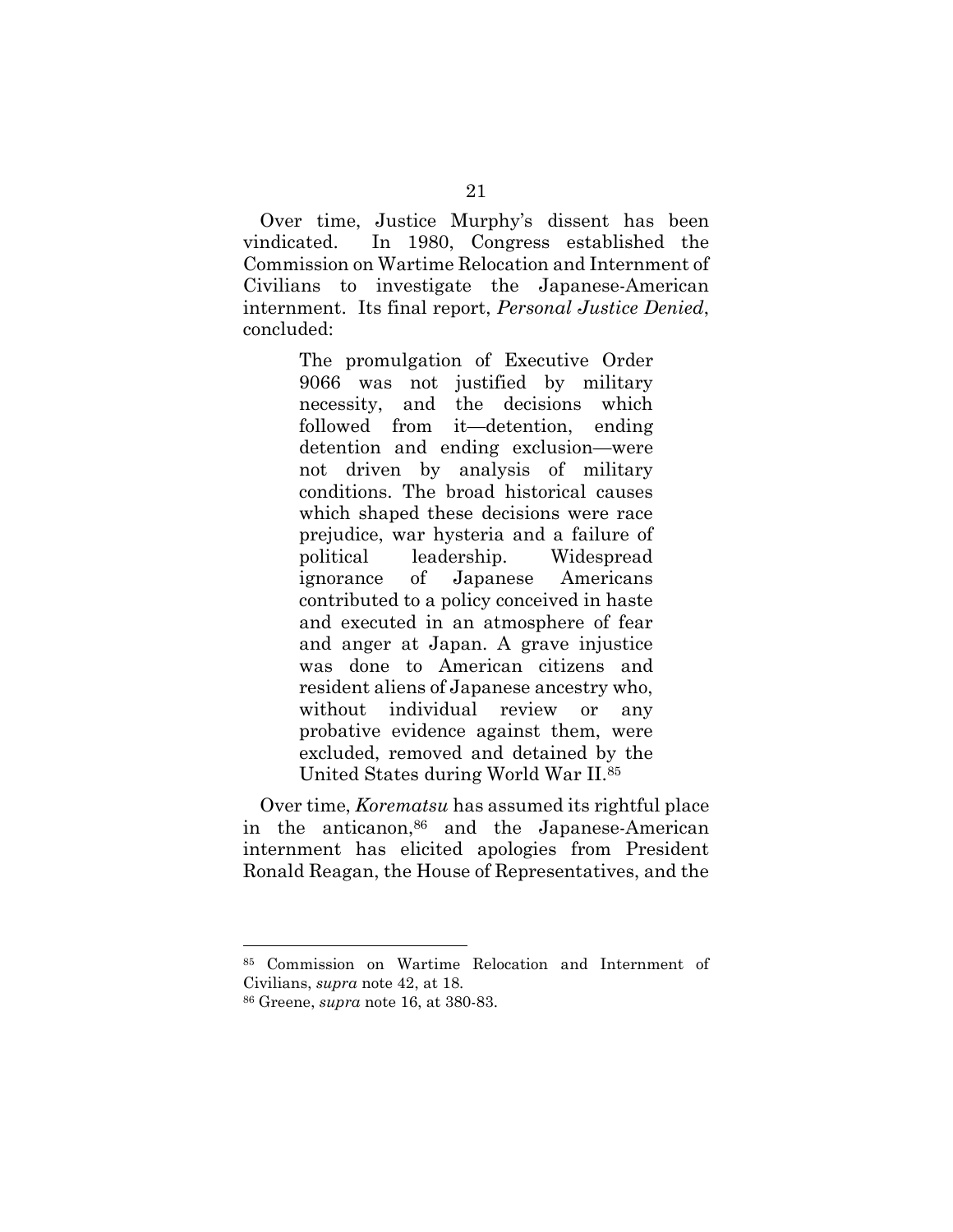Senate.87 Indeed, the Senate expressed that "policies that discriminate against any individual based on the actual or perceived race, ethnicity, national origin, or religion of that individual would be . . . a repetition of the mistakes of Executive Order 9066; and . . . contrary to the values of the United States."88 Indeed, Fred Korematsu—whose conviction for violating the internment order was upheld by this Court in *Korematsu*—had his conviction overturned by the district court on a *coram nobis* application in 1983.<sup>89</sup>

**II. THE EXECUTIVE ORDER AT ISSUE PUNISHES INDIVIDUALS BASED ON THEIR RELIGION, HARKENING BACK TO SHAMEFUL PERIODS OF OUR NATION'S HISTORY.**

This Court's recent decisions in *Buck* and *Peña-Rodriguez* make clear that courts will no longer tolerate the race-as-dangerous stereotyping that was used to justify the lynching of African Americans, the exclusion of Chinese immigrants, or the internment of thousands of Japanese Americans during World War II. Yet, history is now repeating itself as this Court is presented with another act of executive authority that penalizes a distinct group of people based on "who they are."

Our Constitution confers broad authority on the President in the realm of immigration. But that authority has limits: the Executive cannot avoid

<sup>87</sup> S. Res. 373, 114th Cong. (2015); H. Res. 442, 100th Cong. (1987); The American Presidency Project, *Ronald Reagan XL President of the United States: 1981-*1989 (Aug. 10, 1988), http://www.presidency.ucsb.edu/ws/?pid=36240.

<sup>88</sup> S. Res. 373, 114th Cong. (2015).

<sup>89</sup> *Korematsu v. United States*, 584 F. Supp. 1406, 1420 (N.D. Cal. 1984).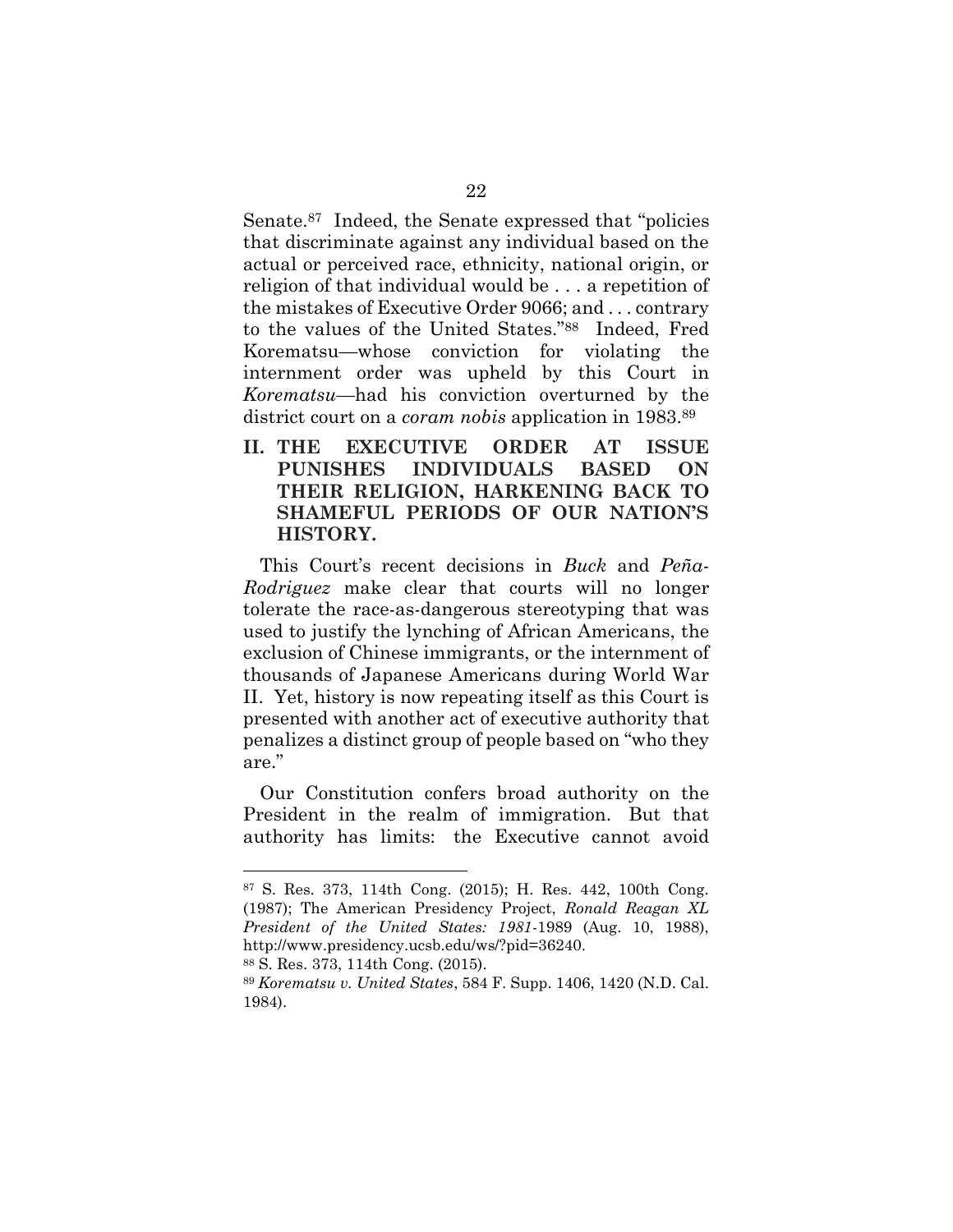scrutiny of actions motivated by racial or religious animus by simply invoking the magic words "national security." The President's authority must always be exercised in a manner consistent with constitutional guarantees against arbitrary and impermissible discrimination.

Rather than relying on any legitimate concerns about national security, Executive Order 13780 is founded upon the pernicious stereotype that Muslims are inherently dangerous—a stereotype that is soundly refuted by the millions of Muslims living peacefully and lawfully both in and outside the United States. Although this stereotype targets a new and distinct group, it bears a strong resemblance—in terms of its usage, its practical effect, and the constitutional issues it raises—to the stereotypes that have been used to target other minorities in the past.

### **The Executive Order Is Based On, and Perpetuates, the False and Pernicious Stereotype that Muslims Are Inherently Dangerous.**

The record provides ample evidence that the Executive Order was motivated by a false and discriminatory belief that Muslims are inherently predisposed to violence. Indeed, just as the "expert" in *Buck* testified that Duane Buck was dangerous because he is Black, President Trump has made clear on multiple occasions that he believes Muslims are dangerous because they are Muslim. And it is that false stereotype that motivated the exclusion order at issue here.

A review of the text from Executive Order 13769, *Protecting the Nation from Foreign Terrorist Entry into the United States*, makes its motivation clear. That Order referenced the Muslim-as-dangerous stereotype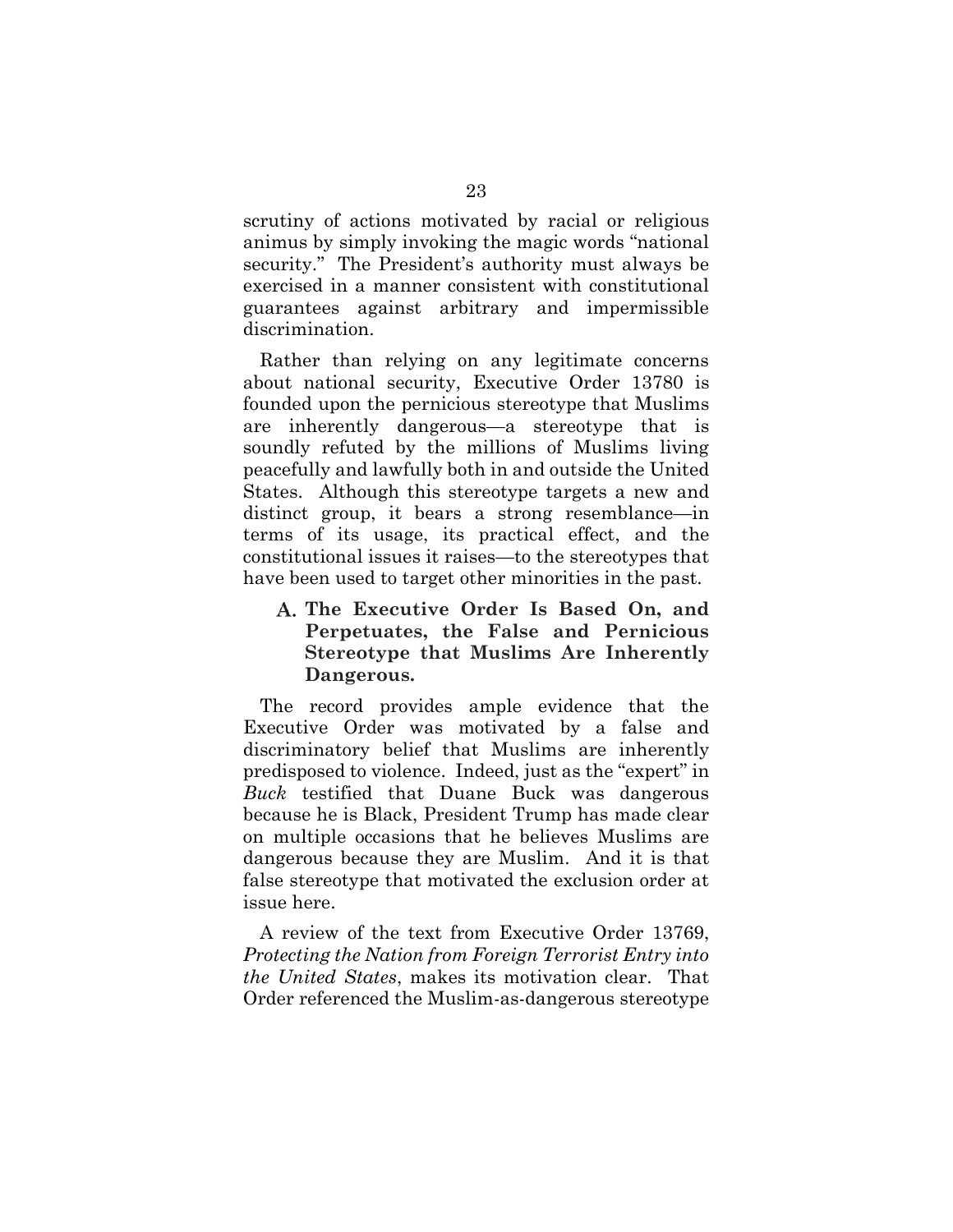directly, citing "honor killings"—a frequently used stereotype that Muslims engage in violence against women—as its justification.

The evidence, however, is not limited to the text of that first Order. "Islam hates us."90 Those three words, uttered by then-candidate Trump in March 2016, make clear that he does not consider Muslims to be part of "us," and also explain his view of Muslims as being inherently dangerous to "us." President Trump's spokeswoman, Katrina Pierson, noted shortly after he made that statement: "We've allowed this propaganda to spread all through the country that [Islam] is a religion of peace."<sup>91</sup>

Further, on the rare occasions when self-proclaimed Muslims have committed violent acts, President Trump has suggested that they did so because they were Muslim. For example, in March 2016, after a violent attack in Brussels, then-candidate Trump stated that Islam is the main source of global terrorism.<sup>92</sup> He continued: "Frankly, we're having problems with the Muslims."93 In June 2016, after mass shootings by two self-proclaimed Muslims in San Bernardino, President Trump made clear that he believed the shootings showed that Muslims are predisposed toward violence. He called for a ban on Muslim immigration to the United States and commented that "many are saying that I [am] right to

<sup>90</sup> Theodore Schleifer, *Donald Trump: 'I Think Islam Hates Us,"* CNN.com (Mar. 10, 2016), http://www.cnn.com/2016/03/09/ politics/donald-trump-islam-hates-us/index.html. <sup>91</sup> *Id*.

<sup>92</sup> Mark Hensch & Jesse Byrnes, *Trump: Frankly, We're Having Problems with the Muslims*, The Hill (Mar. 22, 2016, 8:56 AM), http://thehill.com/blogs/ballot-box/presidential-races/273857 trump-frankly-were-having-problems-with-the-muslims. <sup>93</sup> *Id*.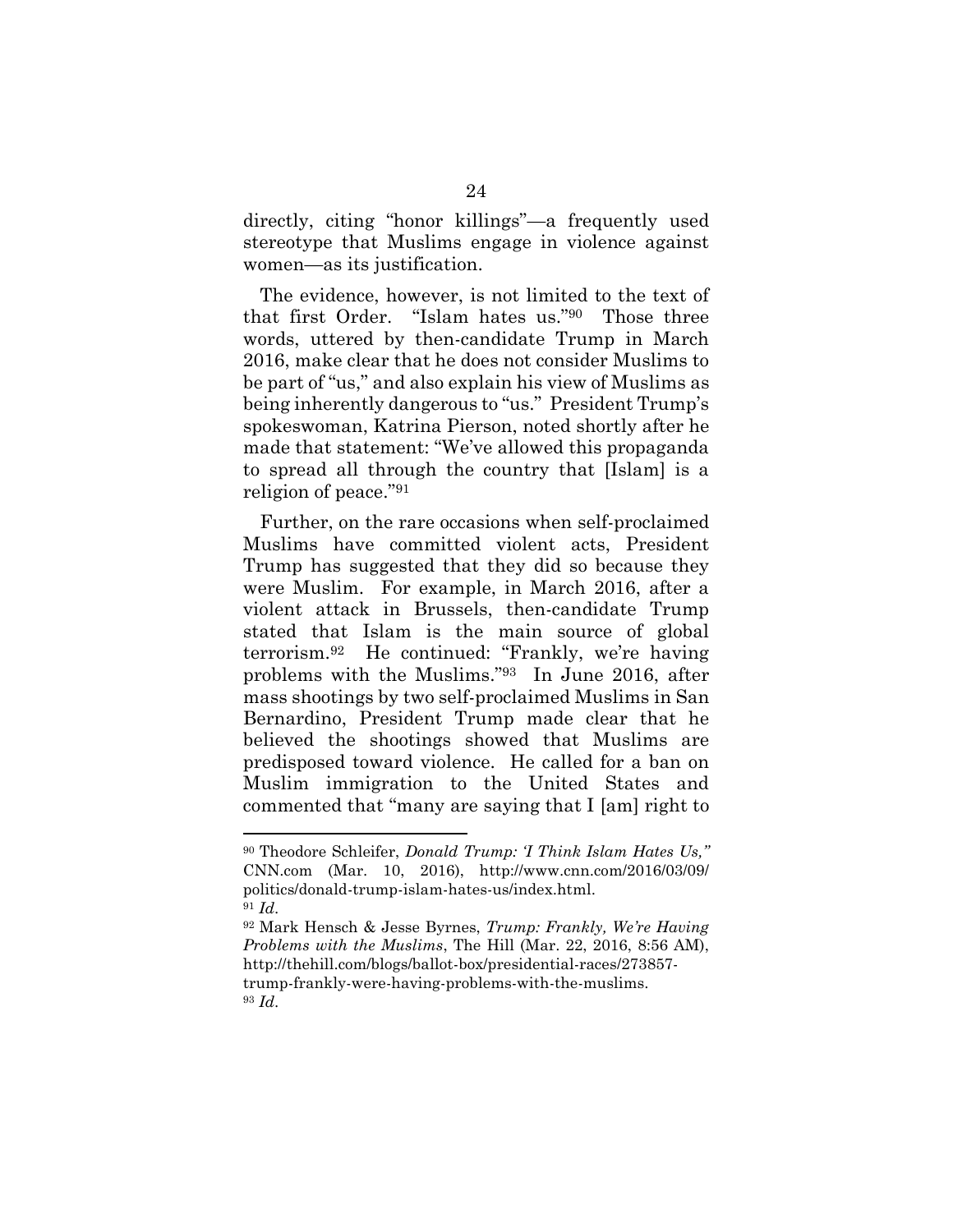do so."94 When asked in December 2016 whether recent violence in Germany affected his plans to ban Muslims, he stated: "You know my plans. All along, I've been proven to be right. 100% correct. What's happening is disgraceful."<sup>95</sup> Similarly, President Trump has claimed, falsely, that violent acts by individual Muslims have widespread support among other Muslims in the United States. At a September 2015 campaign rally, he propagated the dangerous and unfounded falsehood that "thousands and thousands" of Muslims living in New Jersey "cheered" the attacks of September 11, 2011.96 That falsehood has been repeatedly disproved.<sup>97</sup>

In sharp contrast, when individual white persons have committed terrorist acts in the name of white supremacy, President Trump has not suggested that white people are inherently dangerous or that their actions are supported by white people generally. He provided only a belated, and general, statement condemning violence after an Islamophobic white supremacist killed two men on a train in Portland, Oregon; said nothing when a white man traveled from

<sup>94</sup> Associated Press, *How Donald Trump's Plan to Ban Muslims Has Evolved*, Fortune (Jun. 28, 2016), http://fortune.com/ 2016/06/28/donald-trump-muslim-ban/.

<sup>95</sup> Katie Reilly, *Donald Trump on Proposed Muslim Ban: "You Know My Plans,"* Time (Dec. 21, 2016), http://time.com/4611229/donald-trump-berlin-attack/.

<sup>96</sup> Brent Johnson, *Trump: "Thousands" in Jersey City Cheered on 9/11*, NJ.com (Nov. 23, 2015, 5:35 PM), http://www.nj.com/politics/index.ssf/2015/11/trump\_thousands\_i n\_jersey\_city\_cheered\_on\_911.html.

<sup>97</sup> Lauren Carroll, *Fact-Checking Trump's Claim that Thousands in New Jersey Cheered When World Trade Center Tumbled*, Politifact (Nov. 22, 2015, 6:17 PM), http://www.politifact.com/ truth-o-meter/statements/2015/nov/22/donald-trump/factchecking-trumps-claim-thousands-new-jersey-ch/.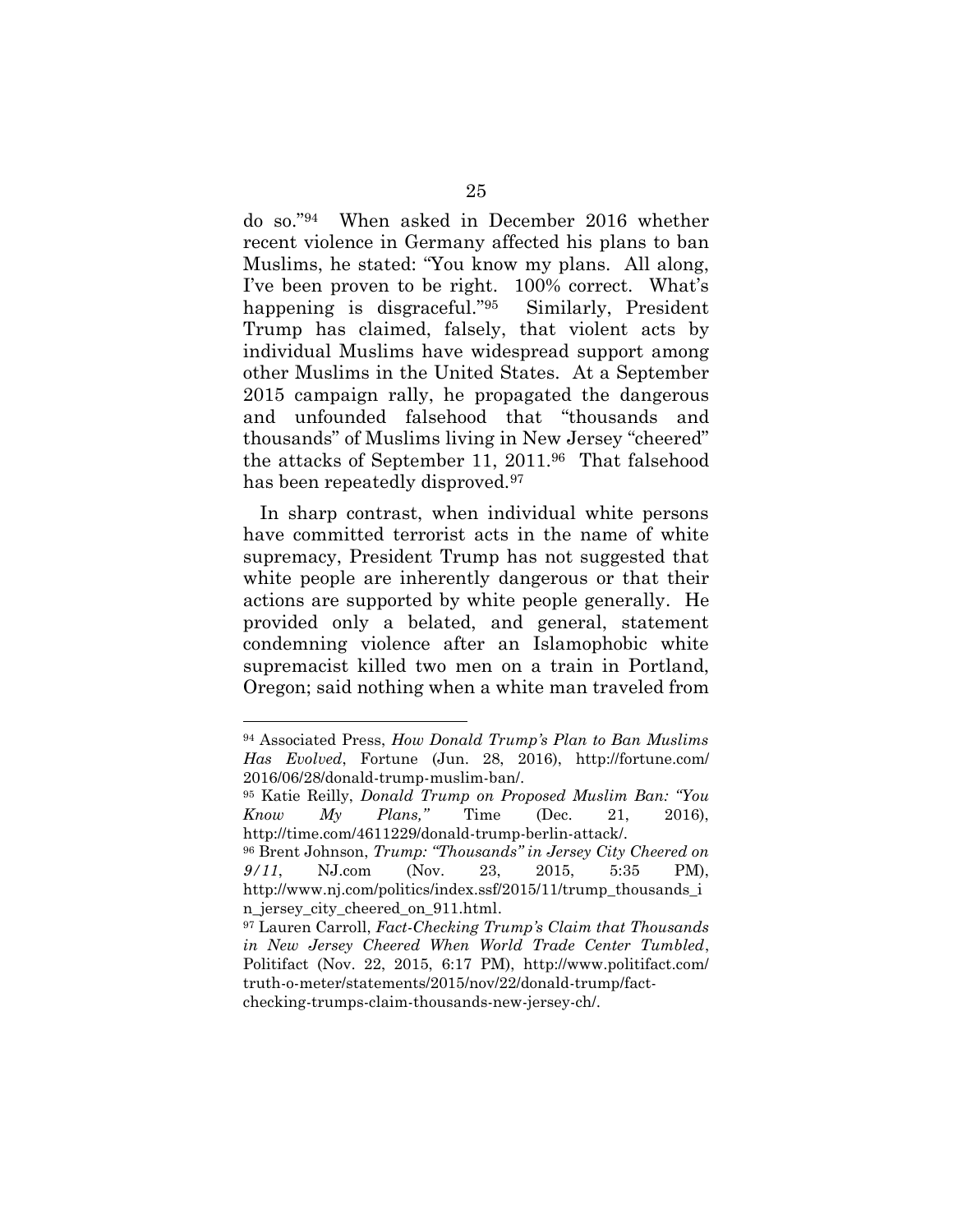Baltimore to New York to kill a Black person; and infamously blamed "both sides" after a white supremacist killed an anti-racist protester in Charlottesville, Virginia.<sup>98</sup> The President's selective response to these terrorist acts is telling. When terrorist acts have been committed by Muslim individuals, the President has invoked the Muslim-asdangerous stereotype by claiming the perpetrator committed the terrorist act because of his faith. By contrast, the President has never suggested that terrorist acts committed by white non-Muslims were the result of any group-based characteristic.

Having embraced the false and discriminatory view of Muslims, as a people, being prone to violent acts, President Trump has repeatedly reiterated that they, as well as their places of worship, should be subject to additional scrutiny and surveillance by law enforcement. In November 2015, President Trump promised that, if elected, he would order the surveillance of "certain mosques" and would have "absolutely no choice" but to order the closure of some of them. Then-candidate Trump additionally stated that he would "certainly implement" a national

<sup>98</sup> Dan Merica, *Trump Says Both Sides To Blame Amid Charlottesville Backlash,* CNN.com (Aug. 16, 2017, updated 1:14 AM), http://www.cnn.com/2017/08/15/politics/trumpcharlottesville-delay/index.html; Bonnie Malkin & Martin Pengelly, *Portland Attack: Trump Says Victims Stood Up to "Hate and Intolerance,"* The Guardian (May 29, 2017), https://www.theguardian.com/us-news/2017/may/29/portlandattack-donald-trump-called-on-to-make-statement-about-double; Camila Domonoske, *White Supremacist Charged With Terrorism Over Murder of Black Man,* NPR.org (Mar. 28, 2017, 3:05 PM), http://www.npr.org/sections/thetwo-way/2017/03/28/521805165/ white-supremacist-charged-with-terrorism-over-murder-ofblack-man.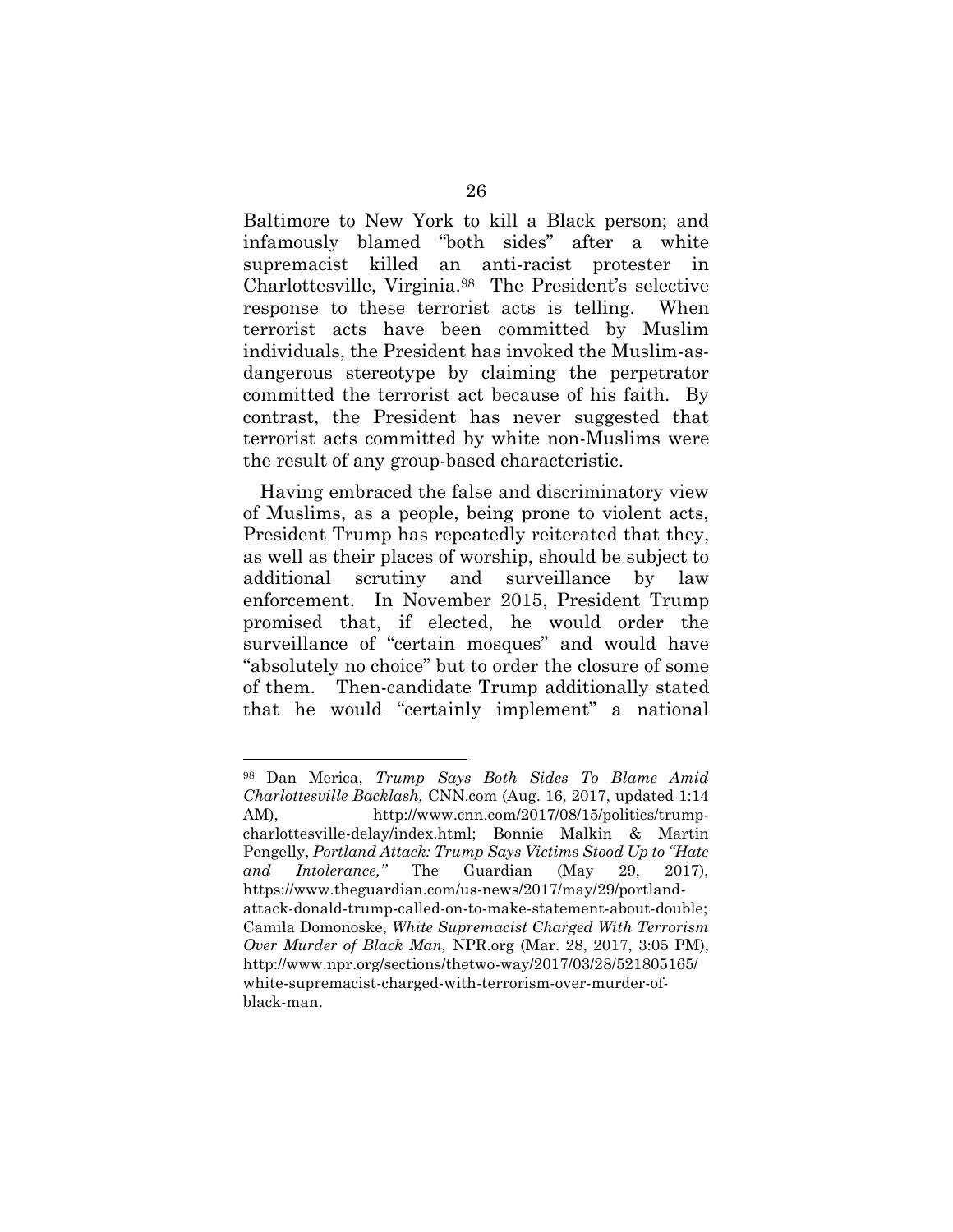database of all Muslims in the United States.<sup>99</sup> When asked whether there was a difference between requiring Muslims to register "and Jews having to register in Nazi Germany," he responded, "You tell me," rather than denouncing any registration program with similarities to what happened to Jews during the Holocaust.<sup>100</sup>

The culmination of President Trump's claims regarding Muslims' purported threat to American security was his demand for an outright ban on Muslims entering the United States. In a December 2015 press release, he "call[ed] for a total and complete shutdown of Muslims entering the United States until our country's representatives can figure out what is going on."101 He left no doubt as to the basis for his decision: "Until we are able to determine and understand this problem and the dangerous threat it poses, our country cannot be the victims of horrendous attacks by people that believe only in Jihad, and have no sense of reason or respect for human life."<sup>102</sup>

 $\overline{a}$ 

statement-disappears-donald-trump-campaign-site/101436780/.

<sup>99</sup> Jeremy Diamond, *Trump Would "Certainly Implement" National Database for U.S. Muslims*, CNN.com, (Nov. 20, 2015, 12:18 PM), http://www.cnn.com/2015/11/19/politics/donaldtrump-barack-obama-threat-to-country/.

<sup>100</sup> Trip Gabriel, *Donald Trump Says He'd "Absolutely" Require Muslims to Register*, N.Y. Times, Nov. 20, 2015, 1:31 AM), https://www.nytimes.com/politics/first-draft/2015/11/20/donaldtrump-says-hed-absolutely-require-muslims-to-register/.

<sup>101</sup> Jeremy Diamond, *Donald Trump: Ban all Muslim Travel to U.S.*, CNN.com (Dec. 8, 2015, updated 4:18 AM), http://www.cnn.com/2015/12/07/politics/donald-trump-muslimban-immigration/index.html.

<sup>102</sup> Jessica Estepa, *'Preventing Muslim immigration' statement disappears from Trump's campaign site*, USA Today (May 9, 2017, 6:03 AM), https://www.usatoday.com/story/news/politics/ onpolitics/2017/05/08/preventing-muslim-immigration-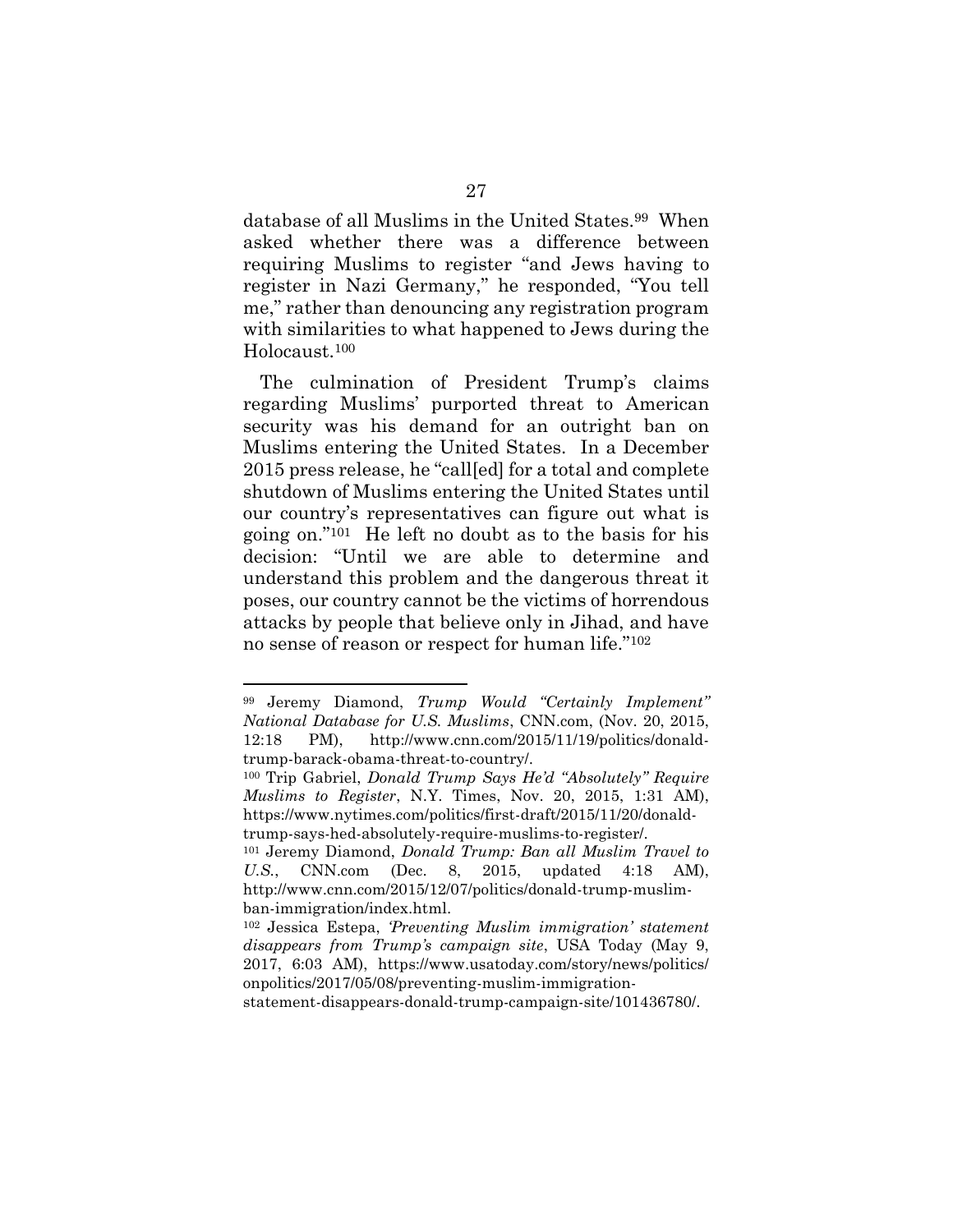These blatantly discriminatory statements continued after Mr. Trump was sworn into office as President. On social media and in interviews, he has referred to his own Executive Order as a "Ban." <sup>103</sup> For this reason, the President's modifications to the specific parameters of the Executive Order must be seen as a transparent effort to minimize judicial scrutiny. There can be no doubt that the origin for and motivation behind—the ban remains the same: to prevent entry of Muslim people *as a group* due to the false and pernicious stereotype that they are more likely to commit violence within the United States' borders.<sup>104</sup>

Although the Government now invokes national security as a purported justification for the order (just as it did in *Korematsu*), Respondents have demonstrated that this justification is entirely pretextual. Indeed, given the extensive screening of immigrants already in place, it is not surprising that the U.S. Department of Homeland Security ("DHS") explicitly rejected the need for the Executive Order. In a memo that DHS prepared for the Trump Administration, entitled "Citizenship Likely an Unreliable Indicator of Terrorist Threat to the United States," it concluded that "country of citizenship is unlikely to be a reliable indicator of potential terrorist

<sup>103</sup> Donald J. Trump (@realDonaldTrump), Twitter (Sept. 15, 2017, 3:54 AM), https://twitter.com/realDonaldTrump/status/ 908645126146265090.

<sup>104</sup> Amy B. Wang, *Trump Asked for a "Muslim Ban," Giuliani Says—and Ordered a Commission To Do It "Legally,"* Wash. Post (Jan. 29, 2017), https://www.washingtonpost.com/news/thefix/wp/2017/01/29/trump-asked-for-a-muslim-ban-giuliani-saysand-ordered-a-commission-to-do-it-legally/.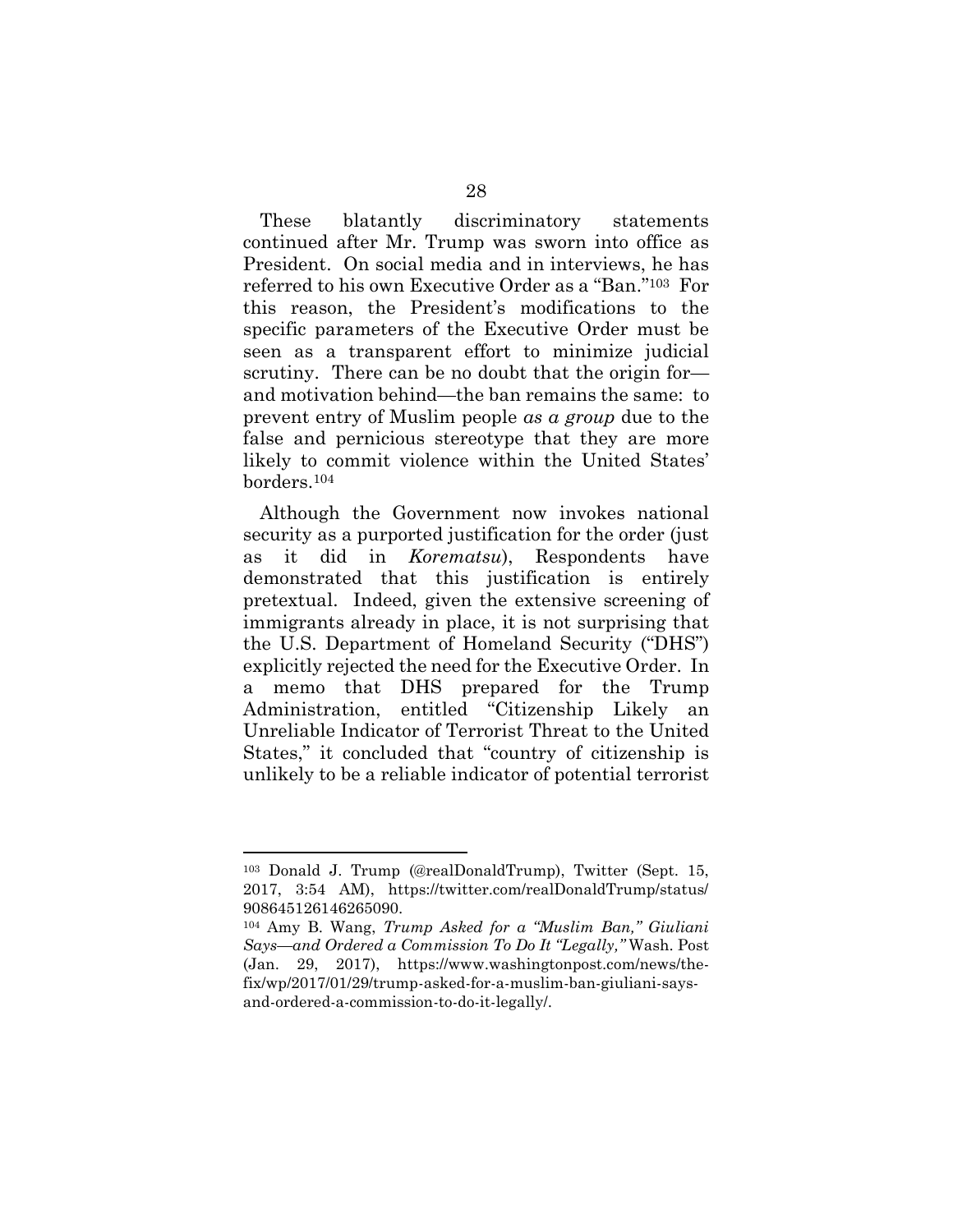activity."105 The absence of a legitimate justification necessitating the broad terms of the Executive Order, and the Order's ineffectiveness in achieving its stated national security goals, confirms that the Order's true purpose is to impose an immigration ban on Muslims based on an entrenched, yet patently false, stereotype that they are inherently dangerous.

**The Order, if Approved, Would Contribute to Increasing Animosity and Violence Towards Innocent Muslim-Americans.**

This Court must make clear, in unequivocal terms, that religious discrimination emanating from a false and pernicious stereotype of Muslims as a group will not be tolerated under the United States Constitution. This is especially crucial when, as here, that discrimination comes from the Executive Branch of our federal government. Allowing the Executive Order to have this Court's constitutional stamp of approval would legitimize those stereotypes and lead to the same broader harms to Muslims that similar stereotypes have caused other minorities in the past.

State and local entities have already attempted to enact legislation targeting Muslims. In October 2010, Oklahoma approved a constitutional amendment responding to the unjustified concern that "sharia"— Islamic jurisprudence—poses a threat to the American

<sup>105</sup> Memorandum from U.S. Dep't of Homeland Sec., Citizenship Likely an Unreliable Indicator of Terrorist Threat in the United States at 1, as reported by Rick Jervis, *DHS Memo Contradicts Threats Cited by Trump's Travel Ban*, U.S.A. Today (Feb. 25, 2017, 3:36 PM), http://www.usatoday.com/story/news/2017/02/24/ dhs-memo-contradict-travel-ban-trump/98374184/.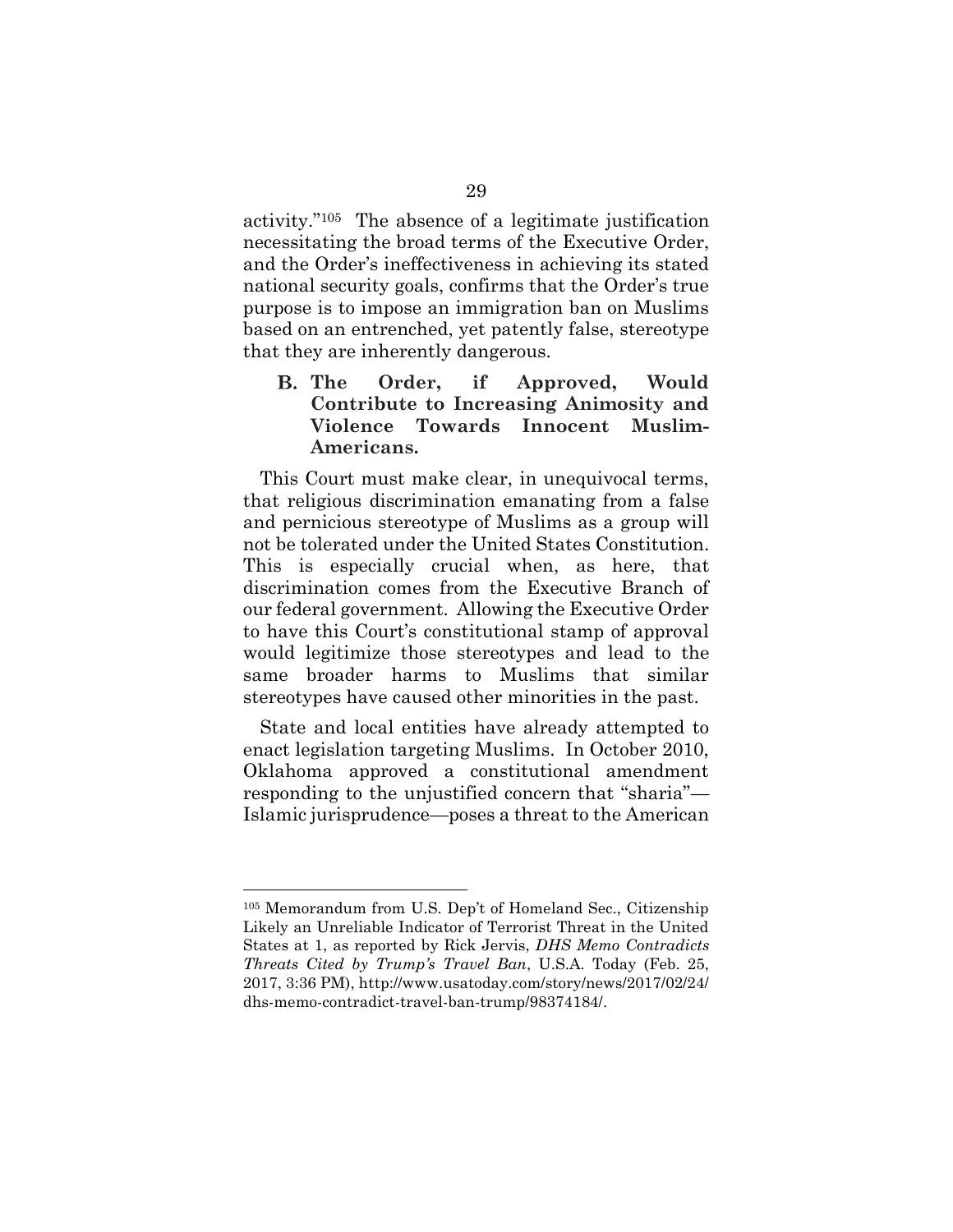judicial system.106 The author of the bill, Representative Rex Duncan, proclaimed that "sharia" was a "cancer" and that his bill would "act as a preemptive strike against sharia law" coming to Oklahoma.107 According to Representative Duncan, Muslims come to America to take away "liberties and freedom from our children . . . . This is a war for the survival of America. It's a cultural war."108 At least seven other states have considered similar legislation.<sup>109</sup>

There has been a similarly disturbing increase in opposition to the opening of mosques, often based on the unsubstantiated belief that they serve as a gathering place for violent individuals. For example, in 2010, residents of Murfreesboro, Tennessee sued Rutherford County for issuing permits allowing for the expansion of a local mosque.110 The litigants opposed the construction of the mosque on the grounds that Islamic law supposedly "advocates sexual abuse of children, beating and physical abuse of women, death edicts, honor killings, killing of homosexuals, outright lies to Kafirs, Constitutional free zones, and total

<sup>106</sup> Ryan J. Reilly, *Oklahoma Anti-Sharia Constitutional Amendments Struck Down by Federal Judge*, Huffington Post (Aug. 16, 2013), http://www.huffingtonpost.com/2013/08/15/ oklahoma-sharia-constitution\_n\_3764313.html. <sup>107</sup> *Id*.

<sup>108</sup> James C. McKinley, Jr., *Oklahoma Surprise: Islam as an Election Issue*, N.Y. Times, Nov. 15, 2010, at A12 (quoting State Representative Rex Duncan).

<sup>109</sup> Donna Leinwand, *More States Enter Debate on Sharia Law*, USA Today (Dec. 9, 2010, 10:29 AM), http://usatoday30. usatoday.com/news/nation/2010-12-09-shariaban09\_ST\_N.htm.

<sup>110</sup> Sahar F. Aziz, *From the Oppressed to the Terrorist: Muslim-American Women in the Crosshairs of Intersectionality*, 9 Hastings Race & Poverty L.J. 191, 210 (2012).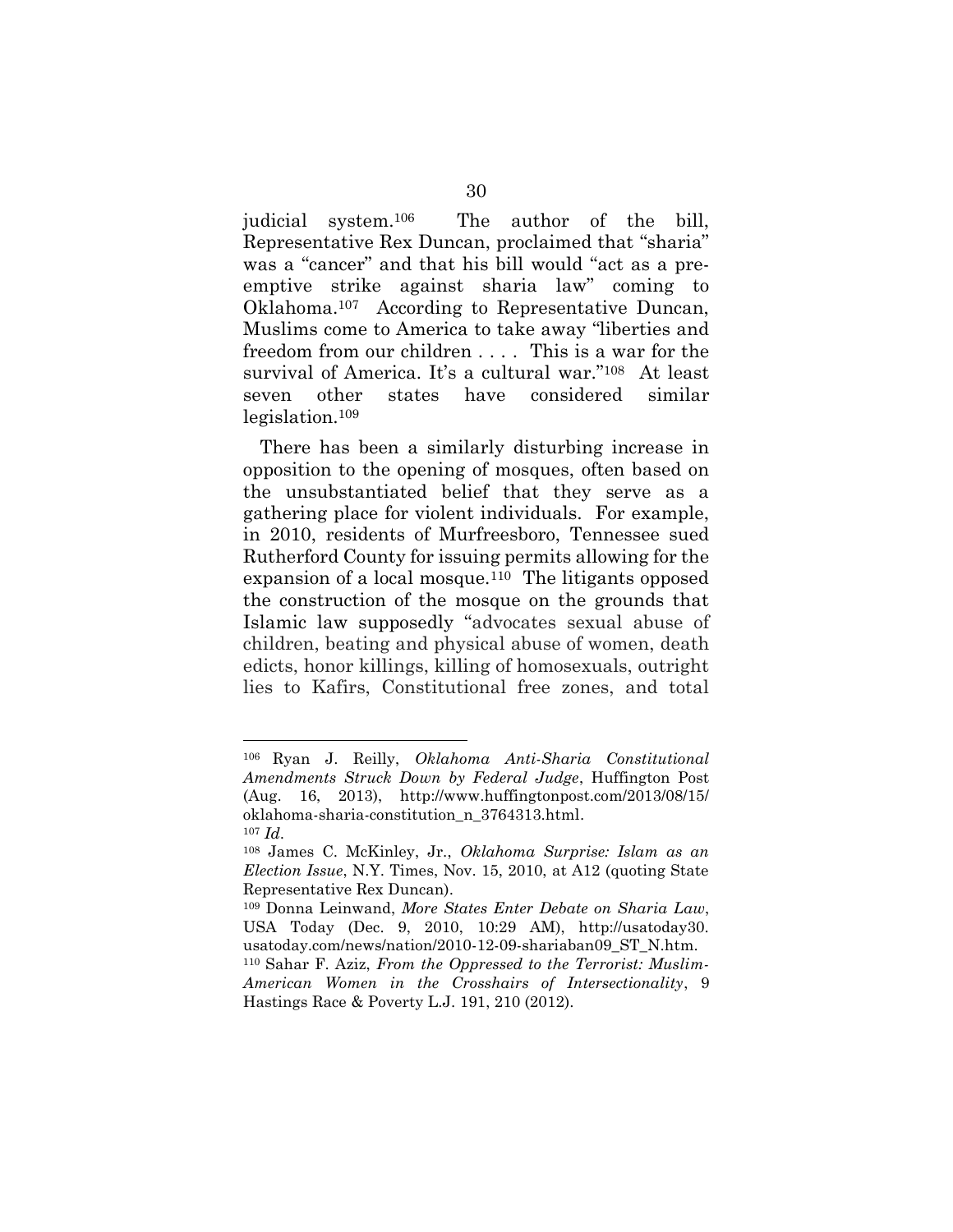world dominion."111 A federal court ultimately ordered Rutherford County to grant the Islamic Center's request for a permit, nullifying a state court decision in favor of the plaintiffs. <sup>112</sup> More recently, the city council in Bayonne, New Jersey rejected a request for a permit to build a mosque.113 One of the opponents said Muslims "are trying to take over the block and the neighborhood" and referenced the 1993 World Trade Center bombing.<sup>114</sup>

Existing mosques in New York, New Jersey, Tennessee, Wisconsin, Connecticut, Kentucky, California, and Oklahoma have been subject to similar threats and accusations.115 On April 10, 2011, the Islamic Center of Springfield, Missouri received a threatening letter stating that Muslims "stain the earth" and vowing that "Islam will not survive."116 The letter ended with a drawing of a ram's head with "Death to Islam!" printed below it.117 Earlier that year, the same mosque was vandalized with graffiti stating, "You bash us in Pakistan, we bash you here."118 The following week, the Islamic Center in Cartersville, Georgia had its doors and windows shattered with rocks, one of which was painted with the words "Muslim murderers."<sup>119</sup>

<sup>111</sup> *Id*.

<sup>112</sup> *United States v. Rutherford County,* No. 12 Civ. 0737, 2012 WL 2930076 (M.D. Tenn. July 18, 2012).

<sup>113</sup> Sharon Otterman, *Mosque Is Blocked in New Jersey, but Dispute Is Far from Over*, N.Y. Times (Mar. 10, 2017), https://www.nytimes.com/2017/03/10/nyregion/mosque-bayonnenew-jersey.html.

<sup>114</sup> *Id*.

<sup>115</sup> Aziz, *supra* note 110, at 210-11.

<sup>116</sup> *Id*. at 211.

<sup>117</sup> *Id*.

<sup>118</sup> *Id*.

<sup>119</sup> *Id*.